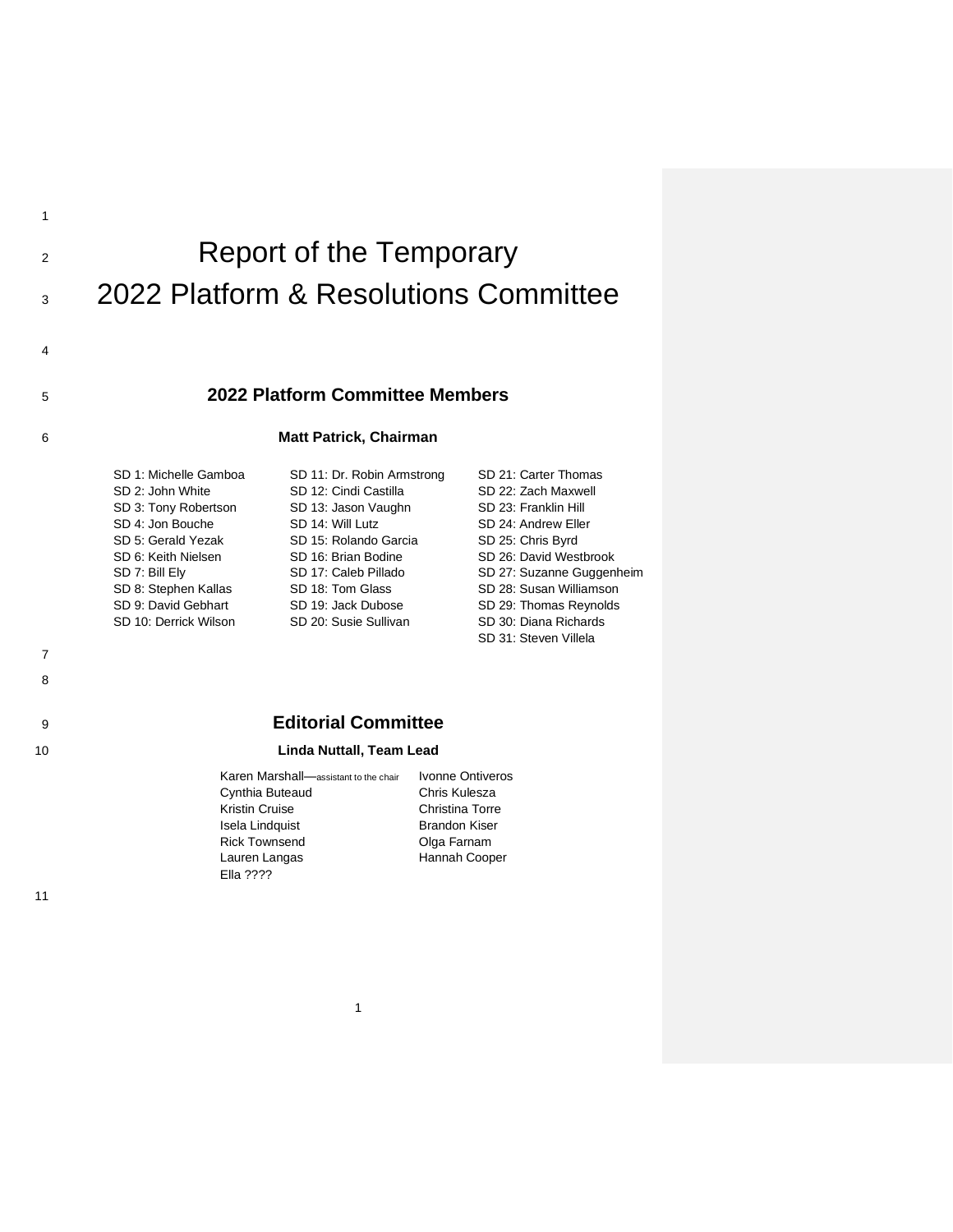### **Preamble**

 Affirming our belief in God, we still hold these truths to be self-evident, that all men are created equal, that they are endowed by their Creator with certain unalienable Rights, that among these are Life, Liberty, and the Pursuit of Happiness. Throughout the world, people dare to dream of freedom and opportunity. The Republican Party of Texas unequivocally defends that dream. We strive to preserve the freedom given to us by God, implemented by our Founding Fathers, and embodied in the Constitution. We recognize that human nature is immutable. We further recognize that the traditional family is the strength of our nation. It is our solemn duty to protect innocent life and develop responsible citizens. We understand that our

economic success depends upon free market principles. If we fail to maintain our sovereignty, we risk

- losing the freedom to live these ideals.
- 

### **Principles**

 We, the 2022 Republican Party of Texas, believe in this platform and expect our elected leaders to uphold these truths through acknowledgment and action. We believe in:

- 1) "The laws of nature and nature's God," and we support the strict adherence to the original language and intent of the Declaration of Independence and the Constitutions of the United States and of Texas.
- 2) The sanctity of innocent human life, created in the image of God, which should be equally protected from fertilization to natural death.
- 3) Preserving individual, Texan, and American sovereignty and freedom.
- 4) Limiting government power to those items enumerated in the United States and Texas Constitutions.
- 5) Personal accountability and responsibility.
- 6) Self-sufficient families, founded on the traditional marriage of a natural man and a natural woman.
- 7) Having an educated population, with parents having the freedom of choice for the education of their children.
- 8) The inalienable right of all people to defend themselves and their property.
- 9) A free enterprise society unencumbered by government interference or subsidies.
- 41 10) Honoring all of those that serve and protect our freedom.
-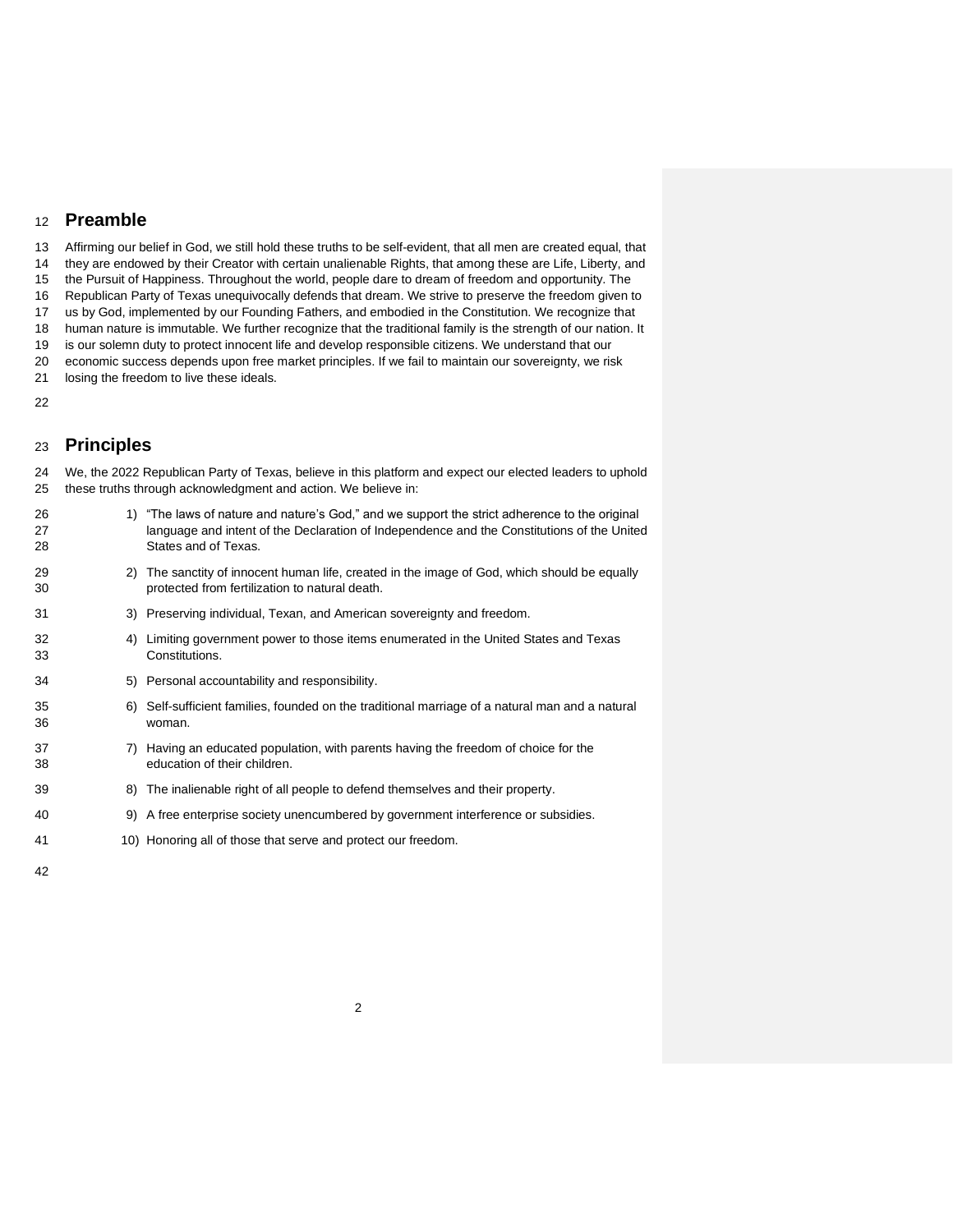$\overline{\phantom{a}}$ 

### **Constitutional Issues**

| 44                         | <b>CONSULTIONAL ISSUES</b>                                                                                                                                                                                                                                                                                                                                                                                             |
|----------------------------|------------------------------------------------------------------------------------------------------------------------------------------------------------------------------------------------------------------------------------------------------------------------------------------------------------------------------------------------------------------------------------------------------------------------|
| 45                         | (Preservation of Constitution)                                                                                                                                                                                                                                                                                                                                                                                         |
| 46<br>47                   | Keep Oath to the Constitution: The Republican Party of TexasWe calls for all who swear the oath to<br>support and maintain the limitations and clear meaning of the United States Constitution.                                                                                                                                                                                                                        |
| 48                         |                                                                                                                                                                                                                                                                                                                                                                                                                        |
| 49                         |                                                                                                                                                                                                                                                                                                                                                                                                                        |
| 50<br>51<br>52<br>53       | Preservation of our Constitutional Republic: We support our constitutional republican form of government<br>as set forth in the Texas Bill of Rights. We further resolve that all amendments to the Texas Constitution<br>require a majority of the voters in at least 191 counties (three-fourths), instead of a simple majority of the<br>votes.                                                                     |
| 54                         |                                                                                                                                                                                                                                                                                                                                                                                                                        |
| 55                         |                                                                                                                                                                                                                                                                                                                                                                                                                        |
| 56<br>57<br>58             | Enforce the Constitution Article 4 Section 4: The sovereignty of this state requires the protections afforded<br>under Article 4, Section 4, of the Constitution, and any failing thereof authorizes the Governor of this State<br>or the Legislature to declare an invasion, which shall be met with the full force of this State.                                                                                    |
| 59                         |                                                                                                                                                                                                                                                                                                                                                                                                                        |
| 60                         |                                                                                                                                                                                                                                                                                                                                                                                                                        |
| 61<br>62                   | No Foreign Law: No foreign law, contract, or judgment arising from any foreign state whose laws violate<br>fundamental constitutional rights shall be honored or enforced by any Texas court.                                                                                                                                                                                                                          |
| 63                         |                                                                                                                                                                                                                                                                                                                                                                                                                        |
| 64                         |                                                                                                                                                                                                                                                                                                                                                                                                                        |
| 65<br>66<br>67<br>68       | Judicial Overreach: All attempts by the judiciary to rule in areas not constitutionally granted to the judiciary,<br>including abuses of the "commerce clause," the "general welfare clause," and the "supremacy clause,"<br>should be nullified. Any federal enforcement activities that do occur in Texas should be conducted under<br>the authority of the county sheriff. (SCOTUS Ruling in 1997 Mack-Prinz v. US) |
| 69                         |                                                                                                                                                                                                                                                                                                                                                                                                                        |
| 70                         |                                                                                                                                                                                                                                                                                                                                                                                                                        |
| 71<br>72<br>73<br>74<br>75 | Limiting the Power of the Supreme Court: Judges don't define the roles of judges; Article 3, Section 2,<br>defines the roles of judges. We support Congress's limiting the power of the Supreme Court by invoking<br>Article 3, Section 2, Clause 2, by "legislating exceptions and creating regulations" to limit the cases for<br>which the Supreme Court has jurisdiction.                                          |
|                            |                                                                                                                                                                                                                                                                                                                                                                                                                        |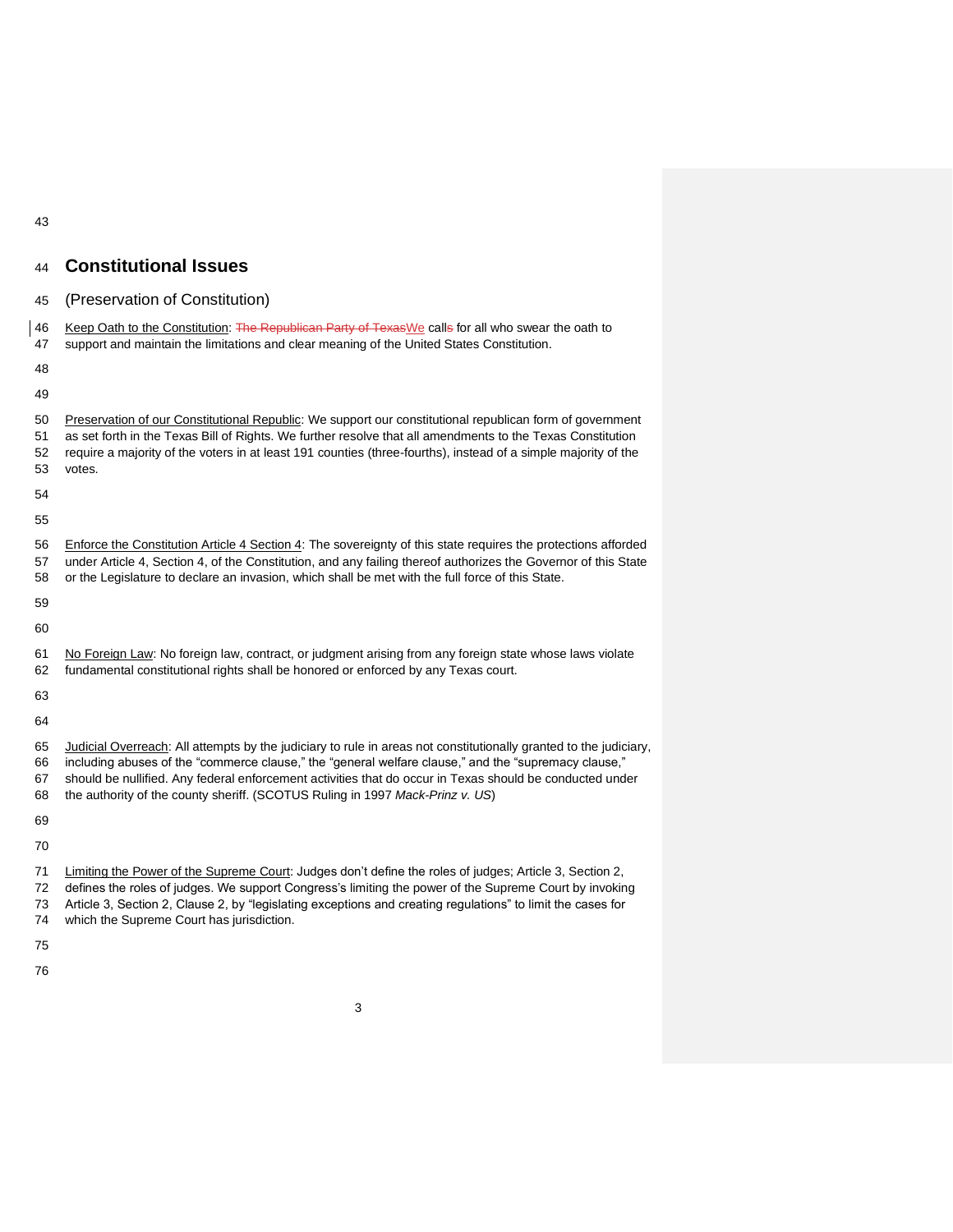| 77                                                                         | Amendments to the US Constitution: We:                                                                                                                                                                                                                                                                                                                                                                                                                                                                                                                                                                                                                                                                                                                                                                                                                                                                                                                                                                                                                            |  |
|----------------------------------------------------------------------------|-------------------------------------------------------------------------------------------------------------------------------------------------------------------------------------------------------------------------------------------------------------------------------------------------------------------------------------------------------------------------------------------------------------------------------------------------------------------------------------------------------------------------------------------------------------------------------------------------------------------------------------------------------------------------------------------------------------------------------------------------------------------------------------------------------------------------------------------------------------------------------------------------------------------------------------------------------------------------------------------------------------------------------------------------------------------|--|
| 78<br>79<br>80<br>81<br>82<br>83<br>84<br>85<br>86<br>87<br>88<br>89<br>90 | a. We sSupport term limits of twelve years for federal and state offices.<br>b. The Republican Party of Texas eOpposes "packing" (or enlarging) the United States<br>Supreme Court and supports the pending "Keep Nine Amendment" as filed in the United<br>States Senate and the House of Representatives with <b>bBipartisan</b> support.<br>c. Support rRepeal of the 16 <sup>th</sup> Amendment (Federal Income Tax) (New resolution/plank)<br>d. We sSupport restoring state sovereignty with the repeal of the 17th Amendment of the<br>United States Constitution and the appointment of United States Senators by the state<br>legislatures.<br>e. We soupport a change to the $14th$ Amendment to eliminate "birth tourism" or anchor babies<br>by granting citizenship only to those with at least one biological parent who is a US citizen.<br>f. We Ssupport a constitutional amendment making English the official language of the United<br>States, and one of no more than two official languages of all US territories and other<br>possessions. |  |
| 91                                                                         |                                                                                                                                                                                                                                                                                                                                                                                                                                                                                                                                                                                                                                                                                                                                                                                                                                                                                                                                                                                                                                                                   |  |
| 92                                                                         |                                                                                                                                                                                                                                                                                                                                                                                                                                                                                                                                                                                                                                                                                                                                                                                                                                                                                                                                                                                                                                                                   |  |
| 93<br>94<br>95<br>96                                                       | Executive Orders: We oppose all executive orders, whether by a president, a governor, or a local official,<br>that go beyond administration of executive authority and have the effect of legislation. We call upon the<br>Texas Legislature or local lawmakers to nullify such executive orders.                                                                                                                                                                                                                                                                                                                                                                                                                                                                                                                                                                                                                                                                                                                                                                 |  |
| 97                                                                         |                                                                                                                                                                                                                                                                                                                                                                                                                                                                                                                                                                                                                                                                                                                                                                                                                                                                                                                                                                                                                                                                   |  |
| 98                                                                         | Limiting Overreaching State Government:                                                                                                                                                                                                                                                                                                                                                                                                                                                                                                                                                                                                                                                                                                                                                                                                                                                                                                                                                                                                                           |  |
| 99<br>100<br>101<br>102<br>103<br>104<br>105<br>106<br>107<br>108          | a. Repeal and replace Texas Code 418.<br>b. No form of government shall ever again implement mass lockdowns on the people, our<br>businesses, and our churches.<br>c. We oppose funding or implementation of any form of contact tracing.<br>d. The Constitution must be changed to require the Legislature come to session after a<br>declared emergency lasting 30 days or more in five or more counties.<br>e. The Texas Governor shall no longer use executive orders to create public policy or law, and<br>shall no longer have the power to close businesses or declare some as "essential" or "non-<br>essential."<br>The Governor's authority during an emergency shall not be delegated.<br>f.                                                                                                                                                                                                                                                                                                                                                          |  |
| 109                                                                        |                                                                                                                                                                                                                                                                                                                                                                                                                                                                                                                                                                                                                                                                                                                                                                                                                                                                                                                                                                                                                                                                   |  |
| 110                                                                        |                                                                                                                                                                                                                                                                                                                                                                                                                                                                                                                                                                                                                                                                                                                                                                                                                                                                                                                                                                                                                                                                   |  |
| 111<br>112<br>113<br>114<br>115<br>116<br>117<br>118                       | Dereliction of Duty: The failure by a public official to discharge any duty shall be a violation of the terms of<br>his or her oath of office, which shall constitute a crime, and upon conviction, this crime shall be punishable<br>by a fine or imprisonment, depending on the nature of the offense. The failure to discharge any duty by a<br>public official shall be a violation of the terms of his or her oath of office, which shall constitute a crime,<br>and upon conviction thereof shall be punishable by a fine or imprisonment, depending on the nature of the<br><b>effense.</b> Any entity or person who acts under the color of federal or state law to deprive a Texan of the<br>rights or privileges insured by the federal and state constitutions shall be liable to the injured parties for<br>redress, including monetary damages and injunctive relief, notwithstanding any preexisting immunities.                                                                                                                                    |  |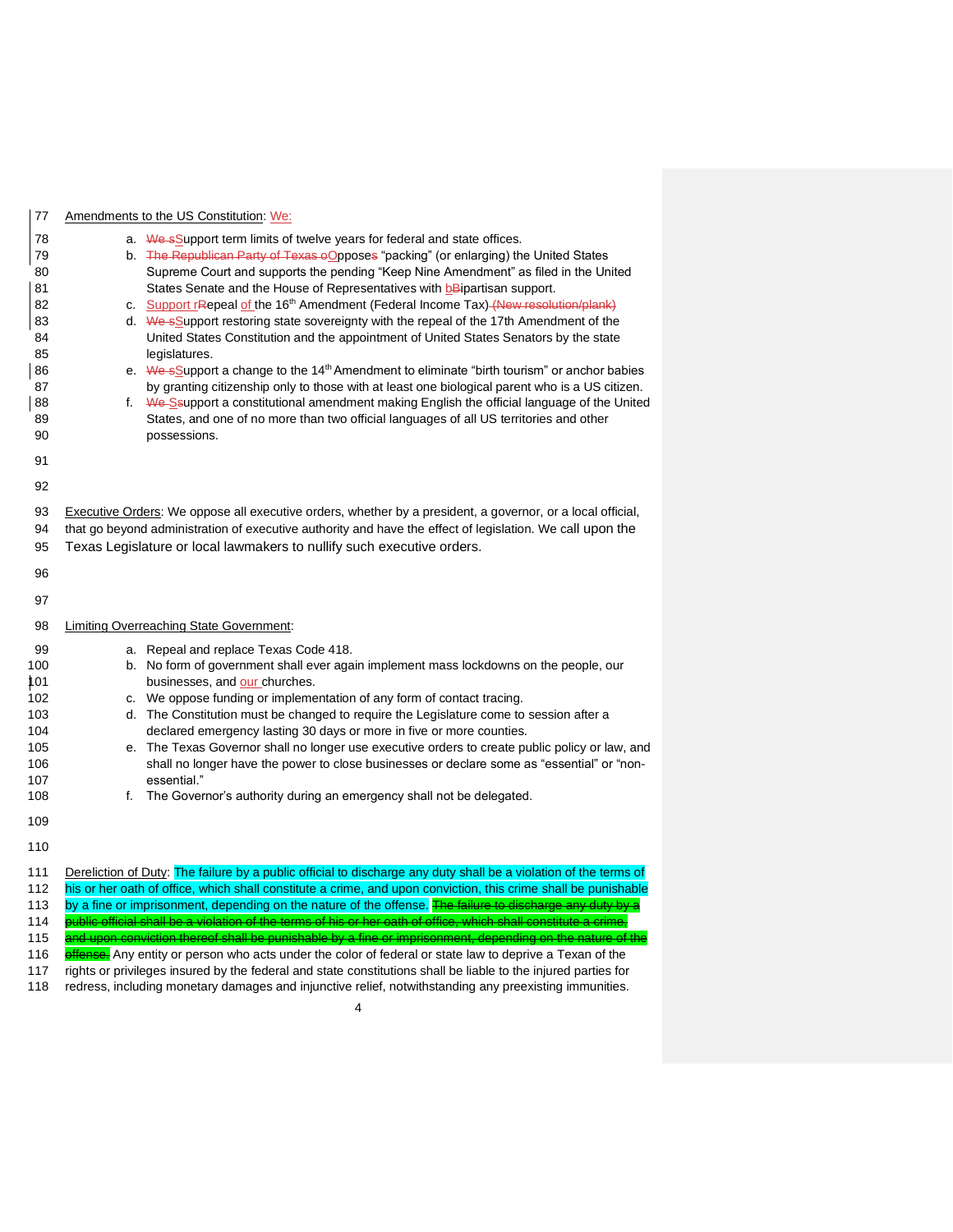| 119                                           | (suggested rewrite, trying to understand what was intended)                                                                                                                                                                                                                                                                                                                                                                                                                                                                                                                                                                                                                               |                          |
|-----------------------------------------------|-------------------------------------------------------------------------------------------------------------------------------------------------------------------------------------------------------------------------------------------------------------------------------------------------------------------------------------------------------------------------------------------------------------------------------------------------------------------------------------------------------------------------------------------------------------------------------------------------------------------------------------------------------------------------------------------|--------------------------|
| 120                                           |                                                                                                                                                                                                                                                                                                                                                                                                                                                                                                                                                                                                                                                                                           |                          |
| 121                                           |                                                                                                                                                                                                                                                                                                                                                                                                                                                                                                                                                                                                                                                                                           |                          |
| 122                                           | (Citizen Rights)                                                                                                                                                                                                                                                                                                                                                                                                                                                                                                                                                                                                                                                                          |                          |
| 123<br>124<br>125<br>126<br>127<br>128<br>129 | The Rights of a Sovereign People: The Republican Party of TexasWe supports the historic concept,<br>established by our nation's founders, of limited civil government jurisdiction under the natural laws of God,<br>and we oppose the concept that the state is sovereign over the affairs of men, the family, and the church.<br>We believe that government properly exists by the consent of the governed and must be restrained from<br>intruding into the freedoms of its citizens. The function of government is not to grant rights, but to protect<br>the inalienable, God-given rights of life, liberty, property, and the pursuit of happiness of all, including the<br>unborn. |                          |
| 130                                           |                                                                                                                                                                                                                                                                                                                                                                                                                                                                                                                                                                                                                                                                                           |                          |
| 131<br>132<br>133<br>134                      | Protecting Constitutional Rights Regarding Age: There should be a single age of majority upon which,<br>when reached, all citizens will be guaranteed their rights, duties, and privileges. (see Raise the Age,<br>around line 1300)                                                                                                                                                                                                                                                                                                                                                                                                                                                      |                          |
| 135                                           |                                                                                                                                                                                                                                                                                                                                                                                                                                                                                                                                                                                                                                                                                           |                          |
| 136                                           |                                                                                                                                                                                                                                                                                                                                                                                                                                                                                                                                                                                                                                                                                           |                          |
| 137<br>138<br>139                             | National Popular Vote: The National Popular Vote Interstate Compact is a direct violation of Article 1,<br>Section 10, and Article 2, Section 1, of the Constitution and shall be rejected by Texas and all its officials.<br>We support the Electoral College.                                                                                                                                                                                                                                                                                                                                                                                                                           |                          |
| 140                                           |                                                                                                                                                                                                                                                                                                                                                                                                                                                                                                                                                                                                                                                                                           |                          |
| 141                                           |                                                                                                                                                                                                                                                                                                                                                                                                                                                                                                                                                                                                                                                                                           |                          |
| 142                                           | Recall Elections: We support the right to recall our elected officials.                                                                                                                                                                                                                                                                                                                                                                                                                                                                                                                                                                                                                   |                          |
| 143                                           |                                                                                                                                                                                                                                                                                                                                                                                                                                                                                                                                                                                                                                                                                           |                          |
| 144                                           |                                                                                                                                                                                                                                                                                                                                                                                                                                                                                                                                                                                                                                                                                           |                          |
| 145<br>146<br>147                             | Habeas Corpus: Any federal suspension of the writ of habeas corpus against a Texas citizen shall be<br>violative of the tenth amendment, Texas sovereignty, sovereignty of the individual, and actionable by the<br>state or the citizen.                                                                                                                                                                                                                                                                                                                                                                                                                                                 |                          |
| 148                                           |                                                                                                                                                                                                                                                                                                                                                                                                                                                                                                                                                                                                                                                                                           |                          |
| 149                                           |                                                                                                                                                                                                                                                                                                                                                                                                                                                                                                                                                                                                                                                                                           |                          |
| 150<br>151                                    | Census: In accordance with the United States Constitution, we support an actual count of only United<br>States citizens only, and we oppose Census Bureau estimates and the collection of all other data.                                                                                                                                                                                                                                                                                                                                                                                                                                                                                 | Formatted: Strikethrough |
| 152                                           |                                                                                                                                                                                                                                                                                                                                                                                                                                                                                                                                                                                                                                                                                           |                          |
| 153                                           |                                                                                                                                                                                                                                                                                                                                                                                                                                                                                                                                                                                                                                                                                           |                          |
| 154                                           | Equal Rights Amendment: We call upon the 88 <sup>th</sup> Texas Legislature to adopt a resolution clarifying that the<br>5                                                                                                                                                                                                                                                                                                                                                                                                                                                                                                                                                                |                          |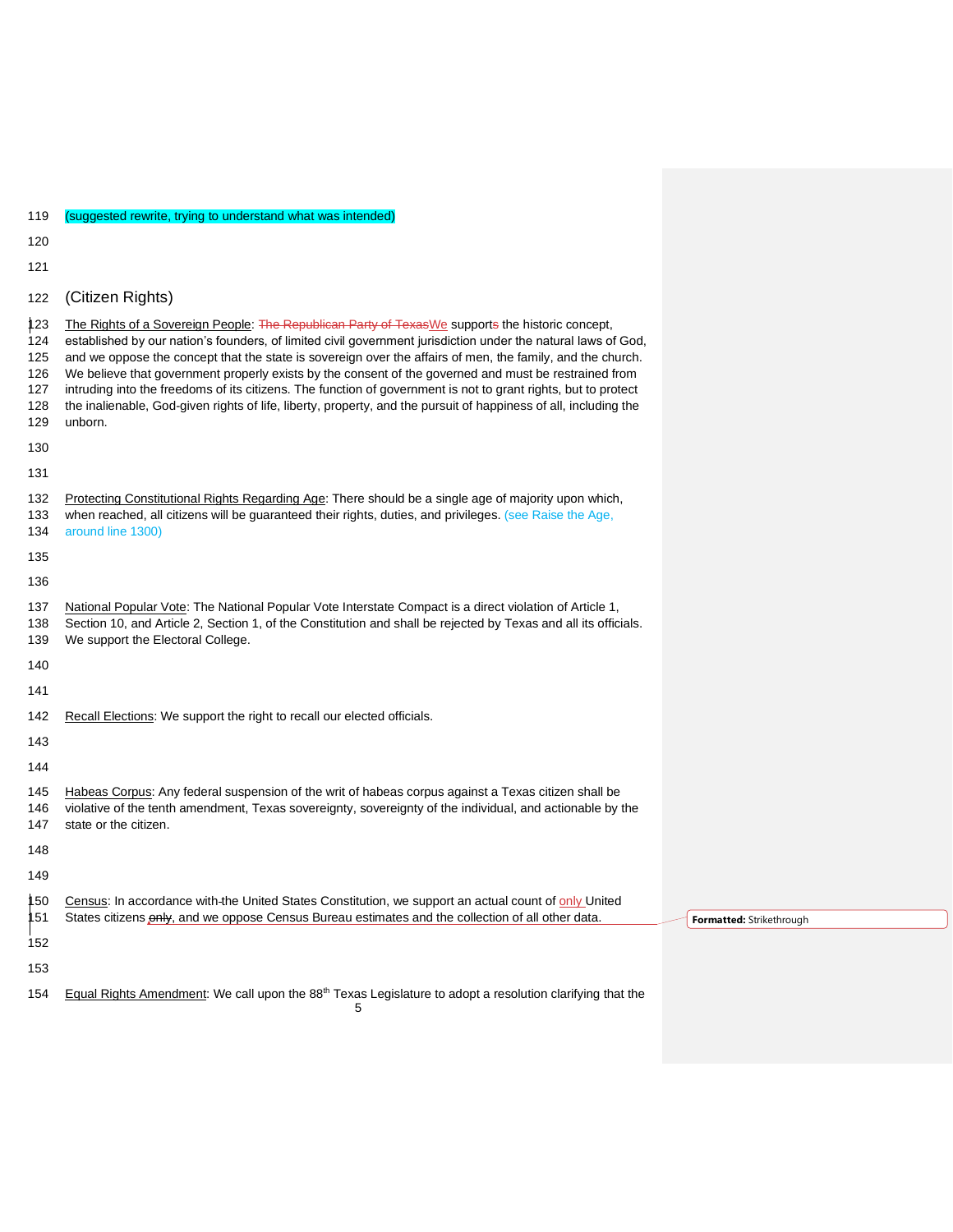155 1972 ratification by the 62<sup>nd</sup> Texas Legislature of the proposed Equal Rights Amendment to the United States Constitution was valid only through March 22, 1979. 159 Parental Rights: The rights of parents are foundational to Western society and shall be respected, affirmed, and protected by the Texas Constitution and Texas Law. We call upon the Legislature to properly recognize and affirm the fundamental right of parents to make all decisions regarding the upbringing and control of their children in all aspects, especially with regard to the grievous violations of the Texas education system. Any failure to recognize, protect, or honor these fundamental rights shall be actionable. 164 Any No parent exercising any of these fundamental rights shall not be prosecuted as domestic terrorists. 167 Prayer, Bible, and Ten Commandments in Schools: We support prayer, the Bible, and the Ten Commandments being returned to our schools, courthouses, and other government buildings. The Right to Keep and Bear Arms: State and Federal Legislatures shall: a. Repeal and/or nullify the National Firearms Act of 1934 and the Gun Control Act of 1968. b. Pass unrestricted Constitutional Carry by amending Article 1, Section 23, of the Texas Constitution by removing, "but the Legislature shall have power, by law, to regulate the wearing of arms, with a view to prevent crime." 176 **c.** Nullify any gun laws that violate the  $2<sup>nd</sup>$  Amendment or rights of due process. 177 d. Support national reciprocity for gun ownership rights. 178 e. Recognize the right of License to Carry holders to carry anywhere an off-duty or retired law enforcement can carry. The above legislation shall not be construed as impinging on private property rights. (State Sovereignty) 184 State Sovereignty: Pursuant to Article 1, Section 1, of the Texas Constitution, the federal government has impaired our right of local self-government. Therefore, federally mandated legislation that infringes upon the 10th Amendment rights of Texas should be ignored, opposed, refused, and nullified. Texas retains the right to secede from the United States, and the Texas Legislature should be called upon to pass a referendum consistent thereto. 191 State Electoral College: The State Legislature shall cause to be enacted a State Constitutional Amendment creating an electoral college consisting of electors selected by the popular votes cast within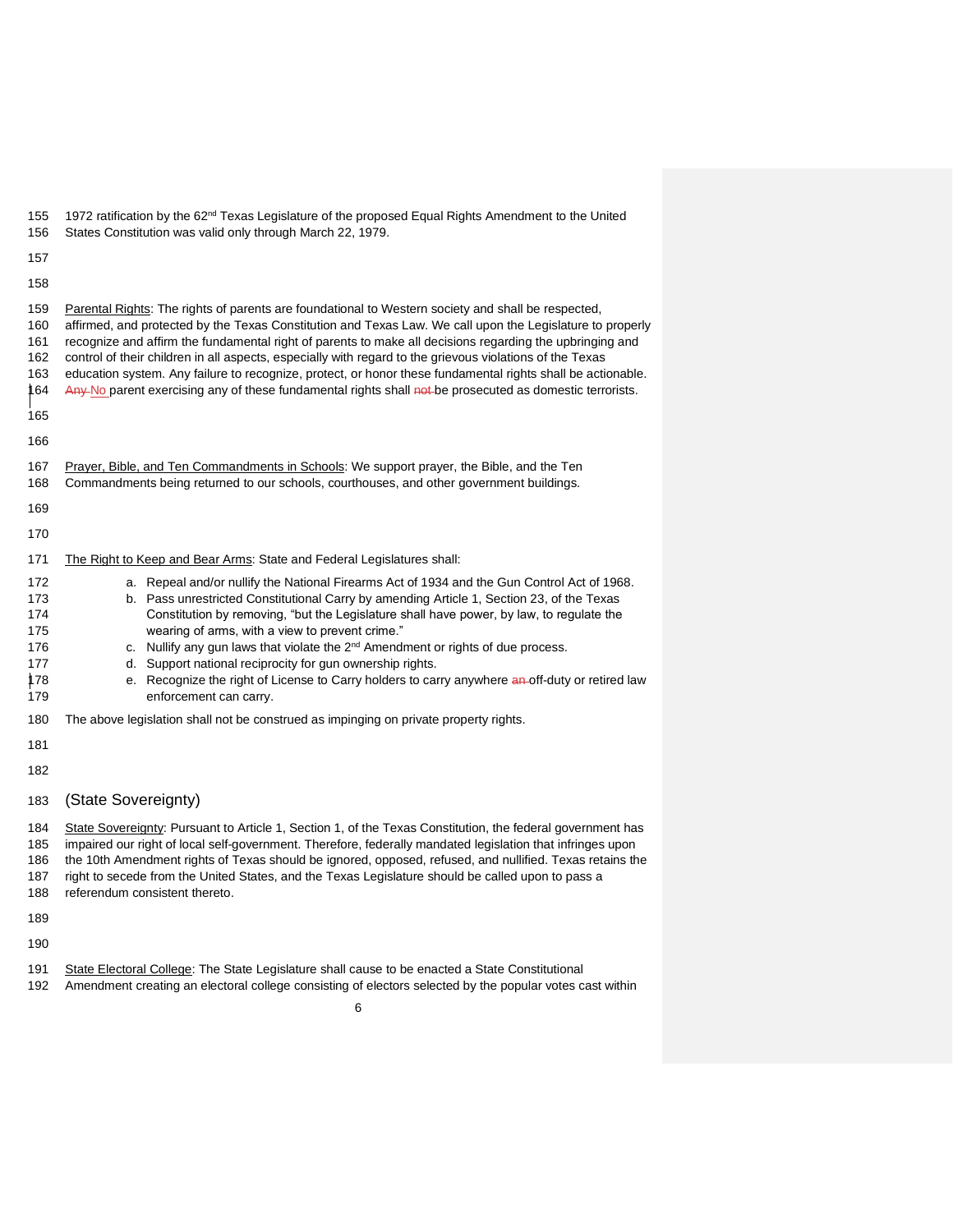| 193                                    | each individual state senatorial district, who shall then elect all statewide office holders.                                                                                                                                                                                                                                                         |  |  |
|----------------------------------------|-------------------------------------------------------------------------------------------------------------------------------------------------------------------------------------------------------------------------------------------------------------------------------------------------------------------------------------------------------|--|--|
| 194                                    |                                                                                                                                                                                                                                                                                                                                                       |  |  |
| 195                                    |                                                                                                                                                                                                                                                                                                                                                       |  |  |
| 196<br>197<br>198                      | Unfunded and Under-Funded Mandates: Unfunded mandates and under-funded mandates are<br>unacceptable. The State of Texas must fully fund, at a minimum, the following additional costs to local<br>governments:                                                                                                                                        |  |  |
| 199<br>200<br>201<br>202               | a. Indigent criminal defense.<br>b. Inmate healthcare in jails.<br>c. Indigent burials and autopsies.<br>d. Veteran services offices.                                                                                                                                                                                                                 |  |  |
| 203                                    |                                                                                                                                                                                                                                                                                                                                                       |  |  |
| 204                                    |                                                                                                                                                                                                                                                                                                                                                       |  |  |
| 205                                    |                                                                                                                                                                                                                                                                                                                                                       |  |  |
| 206<br>207<br>208<br>209               | Equal Protection for the Preborn: We urge lawmakers to eEnact legislation to abolish abortion by<br>immediately securing the right to life and equal protection of the laws to all preborn children from the<br>moment of fertilization, because it abortion violates the US Constitution by denying such persons the equal<br>protection of the law. |  |  |
| 210                                    |                                                                                                                                                                                                                                                                                                                                                       |  |  |
| 211                                    |                                                                                                                                                                                                                                                                                                                                                       |  |  |
| 212                                    | <b>Business, Commerce and Transportation</b>                                                                                                                                                                                                                                                                                                          |  |  |
| 213                                    | (Energy and Environment)                                                                                                                                                                                                                                                                                                                              |  |  |
| 214                                    | Utilities: We encourage free-market solutions for providing utilities whenever possible.                                                                                                                                                                                                                                                              |  |  |
| 215                                    |                                                                                                                                                                                                                                                                                                                                                       |  |  |
| 216                                    |                                                                                                                                                                                                                                                                                                                                                       |  |  |
| 217<br>218                             | Power Grid: We urge that the Texas Legislature pass legislation to harden the Texas Electric Grid<br>(suggest: Texas power grid) increasing capacity and being prepared for all hazards, including:                                                                                                                                                   |  |  |
| 219<br>220<br>221<br>222<br>223<br>224 | a. Cyberattacks on the grid's computerized command and control system.<br>b. Physical attacks on substations and major high-voltage transformers.<br>c. Geomagnetic storms created by solar flares from the sun.<br>d. Electromagnetic Pulse (EMP).<br>e. Extreme weather events, both cold and hot                                                   |  |  |
| 225                                    |                                                                                                                                                                                                                                                                                                                                                       |  |  |
| 226                                    | Carbon Tax: We oppose all efforts to classify carbon dioxide as a pollutant.                                                                                                                                                                                                                                                                          |  |  |
| 227                                    |                                                                                                                                                                                                                                                                                                                                                       |  |  |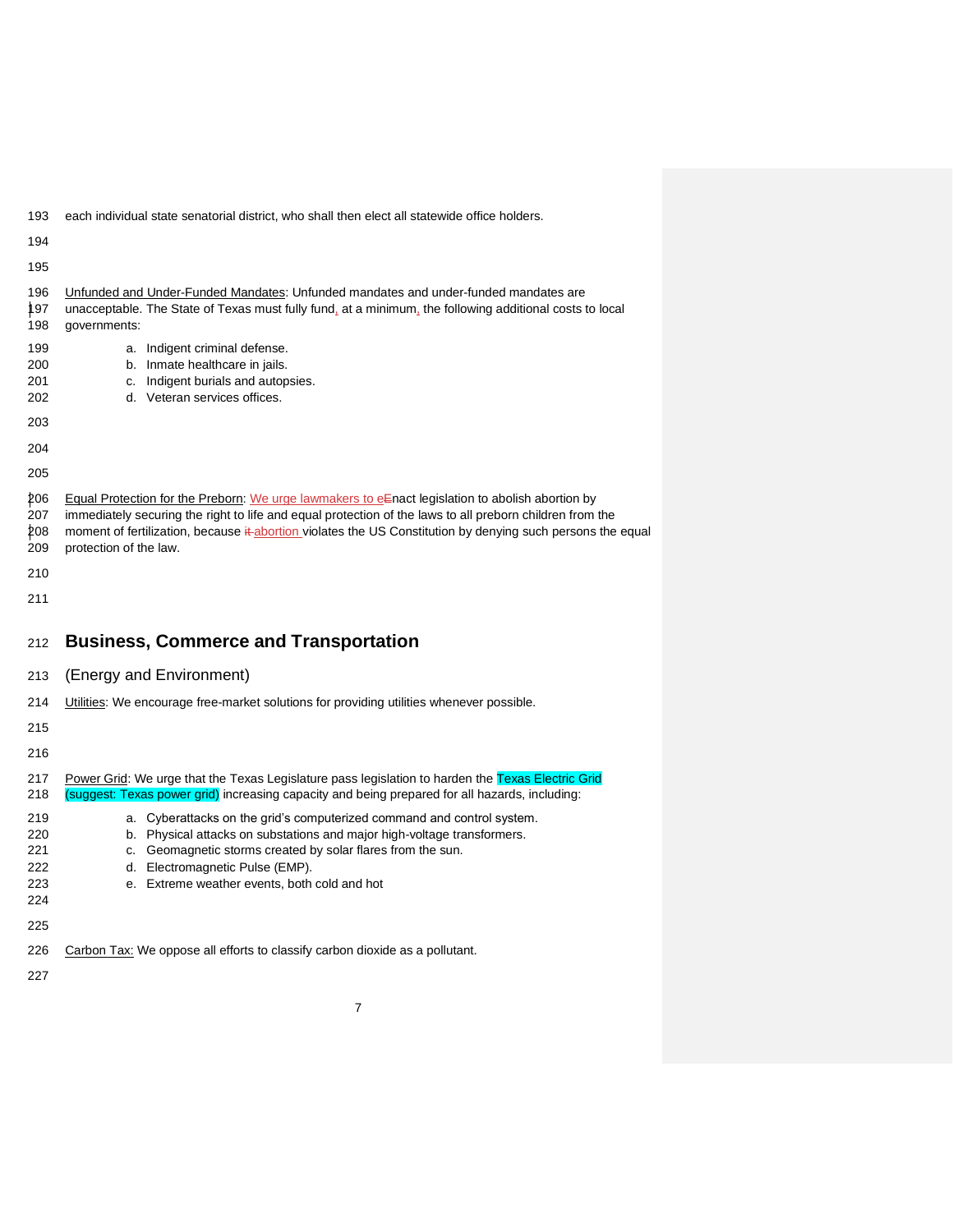| 228                                                                |                                                                                                                                                                                                                                                                                                                                                                                                                                                                                                                                                                                                                                                                                                                                          |  |  |
|--------------------------------------------------------------------|------------------------------------------------------------------------------------------------------------------------------------------------------------------------------------------------------------------------------------------------------------------------------------------------------------------------------------------------------------------------------------------------------------------------------------------------------------------------------------------------------------------------------------------------------------------------------------------------------------------------------------------------------------------------------------------------------------------------------------------|--|--|
| 229<br>230<br>231<br>232<br>233                                    | Midland Not Moscow: The Republican Party of TexasWe fully supports and encourages greater energy<br>production in the Permian Basin and throughout Texas, as well as the necessary policies and<br>infrastructure investment in roads, pipelines, and ports; to support Texas workers and help America's<br>energy security instead of increasing our reliance on foreign governments that do not benefit America or<br>our allies.                                                                                                                                                                                                                                                                                                      |  |  |
| 234                                                                |                                                                                                                                                                                                                                                                                                                                                                                                                                                                                                                                                                                                                                                                                                                                          |  |  |
| 235                                                                |                                                                                                                                                                                                                                                                                                                                                                                                                                                                                                                                                                                                                                                                                                                                          |  |  |
| 236<br>237<br>238<br>239<br>240<br>241                             | Environment: We oppose environmentalism that obstructs legitimate business interests and private<br>property use, including the regulatory taking of property by governmental agencies. We oppose the abuse<br>of the Endangered Species Act to confiscate and limit the use of personal property and to infringe on a<br>property owner's livelihood. We support the defunding of "climate justice" initiatives, the abolition of the<br>Environmental Protection Agency, and repeal of the Endangered Species Act, and we oppose the<br>"America the Beautiful" Initiative, also known as the 30 x 30 program.                                                                                                                         |  |  |
| 242                                                                |                                                                                                                                                                                                                                                                                                                                                                                                                                                                                                                                                                                                                                                                                                                                          |  |  |
| 243                                                                |                                                                                                                                                                                                                                                                                                                                                                                                                                                                                                                                                                                                                                                                                                                                          |  |  |
| 244<br>245                                                         | Flooding Mitigation, Hurricane, and Early Warning of Impending Disaster: We support the immediate<br>study, implementation, and construction of projects that will:                                                                                                                                                                                                                                                                                                                                                                                                                                                                                                                                                                      |  |  |
| 246<br>247<br>248<br>249<br>250<br>251<br>252<br>253<br>254<br>255 | a. Address river, bayou, reservoir, and other flood threats to public and private property.<br>b. Seek the input of those most likely to be affected by a casualty to public and private<br>property, to include infrastructure and facilities that affect national security.<br>c. Address the risk of storm or tidal surge that affects the critical industries along the Gulf<br>Coast.<br>d. Create an early warning system that will immediately alert residents to an impending flood,<br>wind, or casualty weather event.<br>e. Establish regional flood control districts where necessary for counties to resolve joint<br>flooding issues.<br>f. Provide funds to complete these projects from federal, state, and local funds. |  |  |
| 256<br>257<br>258<br>259                                           | Governments at all levels must work together to avoid the historical bent to push projects, safety, and<br>implementation into the future. Projects must be of most urgent priority now in order to avoid further<br>trauma; loss of life; loss of personal, government, and business wealth; and diminution of the tax base.<br>(editors need to know what committee means to say in order to fix this wording)                                                                                                                                                                                                                                                                                                                         |  |  |
| 260                                                                |                                                                                                                                                                                                                                                                                                                                                                                                                                                                                                                                                                                                                                                                                                                                          |  |  |
| 261                                                                |                                                                                                                                                                                                                                                                                                                                                                                                                                                                                                                                                                                                                                                                                                                                          |  |  |
| 262<br>263<br>264<br>265<br>266                                    | Tidelands and Resources: We demand assert that the State of Texas and all coastal states shall enjoy<br>and maintain jurisdiction and control of their offshore waters up to the international water boundaries as<br>well as state inland waterways in regards to regarding all natural resources therein, and that the federal<br>government shall not set limits on harvesting or taking natural resources therein, nor allow foreign entities<br>to harvest or take such natural resources therein, including minerals, game, fisheries, and hydrocarbons.                                                                                                                                                                           |  |  |

268 are necessary)

267 Also, we demand that no entity shall usurp Texas's original tideland boundaries. (hoping not all "therein"s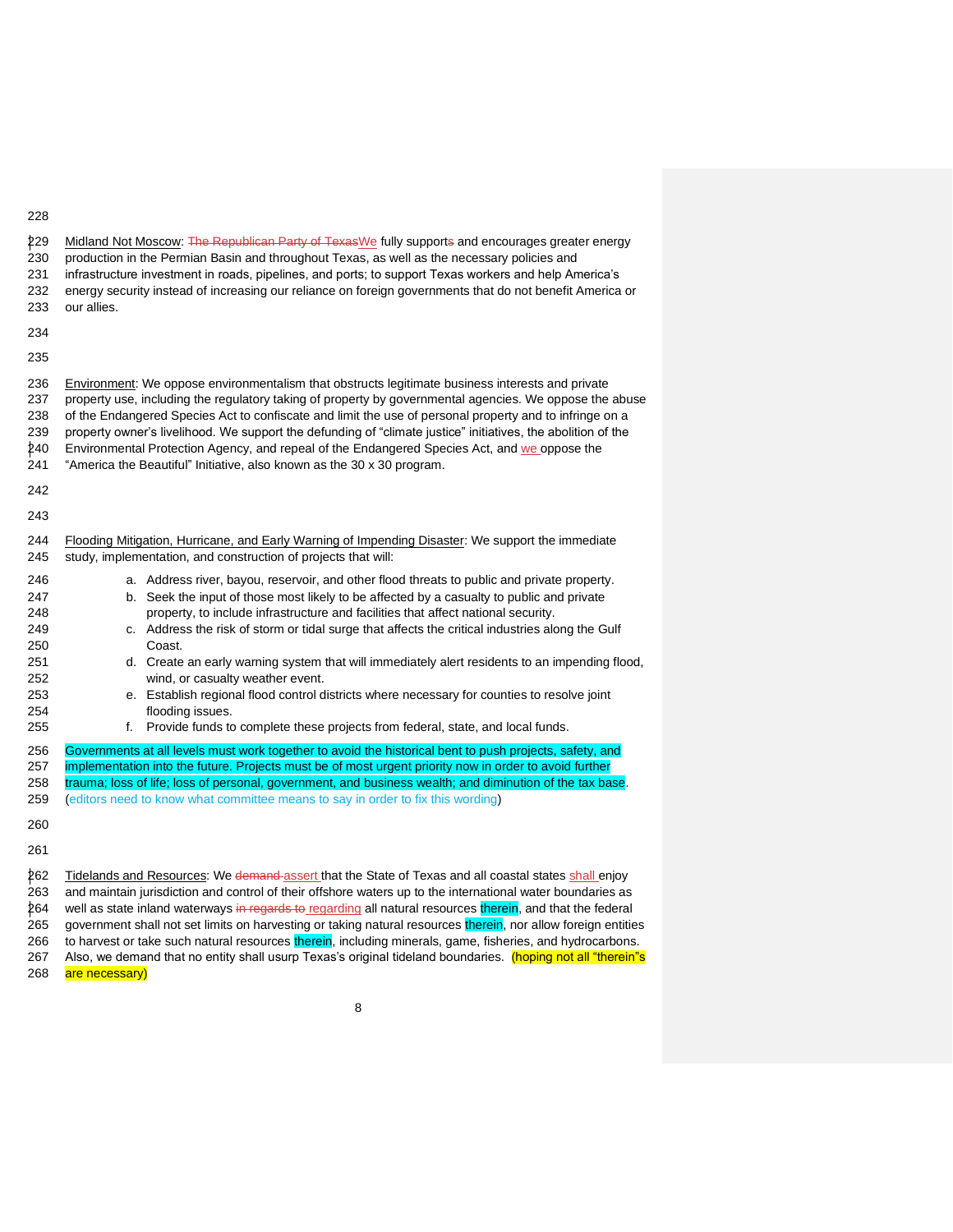### Water Resources: While we support the decision by the Texas Supreme Court in preserving individuals' 272 rights to their groundwater under their property and their right to capture it, we support tying surface rights of ownership to groundwater rights of ownership. We support regulations that may put limits on a person's capture and use of groundwater, if such use will negatively impact adjoining owners' use of their groundwater for private wells, their water supply, or agricultural use. 278 Energy Production: We support free-market solutions and immediate removal of government barriers and direct subsidies to the production, transportation, reformulation, refining, and distribution of energy. We oppose federally directed plans and proposals that favor renewable energy sources that may constitute a nuisance, or otherwise have a substantially negative impact on neighboring landowners, including harming property values of our neighborhoods, farms, and ranch areas. Energy Innovation: Texas should take advantage of its independent grid and mines by encouraging providers to build and operate traditional and next-generation nuclear power plants (such as molten salt reactors), free of the red tape they would otherwise incur. To keep the federal government from interfering, Texas should also ensure that the supply chain of components and fuel remains in-state and off federally- claimed land. (Markets and Regulation) Municipal Preemption: We encourage the Legislature to preempt local government efforts to interfere with the State's sovereignty over business, employees, and property rights. This includes but is not limited to burdensome regulations on short-term rentals, bags, sick leave, trees, and employee criminal screening. We support preemption of city ordinances that dictate sick leave policies to private businesses. This excludes the handling of emergency orders.

 300 L<u>icensing</u>: We call upon the Texas Legislature to review all business/professional licensing programs and<br>301 associated licensing for boards for the purpose of abolishing or removing restrictions with respect to as associated licensing for boards for the purpose of abolishing or removing restrictions with respect to as 302 many as reasonably possible and repealing those laws, rules, and regulations. (we need to know what the 303 committee means in order to fix wording) 

**Formatted:** Highlight

**Formatted:** Font color: Light Blue

Practice of Law: We support allowing any person to sit for the Texas State Bar Exam regardless of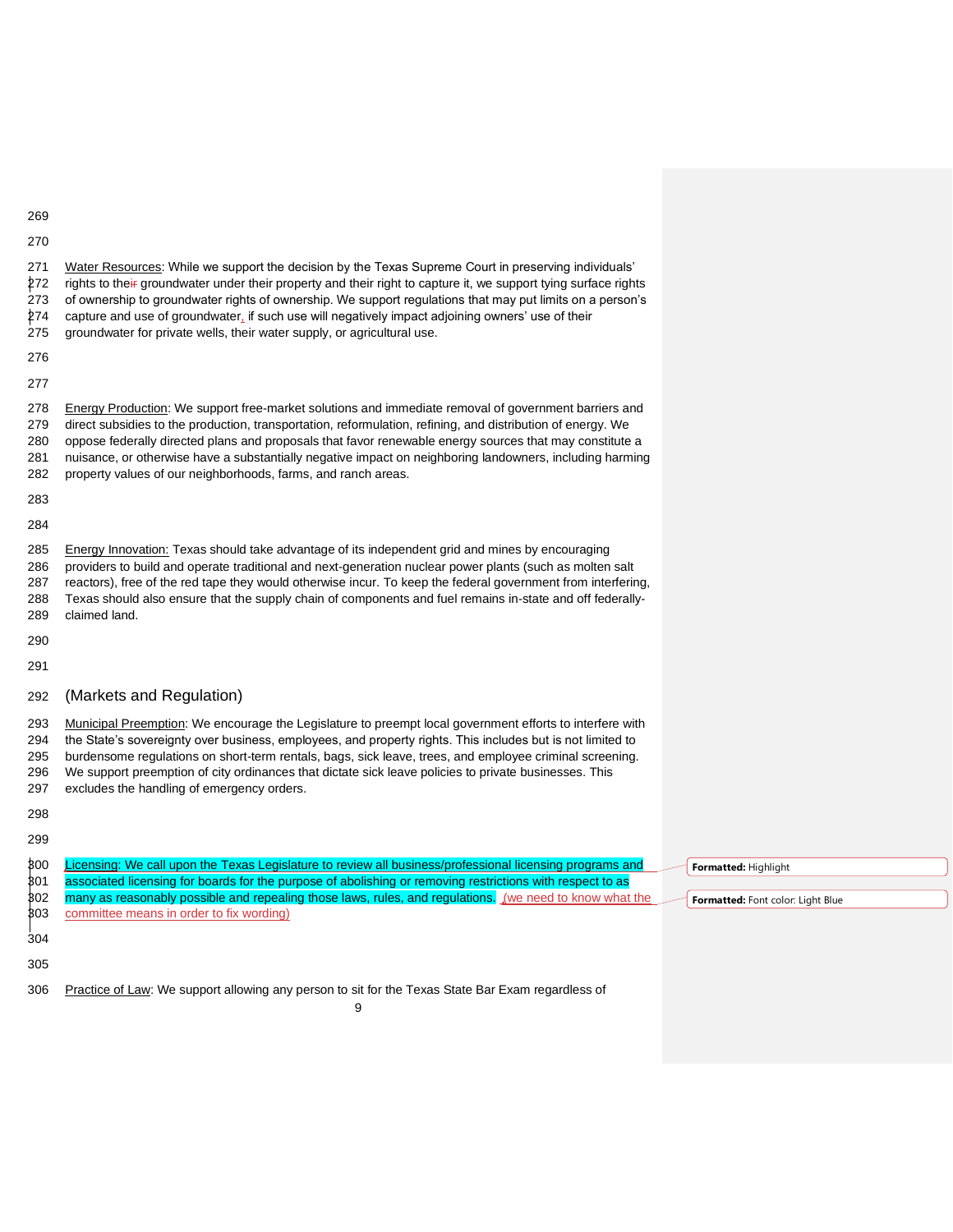| 307<br>308<br>309<br>310                             | educational background, as long as criminal and ethical background requirements are met. We oppose<br>mandatory State Bar membership for Texas lawyers. We favor restricting those who may file grievances in<br>the legal disciplinary process of Texas to those who have standing. Further, we support sanctions for<br>those who weaponize and politicize the legal disciplinary process of Texas. |  |
|------------------------------------------------------|-------------------------------------------------------------------------------------------------------------------------------------------------------------------------------------------------------------------------------------------------------------------------------------------------------------------------------------------------------------------------------------------------------|--|
| 311                                                  |                                                                                                                                                                                                                                                                                                                                                                                                       |  |
| 312                                                  |                                                                                                                                                                                                                                                                                                                                                                                                       |  |
| 313<br>314                                           | Reduce Business Regulations: We believe that the following businesses should be minimally regulated at<br>all levels.                                                                                                                                                                                                                                                                                 |  |
| 315<br>316<br>317<br>318<br>319                      | Federal Laws:<br>a. Repeal Minimum Wage Law and Prevailing Wage laws.<br>b. Repeal Dodd-Frank.<br>c. Repeal Sarbanes-Oxley.<br>d. Repeal The Lacey Act.                                                                                                                                                                                                                                               |  |
| 320<br>321<br>322<br>323<br>324<br>325<br>326<br>327 | State Laws:<br>a. Eliminate Blue laws.<br>b. Eliminate the three-tier alcohol system (production, distribution, and retail).<br>c. Allow auto manufacturers to sell directly to consumers.<br>d. Business licensing.<br>e. Professional licensing.<br>Purchase of edible products from small farms.<br>f.<br>g. Legal use of hemp.                                                                    |  |
| 328<br>329<br>330<br>331<br>332                      | Local Municipal Laws:<br>a. Minimum wage waws.<br>b. Blue laws.<br>c. Mandatory sick/family leave.                                                                                                                                                                                                                                                                                                    |  |
| 333                                                  |                                                                                                                                                                                                                                                                                                                                                                                                       |  |
| 334<br>335<br>336                                    | Trade Agreements: We support free trade as a necessary component of American capitalism and of the<br>United States' influence in the world. But all trade agreements between the federal government and other<br>nations should strictly adhere to the US Constitution and require approval by 2/3 of the Senate.                                                                                    |  |
| 337                                                  |                                                                                                                                                                                                                                                                                                                                                                                                       |  |
| 338                                                  |                                                                                                                                                                                                                                                                                                                                                                                                       |  |
| 339<br>340                                           | Origin Labeling: We urge that all food products entering the United States show not only the country of<br>origin, but also the country that processed it and the country that packaged it.                                                                                                                                                                                                           |  |
| 341                                                  |                                                                                                                                                                                                                                                                                                                                                                                                       |  |
| 342                                                  |                                                                                                                                                                                                                                                                                                                                                                                                       |  |
| 343<br>344<br>345                                    | Predatory Towing: We urge the Texas Legislature to enact legislation increasing the criminal penalties<br>resulting from predatory towing and decreasing the state-allowed amount that a tower can charge, to<br>disincentivize the practice of predatory towing.                                                                                                                                     |  |
| 0.40                                                 |                                                                                                                                                                                                                                                                                                                                                                                                       |  |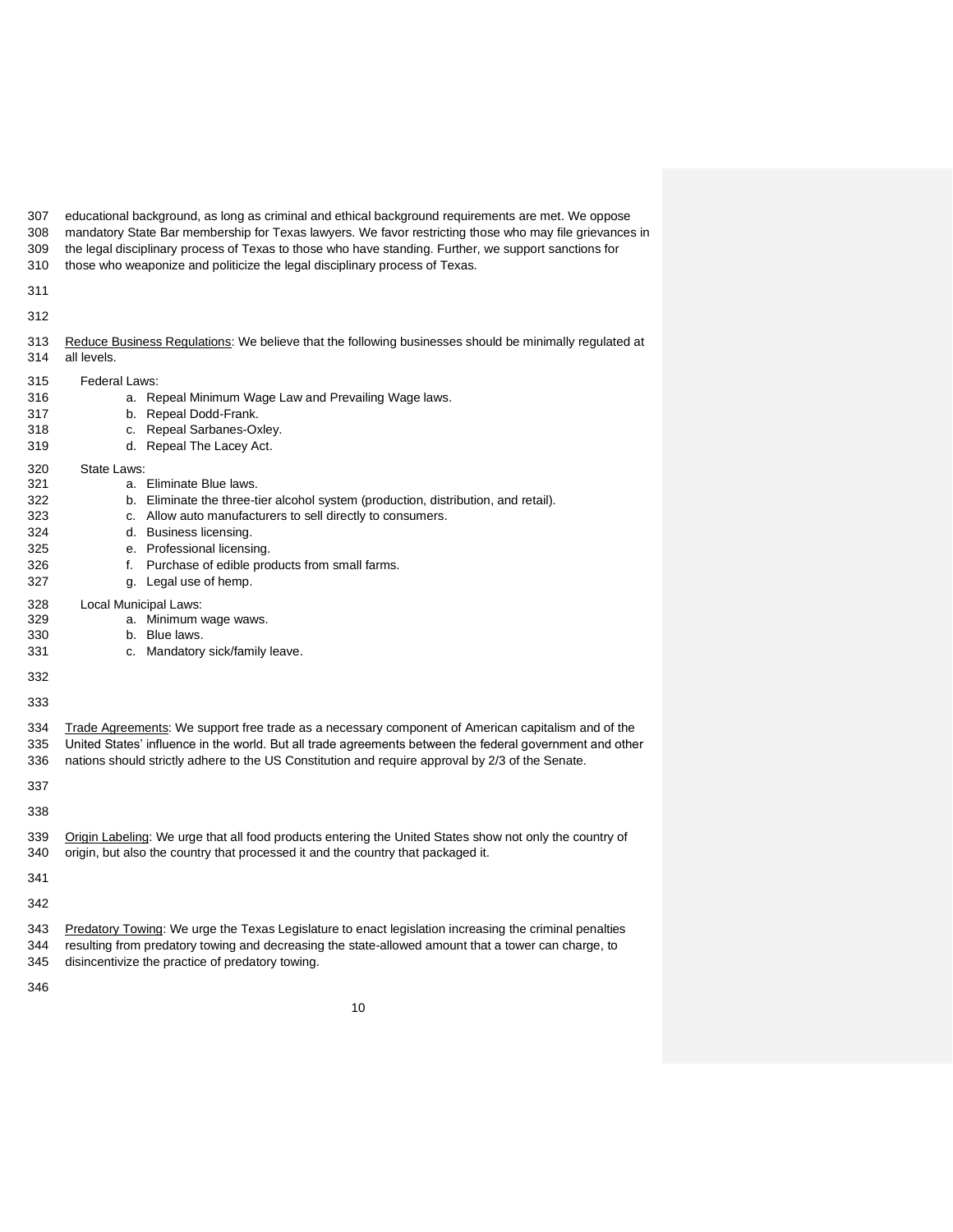Municipal Permitting: We call on the Texas Legislature to continue to streamline the building permitting process to ease burdens and costs on developers and consumers. We encourage the Legislature to monitor implementation of existing legislation that protects property development rights and close loopholes that cities are using to circumvent these laws. We oppose retroactive rulemaking and changing the rules on developments that have already been issued permits.

 Texas Resistance to the Great Reset: Texas should continue to pass legislation needed to protect the citizens of Texas from corporate violation of their rights in the Great Reset/Environmental, Social, Governance (ESG) scheme as follows:

- a. Ban corporations who attempt to suppress funding for Texas industries from doing business with the State of Texas and its subdivisions.
- b. Make it illegal for banks and financial institutions operating in Texas to make lending decisions based on anything other than financial concerns. The model for such legislation should be the Fair Access to Financial Services rule promulgated by President Trump's Office of the Comptroller of the Currency, which was immediately suspended by the current occupant of the White House.
- c. Add penalties in Texas law for corporations operating in Texas who lead boycotts against Texas due to legislative action to protect the rights of Texans to decline vaccination, protect the unborn, stop the teaching of Critical Race Theory in schools, compete in sports with those of their own biological gender, or to protect children and juveniles against sexual organ mutilation and hormones and puberty blockers designed to fake transition from one gender to another.
- d. Add explicit protections for the natural right of Texans to keep and exchange and store their wealth in the mediums of exchange (including digital currency, gold and silver coin, bullion, cash, and scrip) of choice to the Texas Bill of Rights. This will help stop global institutions and the federal government from forcing Texans to use the financial services and currency dictated by them.
- e. Consider the expansion or use of existing Texas anti-trust law to prohibit collusion between woke corporations to cancel/drive others out of business."
- 
- 

#### (Retirement, Savings, Unions)

381 Government Accountability: We call upon the Texas Legislature to eliminate all special collective

- bargaining statutes for public employees and to hold all public servants accountable to taxpayers through existing civil statutes. We oppose any distribution of taxpayer dollars to unions.
- 
- 

386 Social Security Opt-Out: We support reform to Social Security that allows people to opt out. REVIST -DUPLICATE LANGUAGE?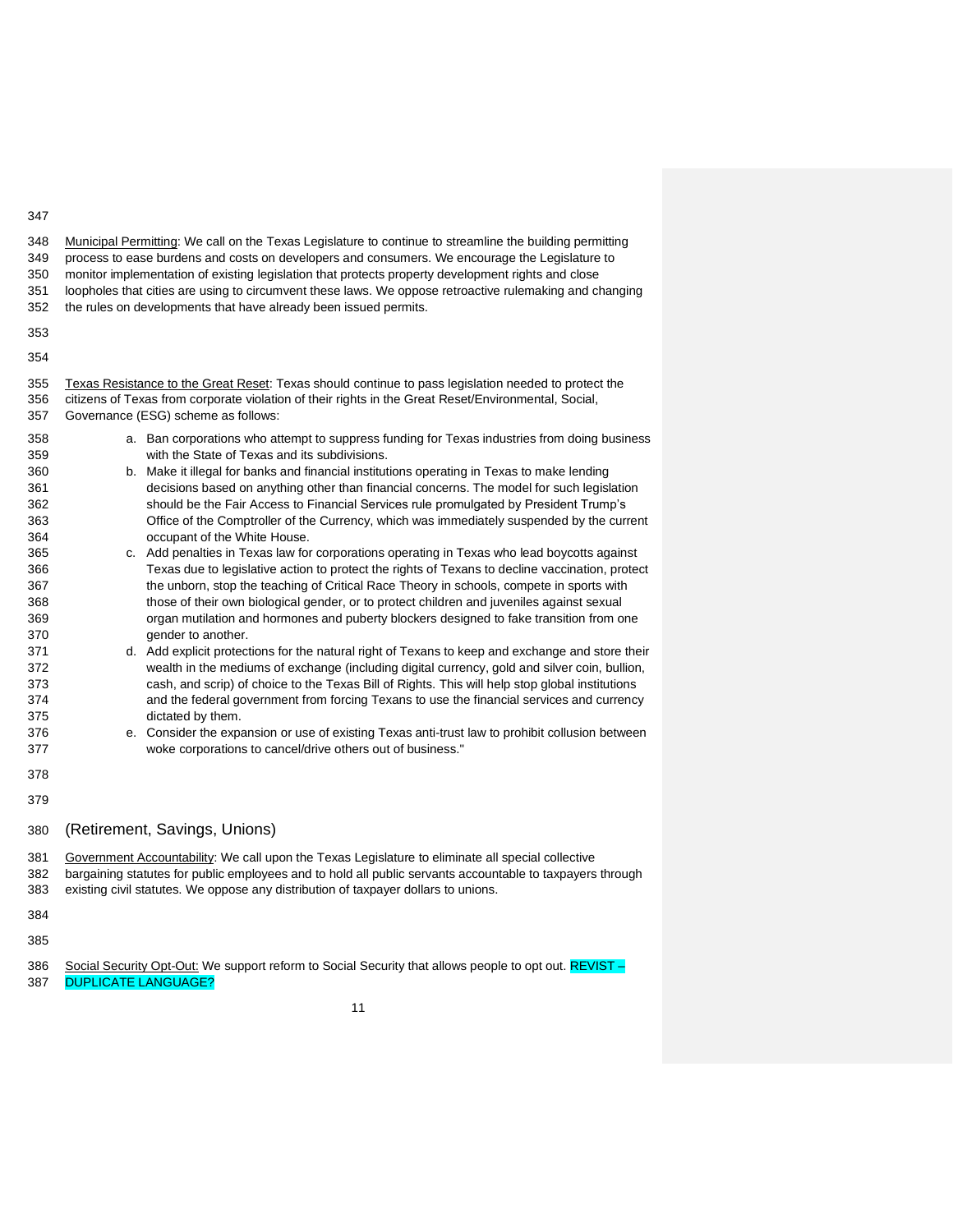390 Rural and Volunteer Fire Departments: We urge Congress to overturn the rules of the United States Department of Labor restricting volunteerism by paid firefighters and emergency medical technician personnel and to support protections similar to those provided to National Guardsmen for service during declared emergencies.

396 Employee Stock Ownership Plans (ESOPs): Republicans support maximum economic opportunity for all citizens and believe that legal limits on employee ownership of Texas firms by Employee Stock Ownership Plan (ESOP) trusts should be eliminated. We also believe that changes in ownership from private individuals to a majority ownership by an ESOP should not create a disadvantage when doing business with the State of Texas or political subdivisions of the State. We believe the State of Texas should encourage the creation of more ESOPs by making information easily available to businesses located in Texas.

 

405 Unions: We support legislation requiring labor unions to obtain consent of the union member before that member's dues can be used for political purposes. We oppose card check. Texas should prohibit governmental entities from collecting dues for labor unions through deductions from public employee paychecks. We also encourage the adoption of a National Right to Work Act.

#### (Transportation)

 Freedom to Travel: We oppose the Biden Infrastructure and Green Energy Plan that threatens our freedom to travel, imposes a federal mileage tax, as well as Diversity, Equity, and Inclusion (DEI) or other social justice policies on Texas taxpayers and drivers. We oppose anti-car measures that punish those who choose to travel alone in their own personal vehicle, and oppose any measure to impose "road diet" mandates designed to shrink auto capacity and/or intentionally clog vehicle lanes to force deference to pedestrian, bike, and mass transit options (whose users do not pay gas tax). We urge the Texas Legislature to protect drivers from these California-style, anti-driver policies in Texas. 420 Vehicle Inspection: No non-commercial vehicles should be required to obtain a state safety inspection. 

423 Vehicle Registration: Vehicle registration should only be a one-time occurrence at the point of sale.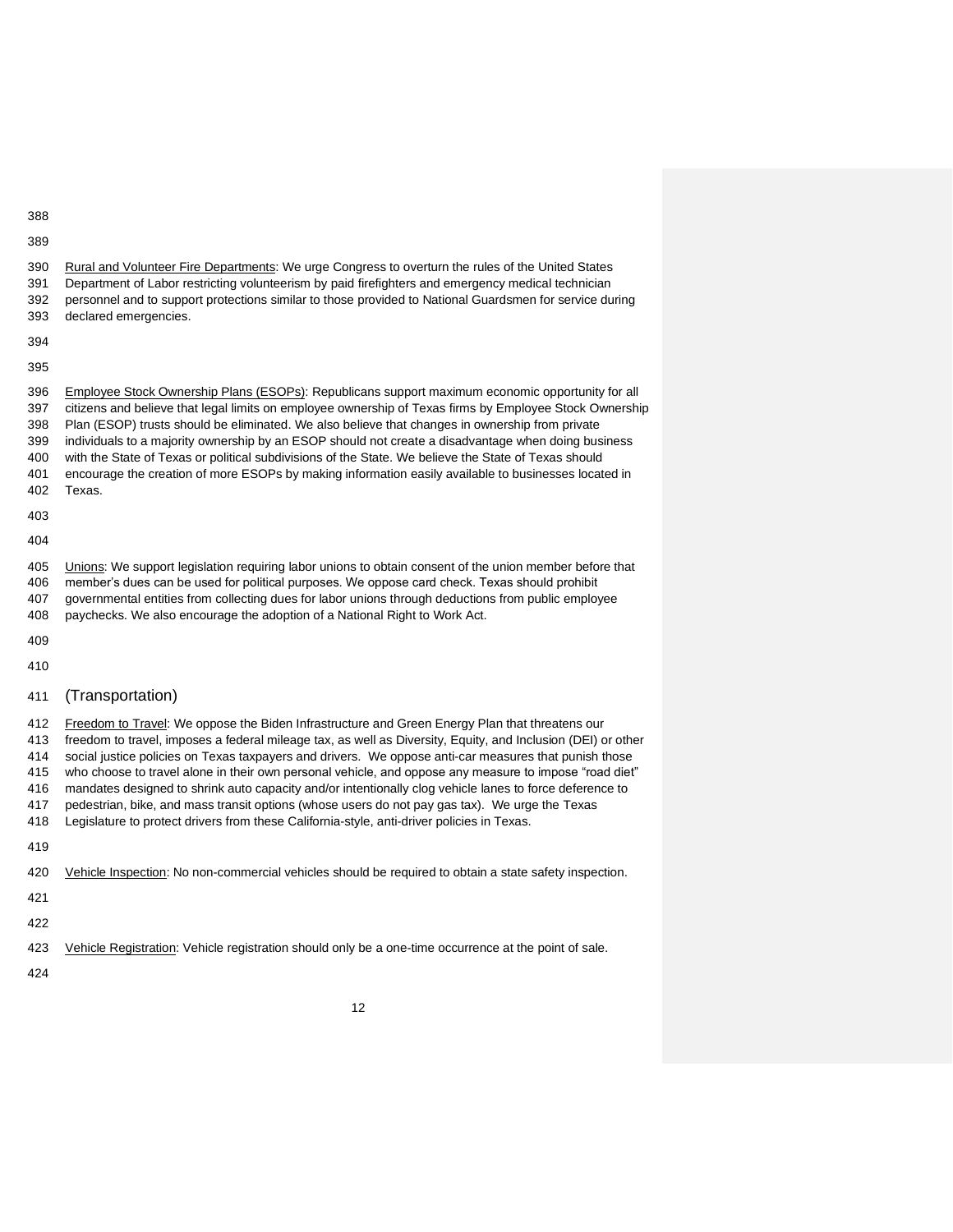| 426<br>427                                                  | Toll Roads: We believe that tolls should come off the road when the debt is retired, and if the debt is ever<br>restructured or refinanced, the pay-off date needs to remain the same.                                                                                                                                                                                                                                                                                                                                                                                 |
|-------------------------------------------------------------|------------------------------------------------------------------------------------------------------------------------------------------------------------------------------------------------------------------------------------------------------------------------------------------------------------------------------------------------------------------------------------------------------------------------------------------------------------------------------------------------------------------------------------------------------------------------|
| 428<br>429<br>430<br>431<br>432<br>433                      | Public-private partnerships, toll authorities, and construction:<br>a. We oppose public-private partnerships, specifically regarding toll projects.<br>b. We oppose conversion of existing roads or lanes to toll roads.<br>c. We oppose the use of taxpayer money to subsidize any toll projects, and we call upon<br>lawmakers to adequately fund our highways without hidden taxes, tolls, or raiding of<br>emergency funds.                                                                                                                                        |
| 434<br>435<br>436<br>437<br>438<br>439<br>440<br>441<br>442 | Toll administration and collections:<br>a. We urge the Legislature to pass a uniform toll collection and billing procedure that prohibits<br>excessive fines and fees, along with other pro-taxpayer reforms such as requiring agencies<br>to:<br>i.<br>send out accurate bills prior to adding fines and fees.<br>immediately notify drivers if a payment card is not working.<br>ii.<br>iii. allow payment plans to be set up prior to being put into collections.<br>b. We call upon the Legislature to pass legislation to decriminalize the failure to pay tolls. |
| 443                                                         |                                                                                                                                                                                                                                                                                                                                                                                                                                                                                                                                                                        |
| 444<br>445                                                  | High Speed Rail: Taxpayer money should not fund or subsidize high speed rail, nor should eminent<br>domain be used in the construction of high speed rail.                                                                                                                                                                                                                                                                                                                                                                                                             |
| 446                                                         |                                                                                                                                                                                                                                                                                                                                                                                                                                                                                                                                                                        |
| 447                                                         |                                                                                                                                                                                                                                                                                                                                                                                                                                                                                                                                                                        |
| 448                                                         | (COVID Response)                                                                                                                                                                                                                                                                                                                                                                                                                                                                                                                                                       |
| 449<br>450                                                  | COVID-19 Liability: Businesses shallare not be held liable for any customer who frequents their business<br>and later is confirmed to test positive for COVID-19.                                                                                                                                                                                                                                                                                                                                                                                                      |
| 451                                                         |                                                                                                                                                                                                                                                                                                                                                                                                                                                                                                                                                                        |
| 452                                                         |                                                                                                                                                                                                                                                                                                                                                                                                                                                                                                                                                                        |
| 453<br>454<br>455                                           | Jobs Are Essential: We urge the Texas State Legislature to adopt legislation that recognizes and<br>establishes all businesses and jobs as essential and a fundamental right. Governments do not have the<br>authority to determine what entities are essential during an emergency.                                                                                                                                                                                                                                                                                   |
| 456                                                         |                                                                                                                                                                                                                                                                                                                                                                                                                                                                                                                                                                        |
| 457                                                         |                                                                                                                                                                                                                                                                                                                                                                                                                                                                                                                                                                        |
| 458<br>459<br>460                                           | Government Mandates: No government entity may require a business, via financial or legal coercion, to<br>act as an enforcement arm of the state, such as the egregious action when local governments required<br>businesses to enforce mask mandates or be fined or closed.                                                                                                                                                                                                                                                                                            |
| 461                                                         |                                                                                                                                                                                                                                                                                                                                                                                                                                                                                                                                                                        |
| 462                                                         |                                                                                                                                                                                                                                                                                                                                                                                                                                                                                                                                                                        |
|                                                             |                                                                                                                                                                                                                                                                                                                                                                                                                                                                                                                                                                        |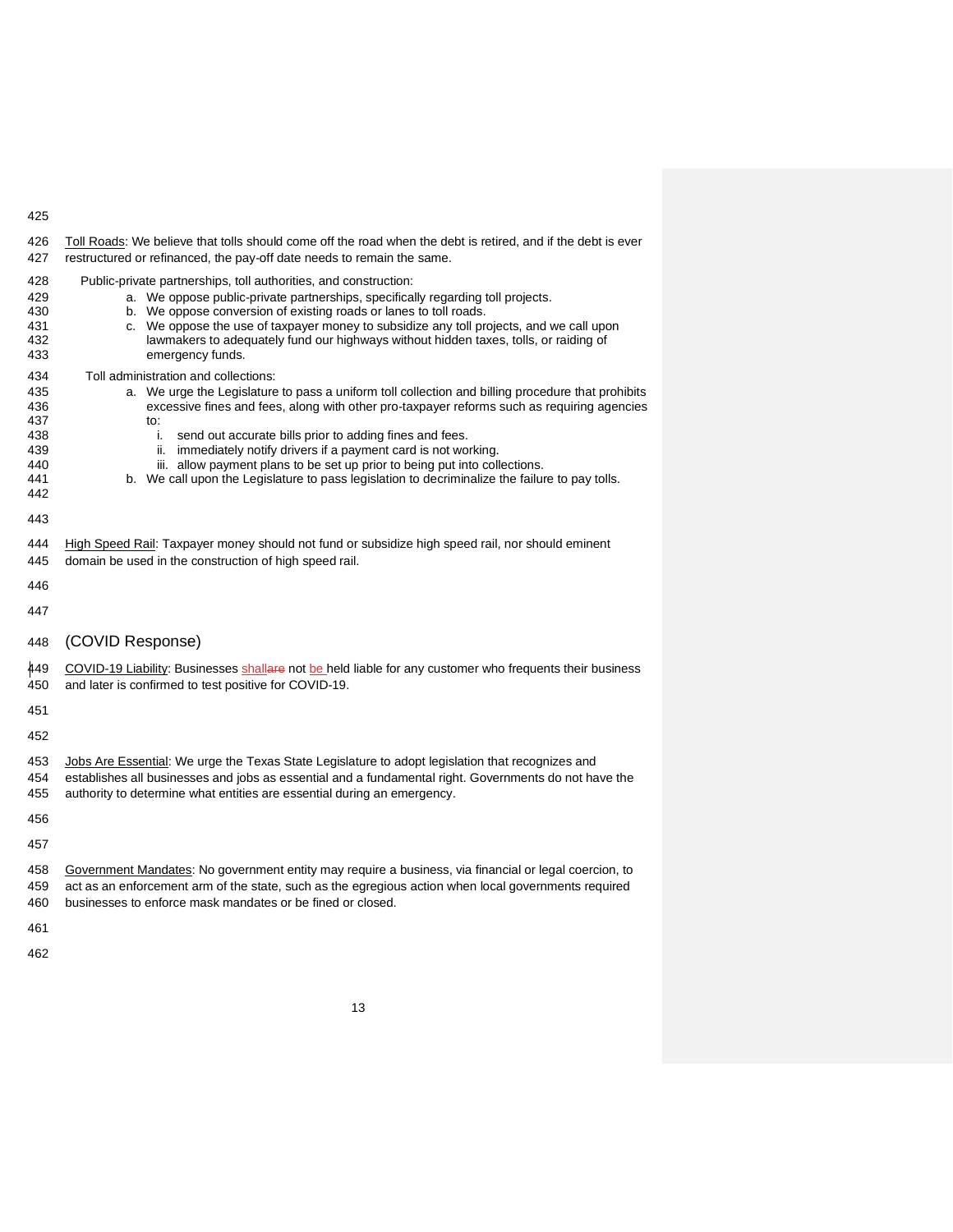#### (Privacy, Information Freedom, Internet)

 Doxing and Swatting: We recommend the State Legislature consider modifying existing state law to take into account the implications of doxing that results in harm to one's person or business, and Swatting, a criminal harassment tactic of deceiving an emergency service into sending a police or emergency response team to another person's address. Regulating the Internet: We oppose efforts to implement net-neutrality on internet service providers. 473 Personal Data Privacy: We demand that all rights to privacy that individuals have in their homes should be extended to all digital data via the use of strong public key encryption technologies. We call upon Texas to prohibit vendors of the State of Texas and its subdivisions from selling or sharing data captured in providing services to Texans. We support laws limiting the ways in which internet providers, electronic applications, websites, schools, government entities, and others may access the electronic communications or documents of all Texans. Social Media Freedom: The Republican Party of TexasWe calls on our Congressional Delegation to push for reform of Section 230 of the Communications Decency Act to limit the ability of online social media platforms to censor the speech of citizens in the new digital town square, which they currently control. We support Texas legislative efforts such as House Bill 20 that afford Texas residents the power to sue Big Tech Companies for targeting and censorship. Cyber Security Self-Defense: We support "hack-backs", defined as counterattacks aimed at disabling or collecting evidence against a perpetrator, as a legitimate form of self-defense of persons and organizations in order to ensure their cyber security. The right to defend oneself in our current era must be expanded in order to preserve the safety, property, and livelihood of Texans. **Finance**

(Spending Restraint)

496 Government Spending and Taxation: We in the Republican Party of Texas believe in the principles of constitutionally limited government based on federalist principles. To this end, we encourage our elected officials at all levels of government to work to reverse the current trend of expanding government and the

**Commented [LN1]:** Note Compare to Data Privacy and Location Data Privacy in State Affairs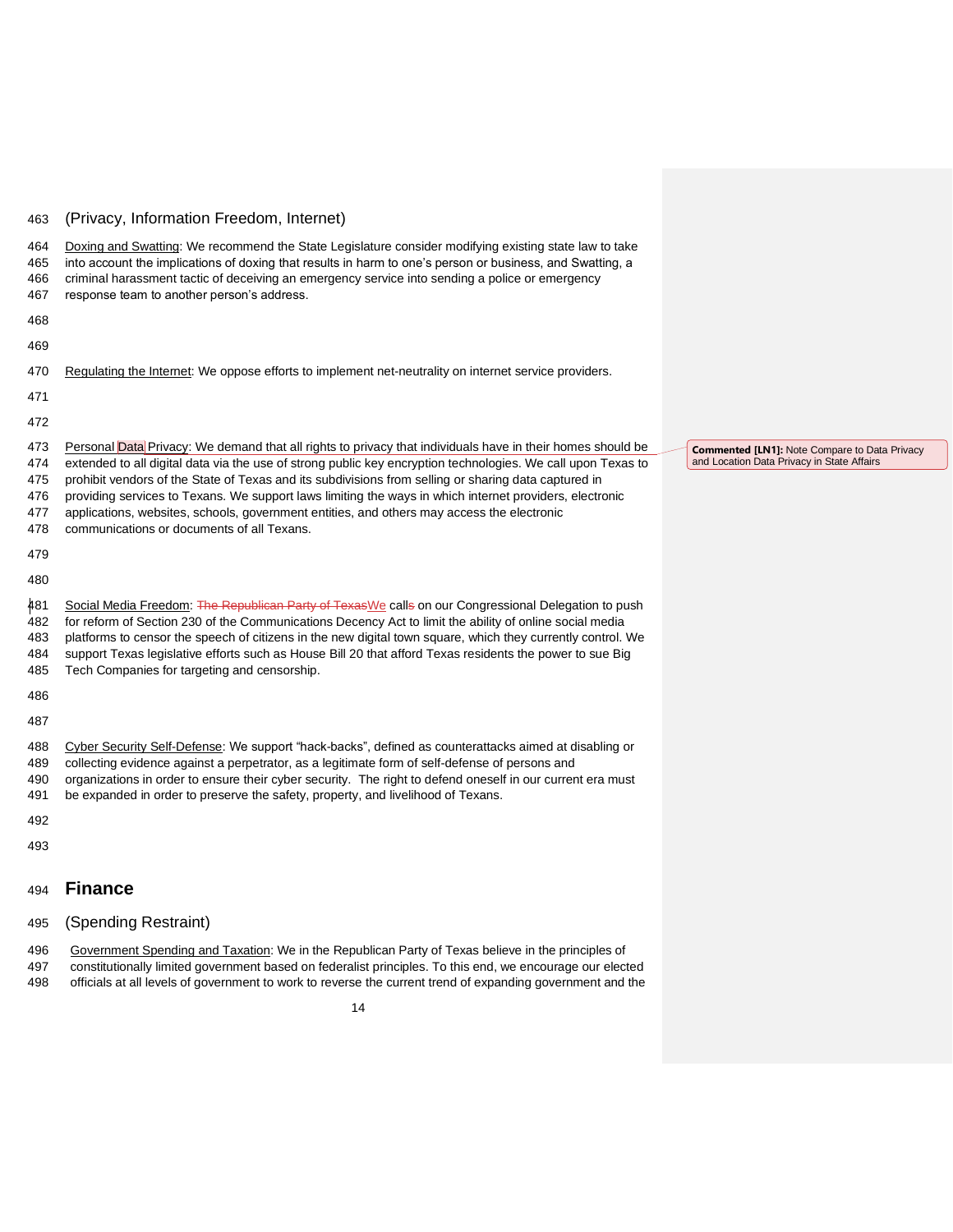499 growing tax and debt burdens <del>that </del>place<u>ds</u> on "We the People." Government spending is out of control at<br>500 the federal. state. and local levels. and action is needed to reduce spending. and therefore taxation. at the federal, state, and local levels, and action is needed to reduce spending, and therefore taxation, at all levels. 504 State Fiscal Restraint: Amend the Texas Constitution and State statute with a stricter spending limitation based on US Census population growth plus inflation, as measured by the Consumer Price Index, and apply the new limit to Texas's total government budget. We call on the Texas State Legislature to freeze state spending until wasteful programs have been eliminated, a sustainable size of government has been restored, and substantive property tax relief has been provided to Texas citizens. Any budget surplus should be applied to property tax relief. Economic Stabilization Fund: We oppose the use of the Economic Stabilization Fund (Rainy Day Fund) to expand government. Use of the Economic Stabilization Fund should be limited to its intended purposes of preventing tax increases during economic downturns and responding to unforeseen disasters. Government Pensions: The Texas Legislature shall enact new rules to begin to transition government pensions for public sector employees from a defined benefit pension to a defined contribution retirement plan similar to a 403(b). 522 Gambling: We oppose any expansion of gambling, including legalized casino gambling. We oppose and call for a veto of any budget that relies on expansion of legalized gambling as a method of finance. 526 Truth in Taxation: We urge that taxes established for a particular purpose shall not be used for any other purpose. Tax revenue derived from gasoline taxes and all other taxes/fees on our vehicles (including vehicle sales tax) should only be used for road construction and maintenance, and not be diverted to any other use, including mass transit, rail, restrictive lanes, and bicycle paths. Public Posting: We support all government entities compiling and publicly posting their current debt, future obligations, financial statements, check registers, and all government contracts on their official websites.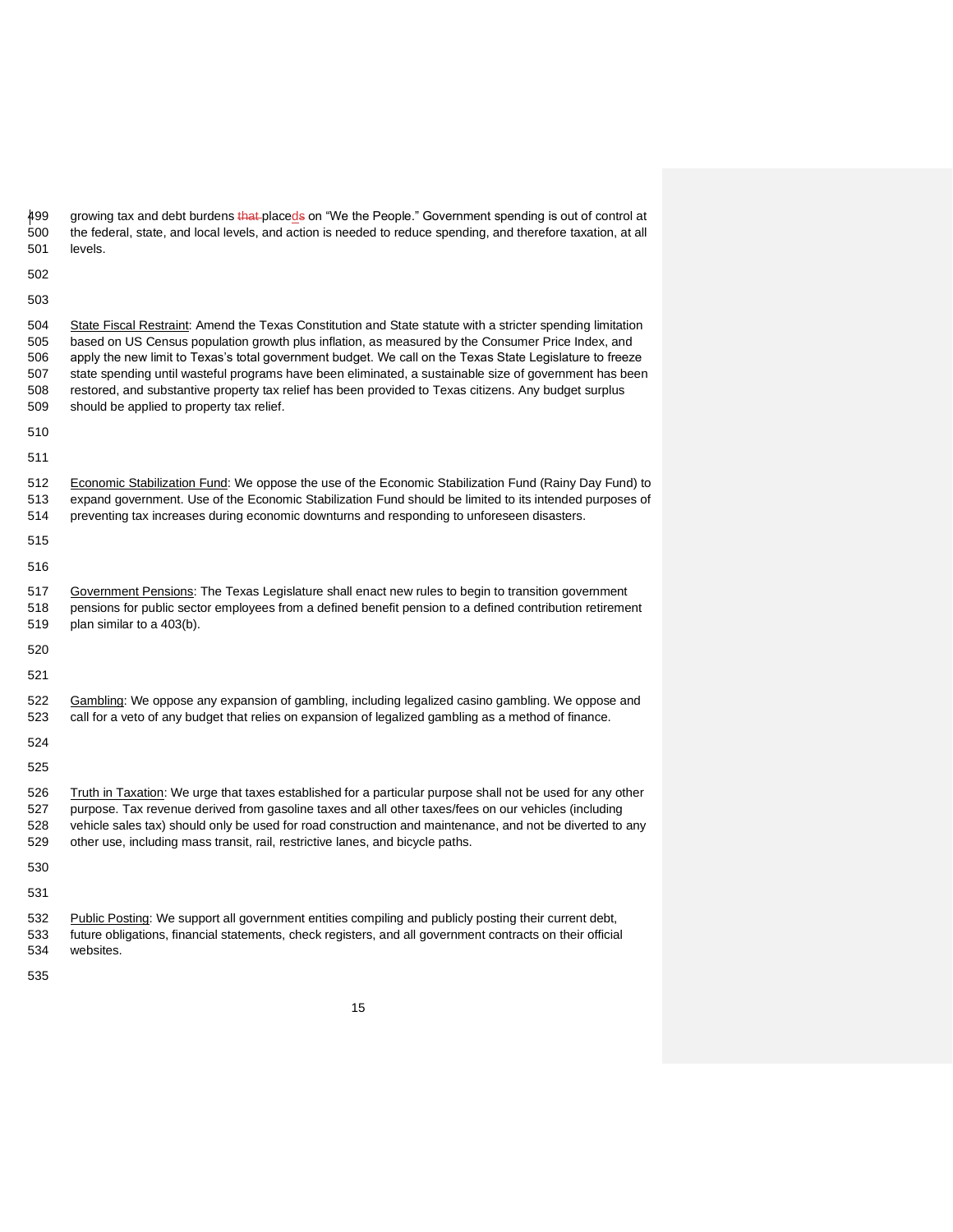| 536                      |                                                                                                                                                                                                                                                      |
|--------------------------|------------------------------------------------------------------------------------------------------------------------------------------------------------------------------------------------------------------------------------------------------|
| 537<br>538<br>539<br>540 | Repeal Taxes: We support aAbolishing the following:<br>a. Estate tax (commonly known as the Death Tax).<br>b. Inventory taxes.<br>c. Business franchise taxes.                                                                                       |
| 541<br>542               | d. Taxes on phone and internet services.<br>e. Affordable Care Act Home Sales Tax.                                                                                                                                                                   |
| 543<br>544               |                                                                                                                                                                                                                                                      |
| 545<br>546               | Federal Taxes: We support a flat tax or the replacement of the income tax with a consumption tax that<br>reduces the overall tax burden.                                                                                                             |
| 547                      |                                                                                                                                                                                                                                                      |
| 548                      |                                                                                                                                                                                                                                                      |
| 549<br>550               | Let Texans Run Texas: The Texas Legislature should pass legislation that prohibits political subdivisions<br>of Texas and state agencies from accepting federal funds that violate Texas law.                                                        |
| 551                      |                                                                                                                                                                                                                                                      |
| 552                      |                                                                                                                                                                                                                                                      |
| 553<br>554<br>555        | Impact Fees: We support the use of impact fees by counties, municipalities and school districts to ensure<br>that new growth pays for the impact on governmental services without forcing the current residents to<br>subsidize newcomers moving in. |
| 556                      |                                                                                                                                                                                                                                                      |
| 557                      |                                                                                                                                                                                                                                                      |
| 558<br>559               | Higher Education Spending Control: Freeze public spending on State higher education until waste and<br>administrative costs are reduced.                                                                                                             |
| 560                      |                                                                                                                                                                                                                                                      |
| 561                      |                                                                                                                                                                                                                                                      |
| 562                      | (School Finance and Property Taxation)                                                                                                                                                                                                               |
| 563<br>564               | Defund Big Government, Not the Police: Any large city or county that cuts its police budget by more than<br>10 percent should be required to cut its property tax revenue by the same or greater percentage.                                         |
| 565                      |                                                                                                                                                                                                                                                      |
| 566                      |                                                                                                                                                                                                                                                      |
| 567<br>568               | Management Districts: We oppose the creation of management or special purpose districts with the<br>authority to impose taxes and bonded debt, and we oppose the use of eminent domain by these districts.                                           |
| 569                      |                                                                                                                                                                                                                                                      |
| 570                      |                                                                                                                                                                                                                                                      |
|                          | 16                                                                                                                                                                                                                                                   |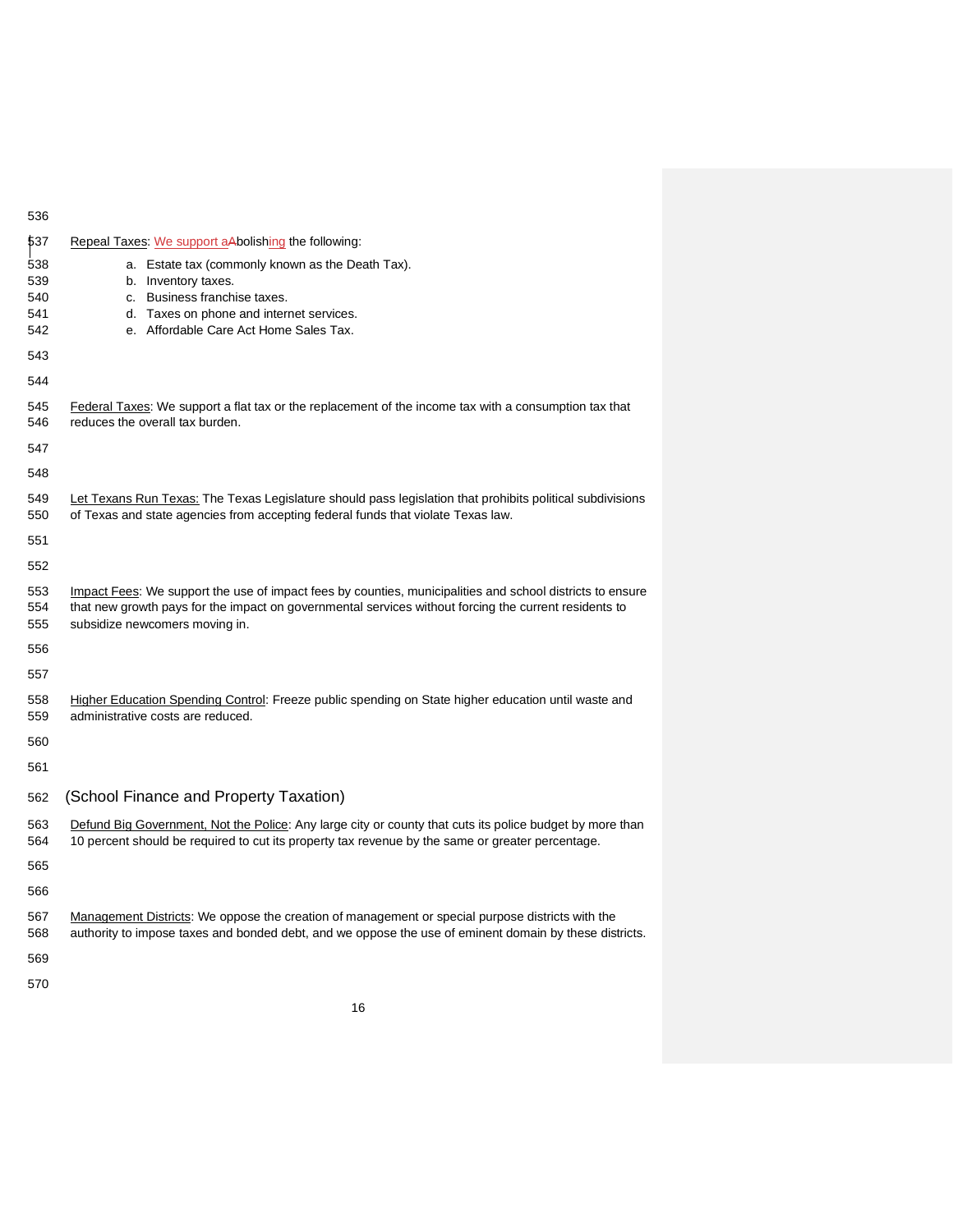Permanent School Fund: We support saving the Permanent School Fund for future generations and oppose raiding it or using it as a source of additional funding for the state budget. We oppose any effort to remove State Board of Education authority over the Fund, whose constitutionally intended purpose is to fund SBOE-approved instructional materials. Abolish Property Tax: We support replacing the property tax system with an alternative other than the income tax and requiring voter approval to increase the overall tax burden. We urge the Legislature to immediately develop and implement a transition plan that is a net tax cut. 582 Property Tax Relief: We support these incremental steps toward the ultimate abolition of property tax: a. Dedicate surpluses to buy down school district maintenance and operation property tax. b. Replace the appraisal system with a system that values property at the purchase price. c. We support requiring appraisal districts to publish the amount of property taxes and appraisals attributable to each rental unit. d. Close the loophole called the "Unused Increment Rate," which allows taxing entities to bypass recently added limits to increases in property taxes. 591 Bonds Create Bondage: We urge the Texas Legislature to amend the Texas Election Code to require bond issues be approved by a 2/3 majority of those voting and only if 20% of all registered voters in the district cast ballots. Taxpayer standing must be established to allow taxpayers to hold government entities accountable. (Refer to Gov and Election Integrity) Administrative Bloat Is Not Transformative: We call on Texas school administrators to deliver more education for our dollars, instead of nonstop lobbying for more dollars for education. At a minimum, 65 percent of revenue should be spent in the classroom. We oppose the underhanded strategy of making cuts to visible frontline teaching positions instead of administrators and overhead. (Opposition to Market-Distorting Tax and Fiscal Subsidies) 604 Property Tax Abatements: We support repealing Tax Code Chapter 312 county and municipal property tax abatements, and we oppose reintroducing school property tax abatements, formerly known as Chapter 313.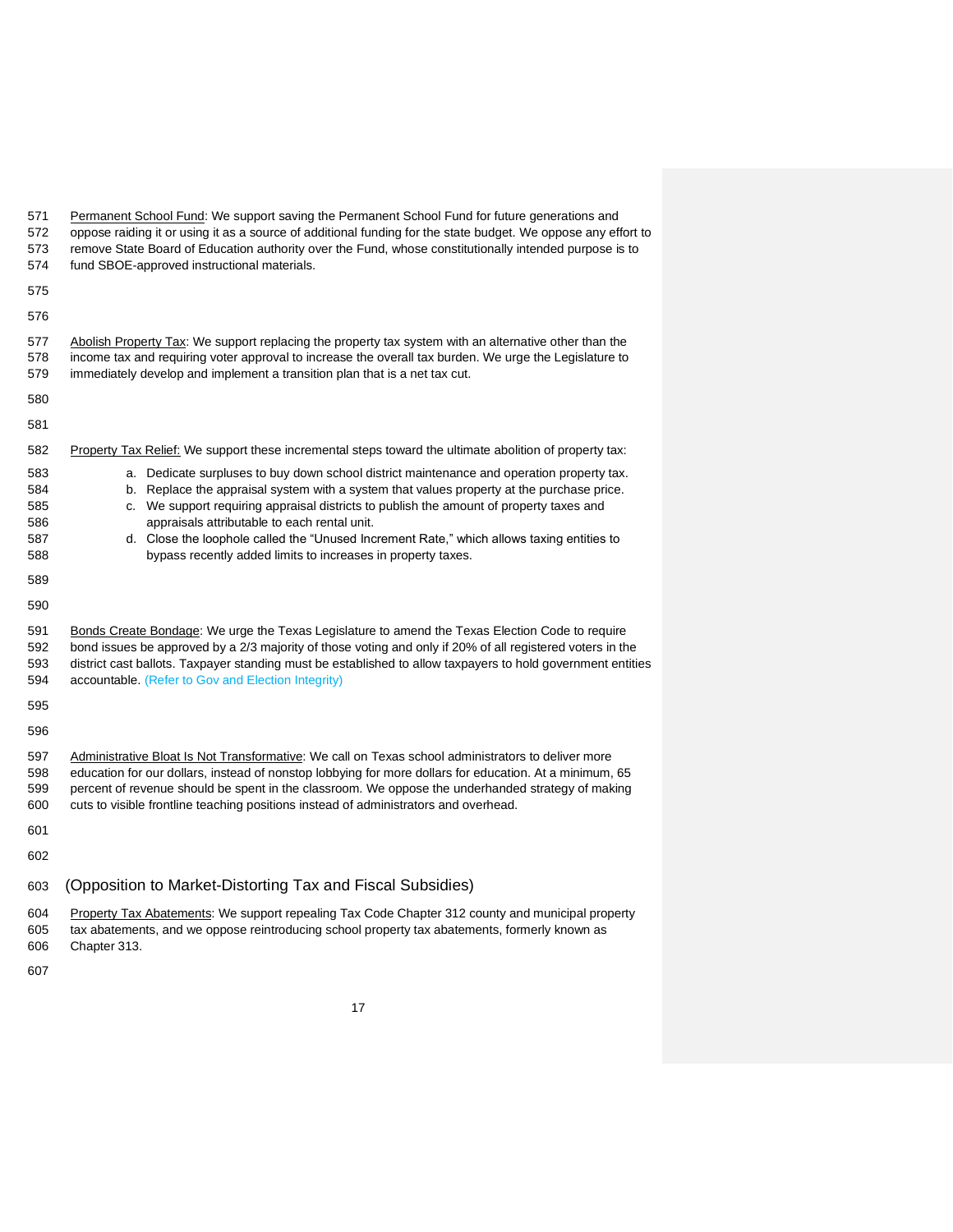| 609<br>610<br>611                             | Bailouts and Subsidies: We encourage government to divest its ownership of all businesses that should<br>be run in the private sector. We oppose all bailouts of and subsidies to domestic and foreign government<br>entities, states, and all businesses, public and private.                                                                                                                                                                                                                                                                                                                                                                                                                                                                       |  |
|-----------------------------------------------|------------------------------------------------------------------------------------------------------------------------------------------------------------------------------------------------------------------------------------------------------------------------------------------------------------------------------------------------------------------------------------------------------------------------------------------------------------------------------------------------------------------------------------------------------------------------------------------------------------------------------------------------------------------------------------------------------------------------------------------------------|--|
| 612                                           |                                                                                                                                                                                                                                                                                                                                                                                                                                                                                                                                                                                                                                                                                                                                                      |  |
| 613                                           |                                                                                                                                                                                                                                                                                                                                                                                                                                                                                                                                                                                                                                                                                                                                                      |  |
| 614                                           | Eliminate Federal Activity: We call upon the federal government to stop the following:                                                                                                                                                                                                                                                                                                                                                                                                                                                                                                                                                                                                                                                               |  |
| 615<br>616<br>617<br>618<br>619               | a. Community Reinvestment Act.<br>b. Funding for the Corporation for Public Broadcasting.<br>c. Ownership of or insurance related to Federal National Mortgage Association (Fannie Mae),<br>Federal Home Loan Mortgage Corporation (Freddie Mac), and SLM Corporation (Sallie<br>Mae).                                                                                                                                                                                                                                                                                                                                                                                                                                                               |  |
| 620                                           |                                                                                                                                                                                                                                                                                                                                                                                                                                                                                                                                                                                                                                                                                                                                                      |  |
| 621                                           |                                                                                                                                                                                                                                                                                                                                                                                                                                                                                                                                                                                                                                                                                                                                                      |  |
| 622<br>623                                    | Special Funds: We urge the Texas Legislature to abolish the Special Events Trust Fund program, the<br>Texas Enterprise Fund, and the Moving Image Industry Incentive Program.                                                                                                                                                                                                                                                                                                                                                                                                                                                                                                                                                                        |  |
| 624                                           |                                                                                                                                                                                                                                                                                                                                                                                                                                                                                                                                                                                                                                                                                                                                                      |  |
| 625                                           |                                                                                                                                                                                                                                                                                                                                                                                                                                                                                                                                                                                                                                                                                                                                                      |  |
| 626<br>627                                    | Pro Stadiums: Tax dollars should not be used to fund the building of stadiums for professional or semi-<br>professional sports teams.                                                                                                                                                                                                                                                                                                                                                                                                                                                                                                                                                                                                                |  |
| 628                                           |                                                                                                                                                                                                                                                                                                                                                                                                                                                                                                                                                                                                                                                                                                                                                      |  |
| 629                                           |                                                                                                                                                                                                                                                                                                                                                                                                                                                                                                                                                                                                                                                                                                                                                      |  |
| 630                                           | (Transparency and Oversight)                                                                                                                                                                                                                                                                                                                                                                                                                                                                                                                                                                                                                                                                                                                         |  |
| 631<br>632<br>633                             | End the Fed: We support abolishing the Federal Reserve. Until that is accomplished, we support<br>additional accountability and transparency for the Federal Reserve System, including regular<br>performance audits.                                                                                                                                                                                                                                                                                                                                                                                                                                                                                                                                |  |
| 634                                           |                                                                                                                                                                                                                                                                                                                                                                                                                                                                                                                                                                                                                                                                                                                                                      |  |
| 635                                           |                                                                                                                                                                                                                                                                                                                                                                                                                                                                                                                                                                                                                                                                                                                                                      |  |
| 636<br>637<br>638<br>639<br>640<br>641<br>642 | Right to Use Cash and Cash Substitutes: The Republican Party of TexasWe supports adding the following<br>protection to the Texas Bill of Rights: The right of the people to own, hold, and use a mutually agreed upon<br>medium of exchange, including cash, coin, bullion, digital currency, or scrip, when trading and contracting<br>for goods and services shall not be infringed. No government shall prohibit or encumber the ownership or<br>holding of any form or amount of money or other currency. This amendment shall not be construed to<br>restrain the State of Texas from choosing the mediums of exchange it will accept or reject in payments to<br>it MOVED FROM STATE AFFAIRS (See Texas Resistance to the Great Reset, item d) |  |
| 643                                           |                                                                                                                                                                                                                                                                                                                                                                                                                                                                                                                                                                                                                                                                                                                                                      |  |
| 644                                           |                                                                                                                                                                                                                                                                                                                                                                                                                                                                                                                                                                                                                                                                                                                                                      |  |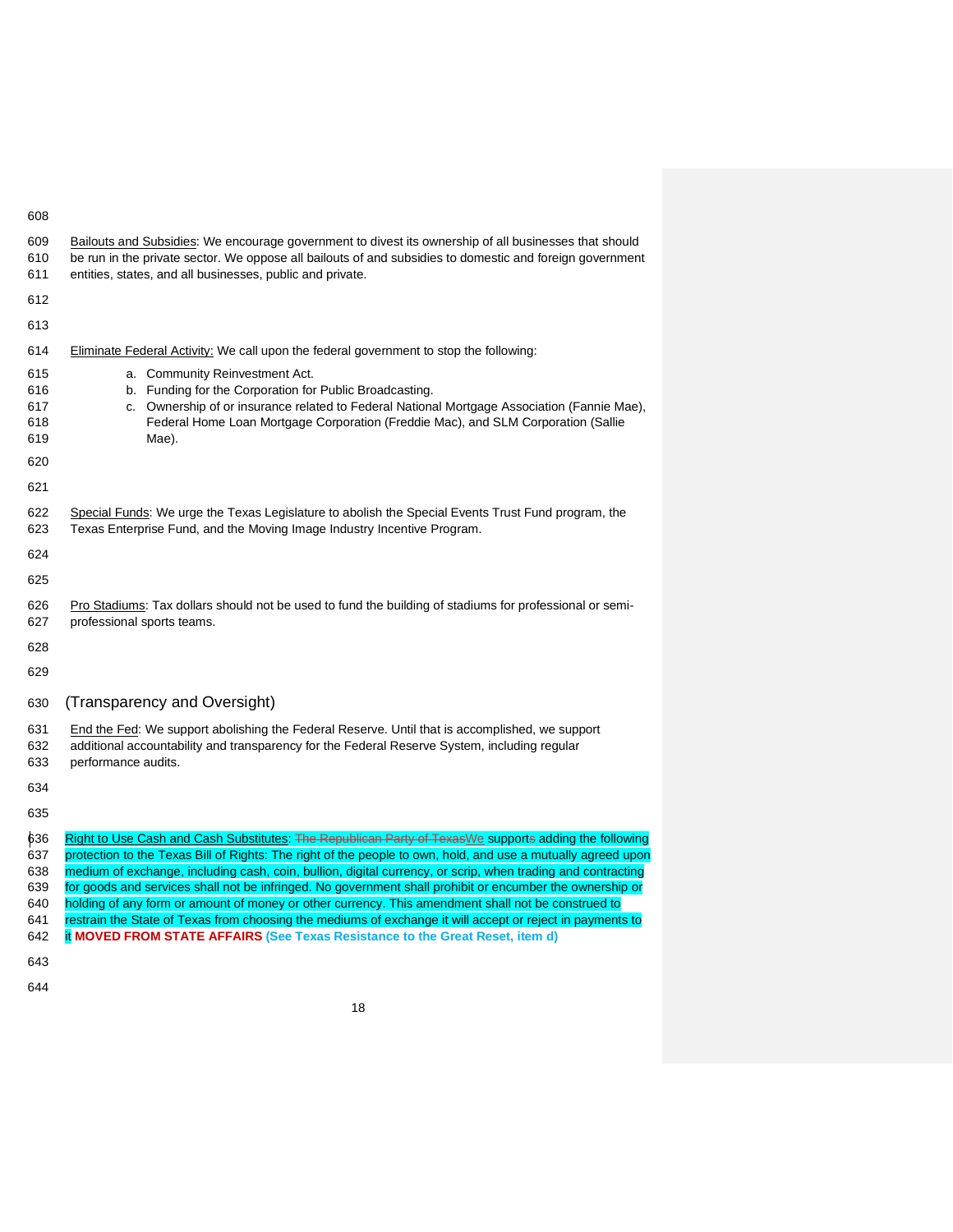### **Education**

#### (Parents' Rights)

647 School Choice: Texas families should be empowered to choose from public, private, charter, or homeschool options for their children's education, and the funding should follow the student. We also support tax credits and exemptions for education and choice within the public school system.

- 
- 

 No Regulation of Homeschooling or Private School Curriculum: We oppose any attempt to regulate homeschooling or the curriculum of private or religious schools.

#### 

 Parents Rights in Education: Parents are the primary educators and disciplinarians of their children, to which all other entities are inferior. The fundamental rights of parents to make decisions regarding the upbringing and control of their children in all aspects, but especially in all aspects of the Texas education system shall be recognized, affirmed, and protected by changes to the Texas Constitution, and Texas Law including codifying the protections currently existing in the Texas Family and Education Codes. No public service entity nor its agents, district personnel, community partners, or District Board of Trustees shall infringe upon these rights.

665 Enforcement of Parental Rights: Parents need more effective mechanisms to enforce their rights in education. We support creation of impartial ombudsmen in both general education and special education. We call on the legislature to establish to allow for appeals beyond the school district when parents file grievances to protect their rights as well as a process to administer penalties to districts and their personnel who violate those rights. Enforcements must include criminal, civil, and other enforcement measures while giving the state and private citizens a right to sue outside of the local grievance process with expedited enforcement. We call for development of a Parent's Right to Know and Consent booklet that contains pertinent state and federal law. The federal Pupil Protection Rights Amendment and the Children's Internet Protection Act should be codified in Texas law and additional state protections for students with disabilities. We call for reforms to the Disciplinary Alternative Education Program (DAEP) placement to protect parents' rights and ensure that placement is reserved only for serious offenses.

- 
- 

678 Sexual Education: We demand the State Legislature pass a law prohibiting the teaching of sex education, sexual health, or sexual choice or identity in any public school in any grade whatsoever, or disseminating or permitting the dissemination by any party of any material regarding the same. All school districts, individual schools, or charter schools are prohibited from contracting with or making any payment to any third party for material concerning any of the above topics. Until this prohibition goes into effect, sexual education shall only utilize sexual risk avoidance programs and promote abstinence outside of marriage.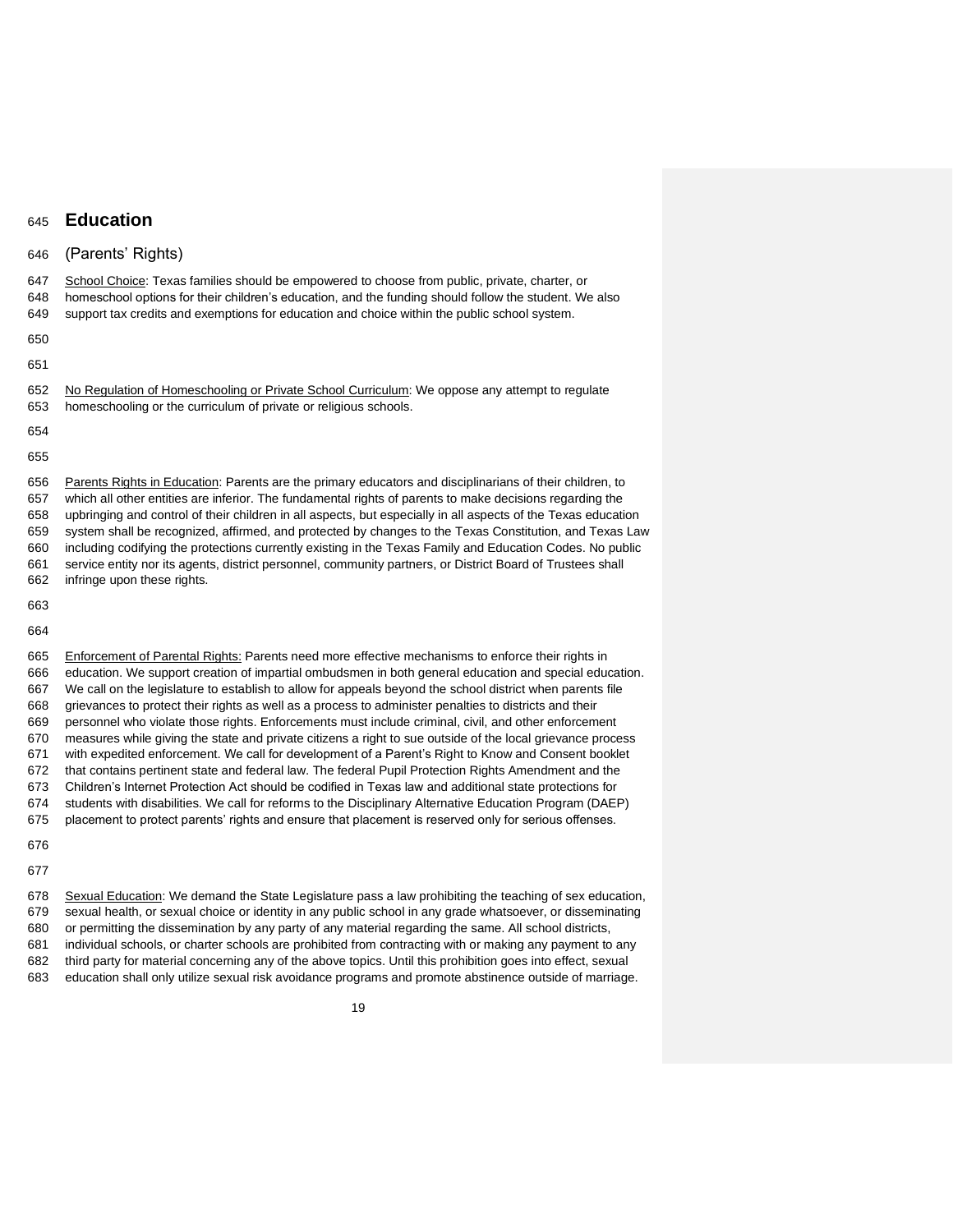Before a student may be provided with human sexuality or family planning instruction, the district must obtain the written consent of the student's parent or guardian [Opt-In status].

688 Inappropriate and/or Harmful Content: We request that the Texas Legislature pass legislation that requires Texas schools and libraries to filter inappropriate and/or harmful content, such as pornography, for minors. Operators of adult sex entertainment businesses and venues, adult entertainment of any kind, including Drag Queen Story Hour, shall not be part of educational programming in public schools, libraries, or any other taxpayer-funded program for children. We support passage of a law more comprehensive than the Florida law that prohibits instruction in sexual orientation and gender identity in public schools. We advocate for those who violate any of the above to have their educator's certification revoked and be prosecuted to the fullest extent of the law where appropriate.

 Healthcare in Public Schools: Legislators shall prohibit reproductive healthcare services, including counseling, referrals, and distribution of condoms and contraception through public schools. We support parents' right to choose, without penalty, which medications are administered to their minor children. We support informed consent of parents before any school-based mental health assessments or interventions are performed.

 Religious Freedom and Public Schools: We urge school administrators and officials not to infringe on Texas school students' and staffs' rights to pray and engage in religious speech, individually or in groups, on school property without government interference. We urge the Legislature to end censorship of discussion of religion in our founding documents and encourage discussing those documents, including the Bible as their basis. Students have the right to exhibit religious items on school property.

#### (Curriculum)

713 Foundational Standards: The educational system should focus on foundational standards, which include, but are not limited to, a curriculum of reading (with an emphasis on phonics), spelling, writing, civics (must pass the US Citizenship and Immigration Services test), the arts, music, literature, mathematics (including personal finance), science, geography, economics, and United States and world history including the failures of communism and socialism. We encourage teaching critical thinking skills, including logic, rhetoric, and analytical sciences within these subjects. We advocate the value of vocational training programs.

 

722 Founding Documents in High School: We support a high school level curriculum (rather than 8th grade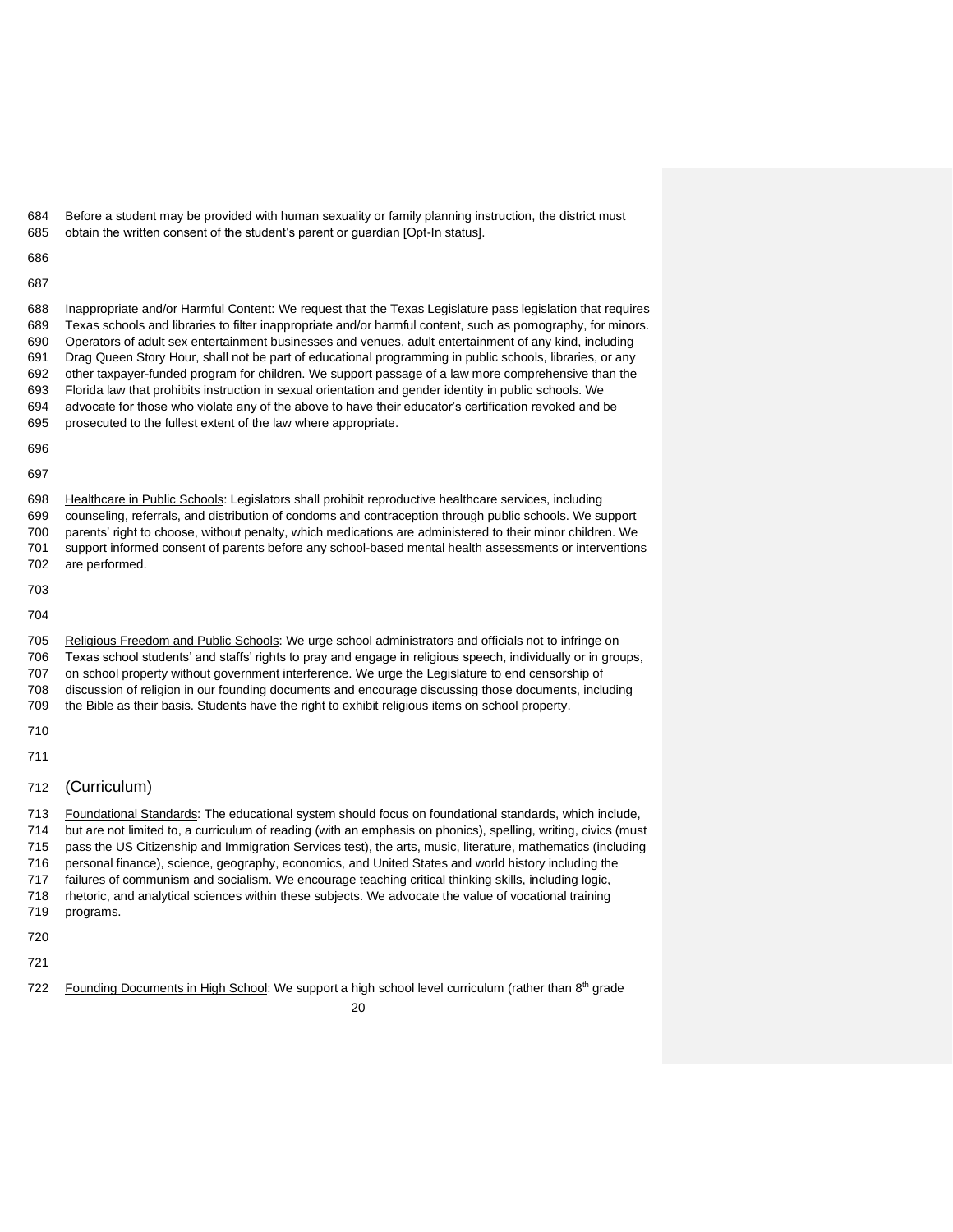level) for the study of American history (pre-1877) that is heavily weighted toward the study of original founding documents, including the Declaration of Independence, the United States Constitution, the

Constitutional Convention, the *Federalist Papers,* and Founders' writings.

728 American Identity: We favor strengthening our common American identity, which includes the contribution and assimilation of diverse racial and ethnic groups. We reject Critical Race Theory as a post-Marxist ideology that seeks to undermine the system of law and order itself and to reduce individuals to their group identity alone. We support legislation to remove this ideology from government programs, including education involving race, discrimination, and racial awareness. To facilitate the appreciation of our American identity, the contrast between freedom and the tyrannical history of socialism/communism throughout history must be taught. Students shall pledge allegiance to the United States and Texas flags daily to instill patriotism. Students have the right to display patriotic items on school property. Schools should have the options to display the National Motto "In God We Trust."

739 Scientific Theories: We support objective teaching of scientific theories, such as life origins and climate change. These shall be taught as challengeable scientific theories subject to change as new data is produced. Teachers and students shall discuss the strengths and weaknesses of these theories openly,

without fear of retribution or discrimination of any kind.

 National Core Curriculum: We oppose the use of national or international standards in the State of Texas (i.e., International Baccalaureate, Common Core, TEKS Resource System (formerly CSCOPE), United Nations Inclusion, National Sexuality Education Standards, and SIECUS, etc.) We also oppose the modification of college entrance exams to reflect any national core philosophies. Any school district that violates state law banning the use of a national core curriculum or standards shall lose all state funding until said curricula or standards are removed and no longer utilized in classrooms.

- 753 Bilingual Education: We encourage non-English-speaking students to transition, via best practices, to English within two years, allowing them to quickly assimilate and succeed in American society.
- 

 Oversight of Instructional Materials: All instructional materials paid for with state funds should be vetted by the elected State Board of Education, and we oppose appropriation of state funds for instructional content that has not been approved by the SBOE. This approval process must continue to include public review, hearings, and the right to have factual errors corrected. We call on local districts to hold public hearings before deciding which instructional materials they will use including supplemental materials and programs. We call for the repeal of the big tech corporate welfare bill (Senate Bill 6, 82nd Legislature, 1st Called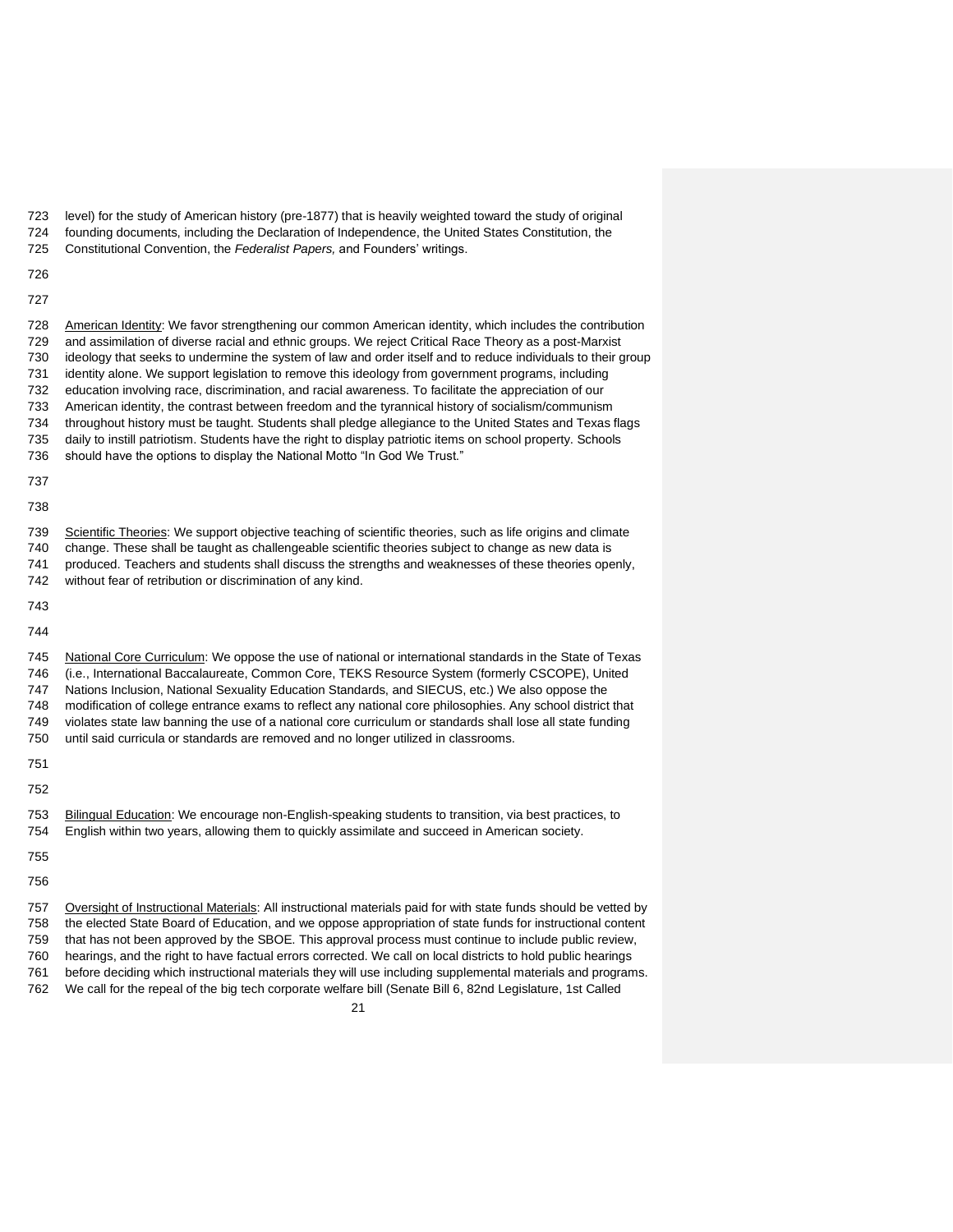Session), which created a loophole around SBOE approval allowing progressive propaganda and Common Core-based materials into the classroom. 767 Education on Humanity of the Preborn Child: Texas students should learn about the Humanity of the Preborn Child, including life-affirming definitions of life and the study of life, life begins at fertilization, milestones of fetal development at two-week gestational intervals, use of fetal baby models, witnessing of a live ultrasound, viewing the *Miracle of Life* type video, and (for high school students) the contents of the Woman's Right to Know booklet. (Governance) Abolish Department of Education: Since education is not an enumerated power of the federal government, we believe the Department of Education should be abolished, and the transfer of any of its functions to any other federal agency should be prohibited. Elected SBOE: We believe that the SBOE should continue to be an elected body consisting of fifteen members. Their responsibilities must include: a. Appointing the Commissioner of Education. b. Maintaining constitutional authority over the Permanent School Fund. c. Maintaining sole authority over all curricula content. d. The state adoption of all educational materials. This process must include public hearings. e. Granting, revoking, or amending open enrollment school charters. f. Teacher and administrator certification. We call for the abolition of the State Board for Educator Certification. The SBOE should be staffed out of general revenue. 792 School Security: We support passage of a statute, which permits local law enforcement to provide handgun safety and proficiency training for all educators, and allows LTC (License to Carry) holders to carry a concealed firearm on the premises of Pre-K-12 schools for security and protection purposes. 797 School Safety: We call for the repeal or revision of Senate Bill 393 (2013). We call for mandatory reporting to law enforcement of school children who have committed violent acts on school property.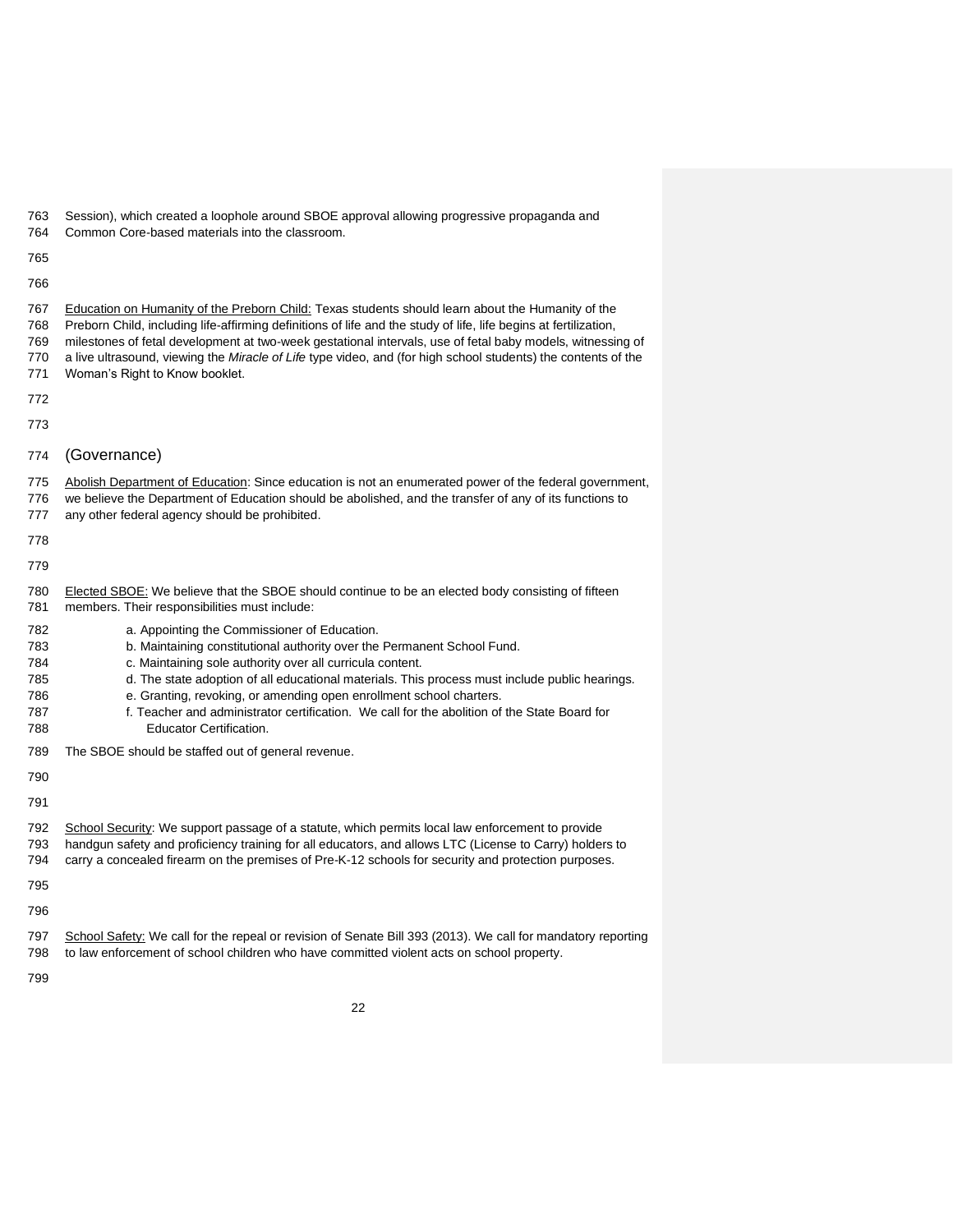School Boards: We believe locally-elected school boards have a duty to ensure that the education provided reflects traditional Texas values and have purview over policy, curriculum, and budget. We oppose micromanagement guidelines, trainings, and governance policies that empower appointed superintendents at the expense of elected school boards. We believe university regents should also play an active role in the governance of their institutions and should not rubberstamp what university chancellors and presidents propose. 809 Withdraw from Taxpayer-Funded Lobby Groups Like TASB: Local independent school districts should sever all ties with taxpayer funded lobby groups including the Texas Association of School Boards (TASB),

 the Texas Association of School Administrators (TASA), and the Texas Association of Community Schools (TACS). Required training now provided by groups like the above-named organizations would instead be 813 under the auspices of the State Board of Education, with funds appropriated for that purpose. (Refer to 814 Gov. & Election Integrity)

- 
- 

- 
- 817 Enforcement of Open Meetings: We support allowing taxpayers to seek limited civil penalties for school trustees who violate the Texas Open Meetings Act. We believe an open meetings violation should be an affirmative defense to a charge of disrupting a public meeting.
- 
- 
- 

822 Gender Identity: The official position of the Texas schools shall be that there are only two genders: biological male and biological female. We oppose transgender normalizing curriculum and pronoun use. We hold that biological men shall compete against other biological men and biological women shall compete against other biological women in athletics in the public school system of Texas and at the collegiate level.

| 829 |                                                                                     | School Health Advisory Councils: Until the legislature removes sex education from the curriculum of public |
|-----|-------------------------------------------------------------------------------------|------------------------------------------------------------------------------------------------------------|
| 830 | schools, the State of Texas should adopt changes to Texas Education Code 28.004 to: |                                                                                                            |
| 831 |                                                                                     | a. Require every member of the School Health Advisory Council (SHAC) to be appointed by                    |
| 832 |                                                                                     | the Board of Trustees.                                                                                     |

- b. Require at least 50% of the SHAC to be parents of students within the district, who are not **related to district employees.**
- c. Require at least 50% of the parent attendees to be present for business to be conducted 836 and be open to the public.
- d. Require every school district to post:
- i. SHAC meeting minutes.
- 839 ii. Full and fair disclosure of the contents of the human sexuality instruction.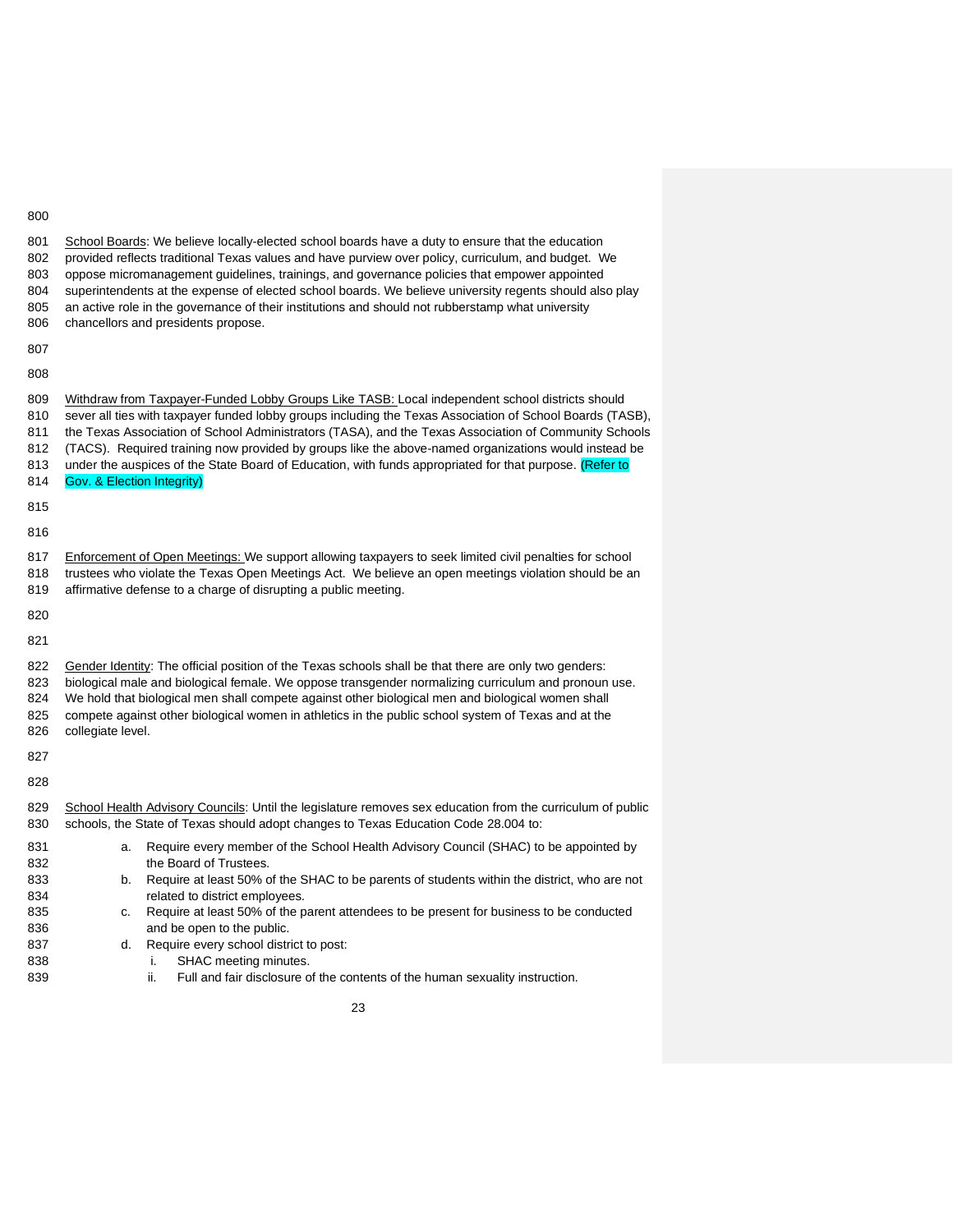| 840<br>841<br>842                                                  | iii.<br>Proposed changes to health education.<br>Close loopholes in order to prohibit contraception distribution and demonstration.<br>е.<br>f.<br>Expand the grievance process to cover the entire section of Texas Education Code 28.004.                                                                                                                                                                                                                                                                                                                                                                                                                                                                                        |
|--------------------------------------------------------------------|------------------------------------------------------------------------------------------------------------------------------------------------------------------------------------------------------------------------------------------------------------------------------------------------------------------------------------------------------------------------------------------------------------------------------------------------------------------------------------------------------------------------------------------------------------------------------------------------------------------------------------------------------------------------------------------------------------------------------------|
| 843                                                                |                                                                                                                                                                                                                                                                                                                                                                                                                                                                                                                                                                                                                                                                                                                                    |
| 844                                                                |                                                                                                                                                                                                                                                                                                                                                                                                                                                                                                                                                                                                                                                                                                                                    |
| 845<br>846<br>847<br>848                                           | Foreign Charter Schools: Charter schools should have accountability and transparency to local parents,<br>taxpayers, and the State of Texas, as do current public schools. We oppose public funding of charter<br>schools that receive money from foreign entities. We urge the Texas Legislature to enact legislation that<br>requires charter school operators and board members to be eligible Texas voters.                                                                                                                                                                                                                                                                                                                    |
| 849                                                                |                                                                                                                                                                                                                                                                                                                                                                                                                                                                                                                                                                                                                                                                                                                                    |
| 850                                                                |                                                                                                                                                                                                                                                                                                                                                                                                                                                                                                                                                                                                                                                                                                                                    |
| 851                                                                | (Higher Education)                                                                                                                                                                                                                                                                                                                                                                                                                                                                                                                                                                                                                                                                                                                 |
| 852<br>853                                                         | College Tuition and Student Loan Reform: College costs are out-of-control, and reform is urgently<br>required, including the following:                                                                                                                                                                                                                                                                                                                                                                                                                                                                                                                                                                                            |
| 854<br>855<br>856<br>857<br>858<br>859<br>860<br>861<br>862<br>863 | a. We call for reasonable limits on public university tuition and student loan borrowing<br>commensurate with fiscal responsibility and current earnings in the student's field of<br>education<br>b. We oppose mass cancellation of student loan obligations but support tax credits and<br>interest rate reductions to ease the burden on students deeply in debt.<br>c. We support requiring universities to share the risk of guaranteeing student loans, and<br>universities with multi-billion dollar endowments should guarantee their own student loans.<br>d. We oppose in-state tuition and financial aid for illegal aliens.<br>e. We oppose Robin Hood schemes that raise tuition for some students to give to others. |
| 864                                                                |                                                                                                                                                                                                                                                                                                                                                                                                                                                                                                                                                                                                                                                                                                                                    |
| 865                                                                | Fund and Support Western Civilization Instruction, Defund Political Correctness:                                                                                                                                                                                                                                                                                                                                                                                                                                                                                                                                                                                                                                                   |
| 866<br>867<br>868<br>869<br>870                                    | a. Like Hillsdale College, we agree that state universities "should value the merit of each<br>unique individual, rather than succumbing to the discriminatory trend of so-called social<br>justice and multicultural diversity, which judges individuals not as individuals, but as<br>members of a group which pits one group against other competing groups in divisive power<br>struggles."                                                                                                                                                                                                                                                                                                                                    |
| 871<br>872<br>873                                                  | b. We oppose any state formula funding or graduation requirements for divisive curricula<br>inconsistent with the above, including Marxist, anti-American, Critical Race Theory,<br>multiculturalism, or diversity-equity-inclusion courses.                                                                                                                                                                                                                                                                                                                                                                                                                                                                                       |
| 874                                                                | c. We oppose using public funds for homosexuality, transgender, or diversity-equity-inclusion                                                                                                                                                                                                                                                                                                                                                                                                                                                                                                                                                                                                                                      |
| 875<br>876<br>877<br>878                                           | centers.<br>d. Public universities should be required to create a comprehensive program of instruction in<br>Western Civilization, American Institutions, and free-market liberty principles, with centers<br>and funding dedicated to that task.                                                                                                                                                                                                                                                                                                                                                                                                                                                                                  |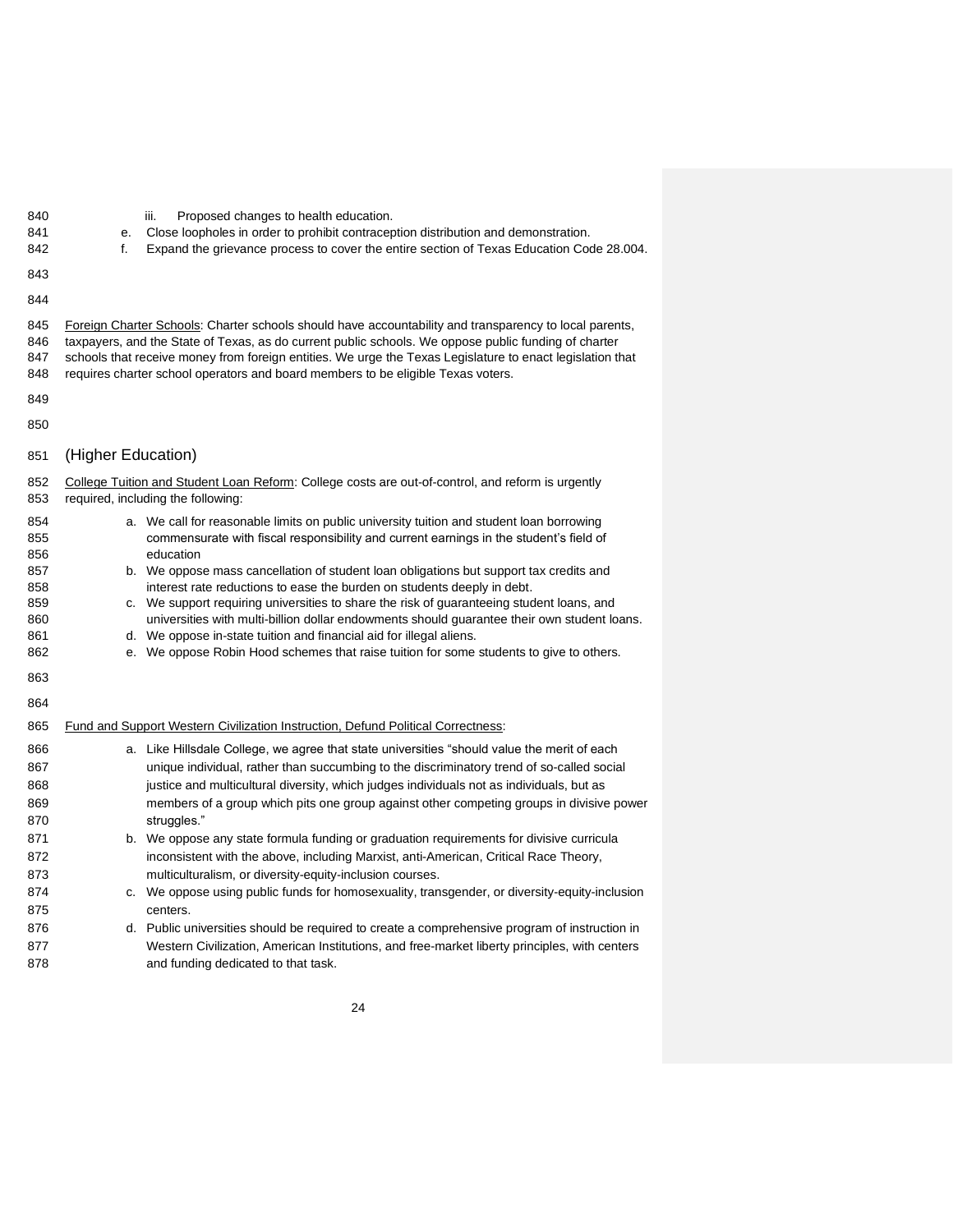879 e. Public universities should be required to comply with the above before tuition or state appropriations are increased.

883 Campus Speech: We urge the Texas Legislature to recognize the rights of those on college campuses to 884 practice their faith and their right to free speech. We support withdrawal of public funding from any college 885 or university within this state that actively or passively discriminates or permits discrimination against the free speech of either students or guest speakers. Student groups shall have the unfettered right to elect their leaders, choose their members, and set their organization's mission, purpose, and standard of conduct.

891 Tenure: We support abolishing the system of tenure in academia and advocate replacing it with a merit-based system for teacher retention.

895 Equal Access: All Texas students shall have equal access to all state-supported university admissions, grants, scholarships, and loans, based upon measurable academic criteria. We support the suspension of federal funding from universities that prohibit military recruitment on campus. We support allowing homeschool and private school students to compete as individuals in UIL academic competitions and be eligible for associated scholarships.

### **Health and Human Services**

(Mental Health)

904 Caring for Citizens who Are Mentally Disabled: We urge the Legislature to continue funding and operating all state-supported living centers for mentally disabled legal Texas residents, and to continually seek common sense improvements to increase efficiency.

- 
- Mental Health: We support parents' right to choose or reject, with prior written informed consent and
- without penalty, each medication and mental health assessment or survey administered to their children.
- 
-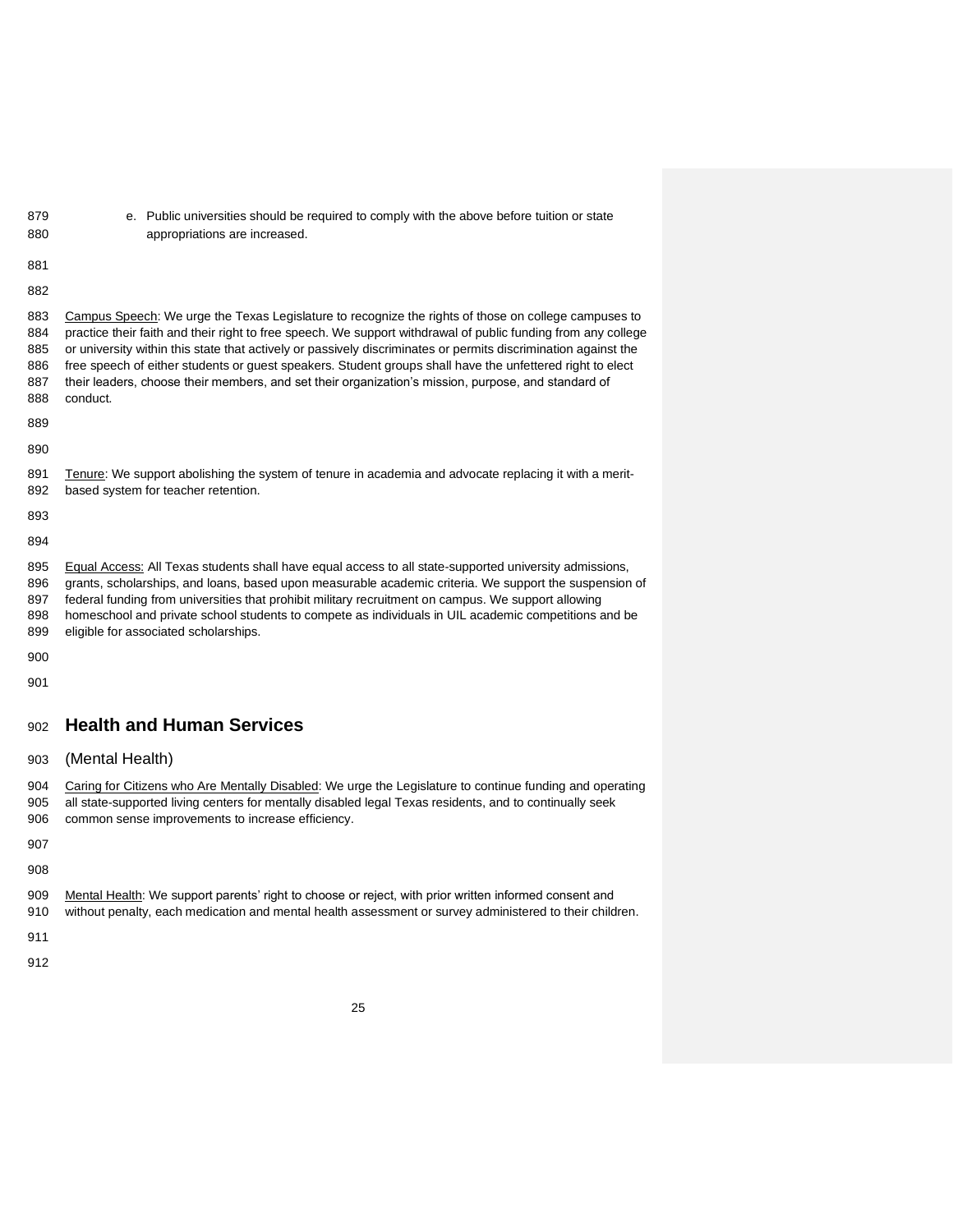#### (Government-funded Health Programs)

914 Parental Safeguard: We support abolishing the Texas Child Mental Health Care Consortium, the trauma-informed care policy, school-based mental health providers, school-based or school-connected mental

health interventions, and other public school programs that serve to expand access to minor. Legislators

shall prohibit all reproductive healthcare services in public schools.

920 Welfare Reform: We support the abolition of all federal welfare programs, as they are not an appropriate role of the federal government. Until such time, welfare reform should encourage partnerships with faith- based institutions, community, and business organizations to assist individuals in need. We encourage welfare reform in the following areas:

| 924 |                              | a. Denying benefits to individuals who cannot prove citizenship.                                         |
|-----|------------------------------|----------------------------------------------------------------------------------------------------------|
| 925 |                              | b. Reforming welfare programs to require recipients to work, learn, and train to move toward             |
| 926 |                              | self-sufficiency.                                                                                        |
| 927 |                              | c. Reforming welfare programs to require recipients to remain substance-abuse free in                    |
| 928 |                              | exchange for temporary benefits not exceeding two years.                                                 |
| 929 |                              | d. Requiring all welfare recipients to submit to random drug testing in order to receive benefits.       |
| 930 |                              | e. Requiring that money provided through the Supplemental Nutrition Assistance Program                   |
| 931 |                              | (SNAP) be used only for nutritious foods consistent with those included under the WIC                    |
| 932 |                              | program, and be released only with a photo ID of the approved user.                                      |
| 933 | f.                           | Implementing a non-monetary-based assistance program for providing supplemental food                     |
| 934 |                              | benefits.                                                                                                |
| 935 |                              | g. Removing prisoners from welfare rolls.                                                                |
| 936 |                              |                                                                                                          |
| 937 |                              |                                                                                                          |
| 938 |                              | Child Support Related to Welfare: Mothers applying for government financial support, exempting rape      |
| 939 |                              | victims, should provide the verifiable name and any known contact information of the birth father, which |
| 940 |                              | information shall be turned over to the State of Texas Attorney General's Office within 30 days for      |
| 941 | collection of child support. |                                                                                                          |
|     |                              |                                                                                                          |
| 942 |                              |                                                                                                          |
|     |                              |                                                                                                          |
| 943 |                              |                                                                                                          |
| 944 |                              | Oversight of Disability Claims: We call for stronger and more stringent reviews of disability claims to  |
| 945 |                              | ensure that assistance is provided only to those truly in need.                                          |
|     |                              |                                                                                                          |
| 946 |                              |                                                                                                          |
| 947 |                              |                                                                                                          |
| 948 |                              | Medicaid Reform: We support Medicaid block grants to the states and returning Medicaid to its original   |
| 949 |                              | purpose to be a temporary assistance program. We oppose any further expansion of Medicaid.               |
|     |                              |                                                                                                          |
| 950 |                              |                                                                                                          |
|     |                              |                                                                                                          |
| 951 |                              |                                                                                                          |
|     |                              |                                                                                                          |

952 Medicare Reform: Medicare should have a non-penalized opt-out for those who have health insurance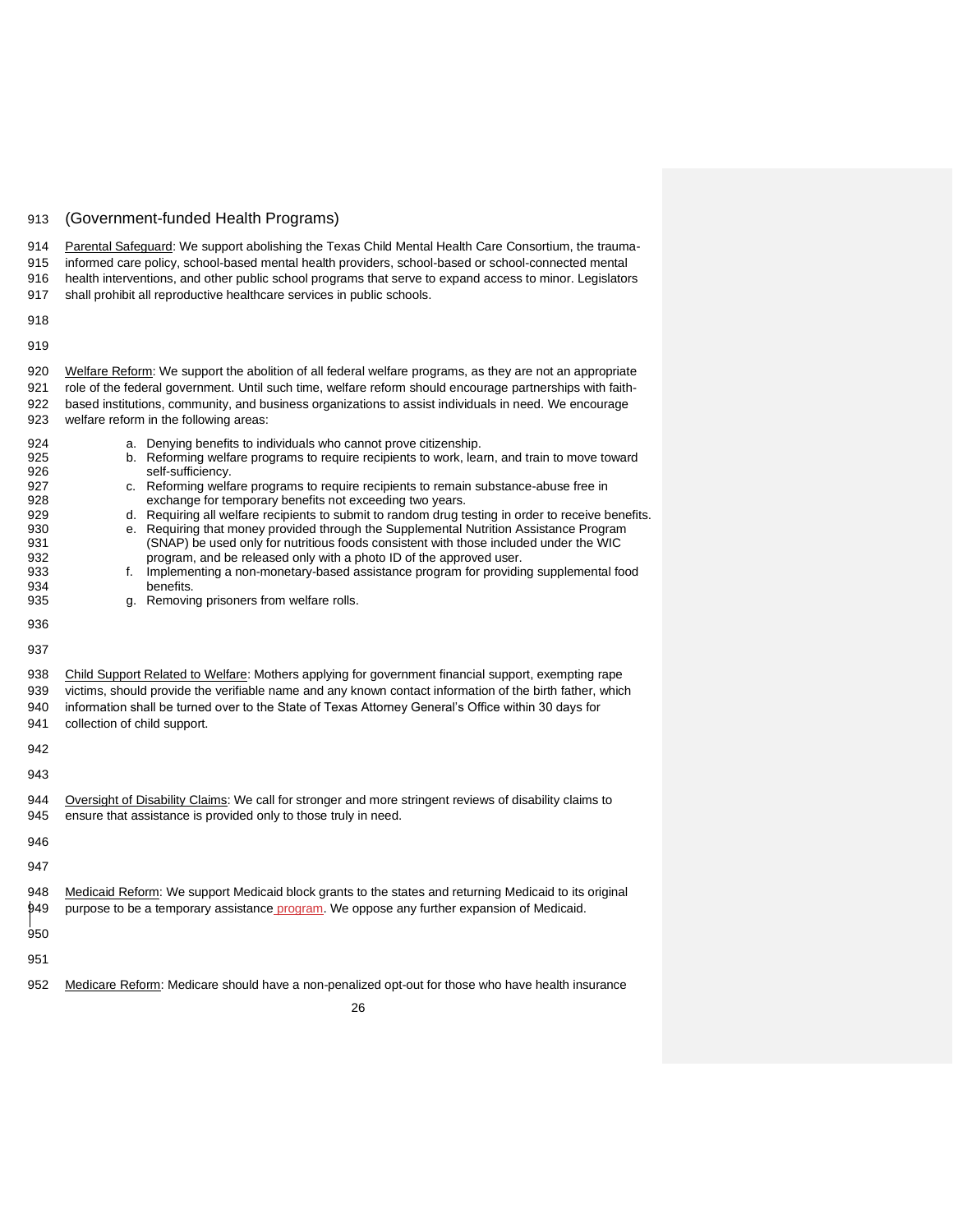through their employer and continue to work. 956 Patient Protection and Affordable Care Act ("Obamacare"): We demand the immediate repeal of the Patient Protection and Affordable Care Act, which we believe to be unconstitutional. 960 Home and Community-Based Services: We call on the Texas Legislature to support Home and Community-Based Services (HCBS) as a pro-life alternative, and as an alternative for children and adults with disabilities. (Homosexuality and Gender Issues) Homosexuality: We believe there should be no granting of special legal entitlements or creation of special status for homosexual behavior, regardless of state of origin, and we oppose any criminal or civil penalties against those who oppose homosexuality out of faith, conviction, or belief in traditional values. No one 969 should be granted special legal status based on their LGBTQ+ identification. (See State Affairs section) 972 Gender Identity: We oppose all efforts to validate transgender identity. For the purpose of attempting to 973 affirm a person age 21 or under a person if their perception is inconsistent with their biological sex, no medical practitioner or provider may engage in the following practices: a. Intervene in any way to prevent natural progression of puberty. 976 b. Administer or provide opposite sex hormones.<br>977 c. Perform any surgery on healthy body parts of the state. c. Perform any surgery on healthy body parts of the underage person. (See State Affairs 978 section) 981 No Taxpayer Funding for Sex Change: We oppose the use of taxpayer funds for any type of medical gender dysphoria treatments or sex change operations and/or treatments. This includes but is not limited to military personnel as well as inmates in federal, state, or local prisons or jails. Inmates must be housed according to their biological sex. No Federal, state, insurance, or probate monies may be allocated for the use of such treatment. 988 Counseling Methods: Therapists, psychologists, and counselors licensed with the State of Texas shall not

 be forbidden or penalized by any licensing board for practicing Reintegrative Therapy or other counseling methods when counseling clients of any age with gender dysphoria or unwanted same-sex attraction.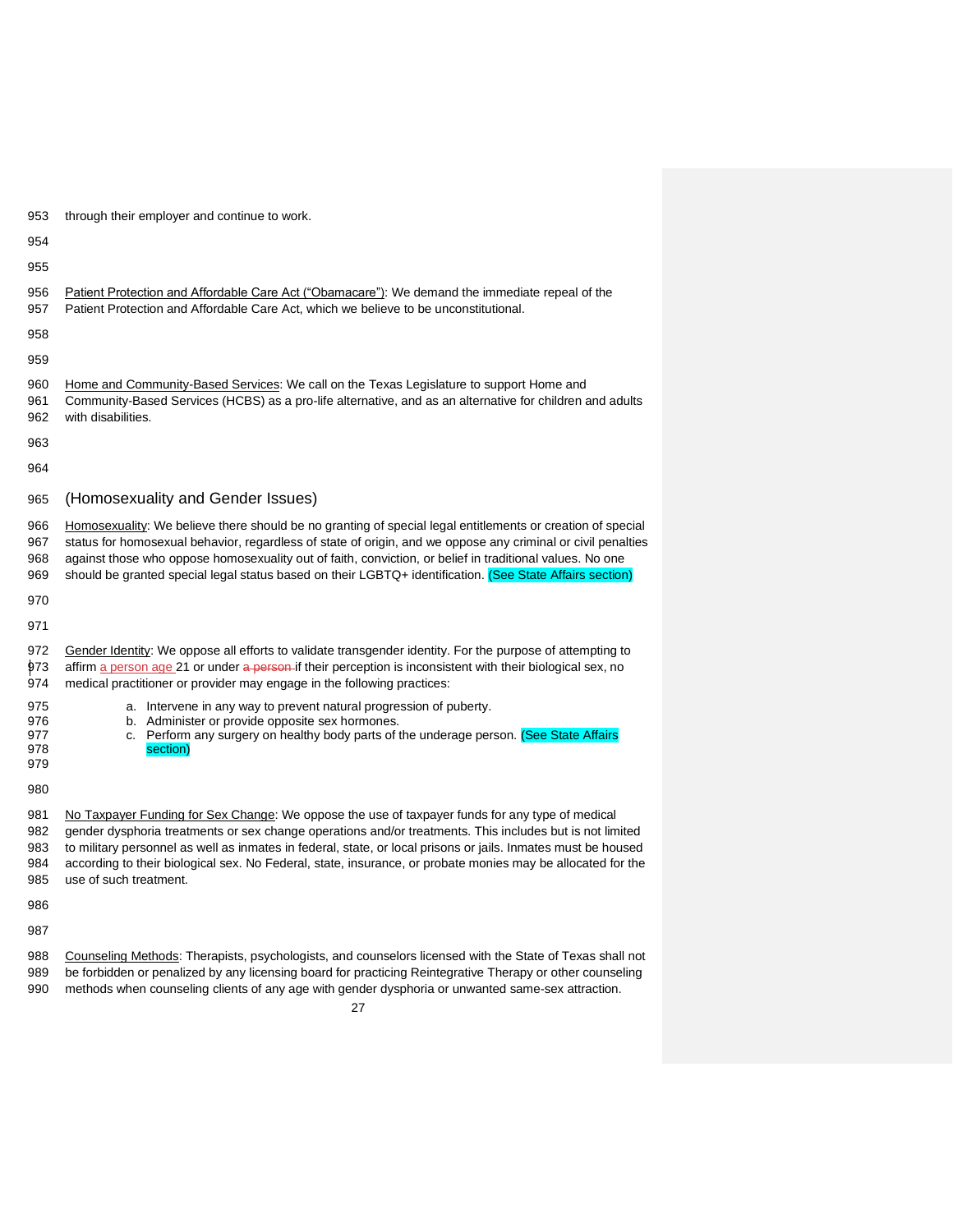| 991                                                  |                                                                                                                                                                                                                                                                                                                                                                                                                                                                                                                                                                                                                                                                         |
|------------------------------------------------------|-------------------------------------------------------------------------------------------------------------------------------------------------------------------------------------------------------------------------------------------------------------------------------------------------------------------------------------------------------------------------------------------------------------------------------------------------------------------------------------------------------------------------------------------------------------------------------------------------------------------------------------------------------------------------|
| 992                                                  |                                                                                                                                                                                                                                                                                                                                                                                                                                                                                                                                                                                                                                                                         |
| 993                                                  | (Substance Abuse & Addiction)                                                                                                                                                                                                                                                                                                                                                                                                                                                                                                                                                                                                                                           |
| 994<br>995<br>996<br>997                             | Addiction: We oppose legalization and decriminalization of illicit natural and/or illegal synthetic drugs, and<br>we support the exercise of a zero-tolerance policy with maximum penalty for illegal drug manufacturers<br>and distributors. We also oppose any needle exchange programs. Faith-based rehabilitation programs<br>should be considered as a part of an overall rehabilitation program.                                                                                                                                                                                                                                                                  |
| 998                                                  |                                                                                                                                                                                                                                                                                                                                                                                                                                                                                                                                                                                                                                                                         |
| 999                                                  |                                                                                                                                                                                                                                                                                                                                                                                                                                                                                                                                                                                                                                                                         |
| 1000<br>1001                                         | Cannabis Classification: Congress should remove cannabis from the list of Schedule 1 and move to<br>Schedule 2.                                                                                                                                                                                                                                                                                                                                                                                                                                                                                                                                                         |
| 1002                                                 |                                                                                                                                                                                                                                                                                                                                                                                                                                                                                                                                                                                                                                                                         |
| 1003                                                 |                                                                                                                                                                                                                                                                                                                                                                                                                                                                                                                                                                                                                                                                         |
| 1004                                                 | Pornography Crisis: The State of Texas shall recognize that pornography is a public health-hazard.                                                                                                                                                                                                                                                                                                                                                                                                                                                                                                                                                                      |
| 1005                                                 |                                                                                                                                                                                                                                                                                                                                                                                                                                                                                                                                                                                                                                                                         |
| 1006                                                 |                                                                                                                                                                                                                                                                                                                                                                                                                                                                                                                                                                                                                                                                         |
| 1007<br>1008<br>1009<br>1010                         | Ban on Exposing Minors to Pornography Online: We call upon our elected leaders to compel any websites<br>displaying pornographic content in Texas to implement age verification for preventing minors from<br>accessing the content, and to block or punish any such websites that continue to make such material<br>available to minors.                                                                                                                                                                                                                                                                                                                               |
| 1011                                                 |                                                                                                                                                                                                                                                                                                                                                                                                                                                                                                                                                                                                                                                                         |
| 1012                                                 |                                                                                                                                                                                                                                                                                                                                                                                                                                                                                                                                                                                                                                                                         |
| 1013<br>1014                                         | <b>Pornography Crisis:</b> The State of Texas shall recognize that pornography and pedophilia are public health<br>hazards.                                                                                                                                                                                                                                                                                                                                                                                                                                                                                                                                             |
| 1015                                                 |                                                                                                                                                                                                                                                                                                                                                                                                                                                                                                                                                                                                                                                                         |
| 1016                                                 |                                                                                                                                                                                                                                                                                                                                                                                                                                                                                                                                                                                                                                                                         |
| 1017                                                 | (Healthcare Independence)                                                                                                                                                                                                                                                                                                                                                                                                                                                                                                                                                                                                                                               |
| 1018<br>1019<br>1020                                 | Medical Freedom: We call for an addition to the Texas Bill of Rights that explicitly states that Texans have<br>the natural, inalienable right to refuse vaccination or other medical treatment. Therefore, the following are<br>expressly forbidden even in an emergency or in a pandemic:                                                                                                                                                                                                                                                                                                                                                                             |
| 1021<br>1022<br>1023<br>1024<br>1025<br>1026<br>1027 | a. Since informed consent is a basic human right, any attempt to mandate, force, or coerce<br>any medical test, procedure, or product, including vaccines or masks.<br>b. Our personal healthcare decisions are private; any attempt to use a citizen's perceived<br>health, infection recovery, or vaccination status as a condition to maintain or obtain housing<br>or employment or employee benefits, attend school or childcare, or access state services.<br>c. Any school, public or private, or any health care provider withholding from a parent or legal<br>guardian information that is relevant to the physical or mental health of the minor, to include |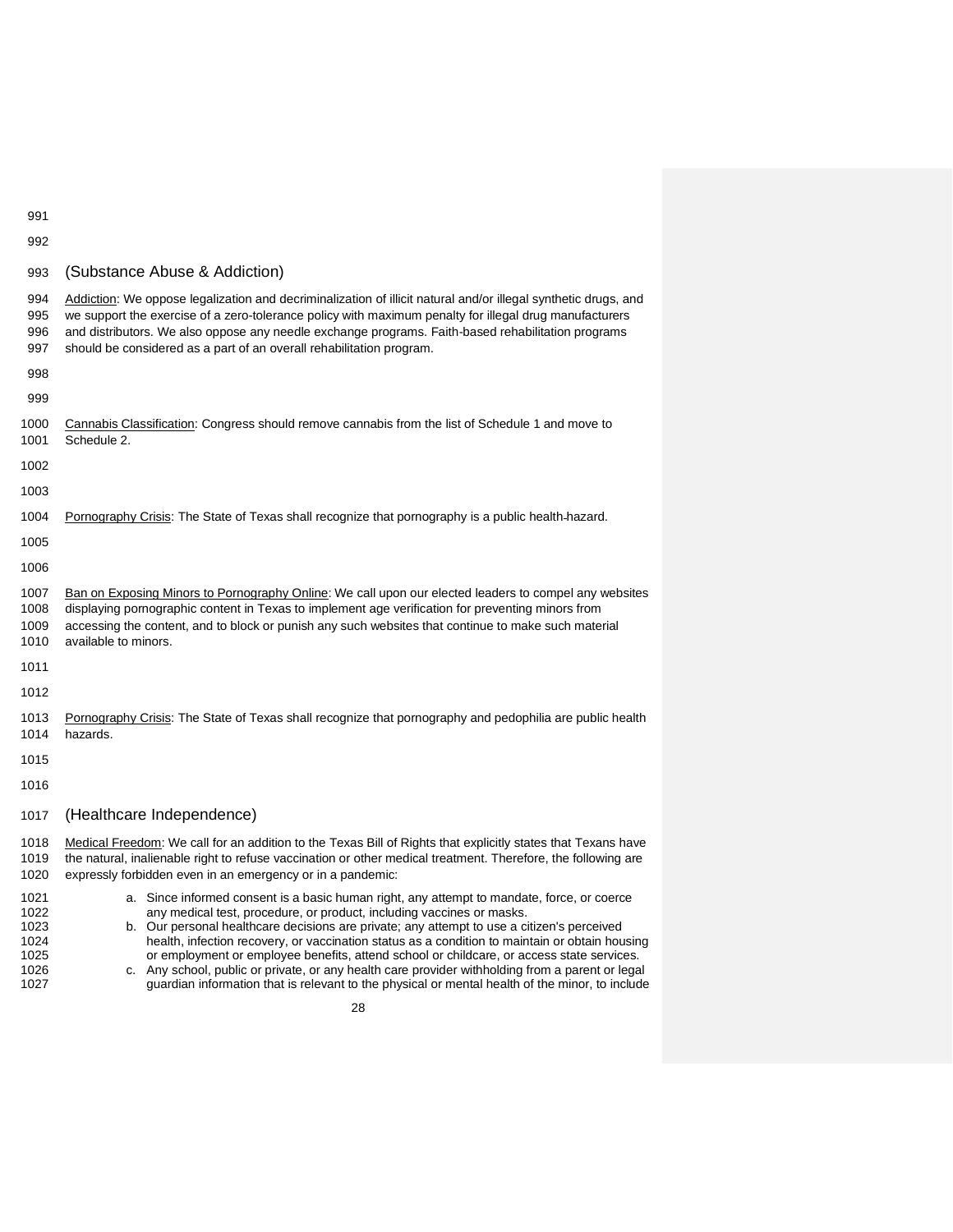| 1028 |    | information related to a minor's perception that his or her gender or sex Is inconsistent with                 |
|------|----|----------------------------------------------------------------------------------------------------------------|
| 1029 |    | his or her biological sex.                                                                                     |
| 1030 |    | d. Any mandates by public, private, government, or medical entities for treatment, vaccination,                |
| 1031 |    | vaccine passports, mask requirements, health insurance surcharges, or use of controlled                        |
| 1032 |    | substances of any kind.                                                                                        |
| 1033 |    | e. Any involuntary isolation or quarantine of anyone not experiencing an active contagious                     |
| 1034 |    | infection.                                                                                                     |
| 1035 | f. | Any withholding of the risks and benefits of a proposed intervention, including quantifiable                   |
| 1036 |    | adverse effects, that must be equally communicated and accessible to the patient or to a                       |
| 1037 |    | minor patient's parents or guardian.                                                                           |
| 1038 |    | g. Any prevention of visitation to the ill when risks are acknowledged and mitigated according                 |
| 1039 |    | to patient and visitor choice.                                                                                 |
| 1040 |    | h. Any Nuremberg Code violations-including but not limited to the requirement that use of                      |
|      |    |                                                                                                                |
| 1041 |    | experimental use medications must provide full knowledgeable consent and be free from                          |
| 1042 |    | any form of coercion or inducement.                                                                            |
| 1043 | i. | Any tracing of individuals by cell phones or another means for any reason without an                           |
| 1044 |    | individual court issued warrant. We ask that the Contact Tracing Program, Workforce and                        |
| 1045 |    | Center Programs agreement be rescinded.                                                                        |
| 1046 | j. | Any requirement that a nurse practitioner can only provide healthcare to Texans under a                        |
| 1047 |    | delegation agreement with a physician in the State of Texas.                                                   |
| 1048 |    | k. Any holding of an individual against their will (or that of their parent or guardian) in a                  |
| 1049 |    | hospital or residential care facility, or preventing an individual from changing their                         |
| 1050 |    | healthcare provider.                                                                                           |
| 1051 |    |                                                                                                                |
| 1052 |    |                                                                                                                |
|      |    |                                                                                                                |
| 1053 |    | Texas Medical Practice Act: To protect the rights of both patients and physicians, the Texas Medical           |
| 1054 |    | Board (TMB) should adopt the following provisions in the Texas Medical Practice Act:                           |
|      |    |                                                                                                                |
| 1055 |    | a. Protect the right of patients to choose natural solutions, including chiropractic care, to their            |
| 1056 |    | health problems, as well as the physician's right to provide natural solutions for health                      |
| 1057 |    | problems.                                                                                                      |
| 1058 |    | b. Protect physicians from interference from the TMB or the Texas State Board of Pharmacy                      |
| 1059 |    | in the physician's treatment plans or prescriptions.                                                           |
| 1060 |    | c. Eliminate confidential complaints against physicians.                                                       |
| 1061 |    | d. Eliminate anonymous medical witnesses against physicians.                                                   |
| 1062 |    | e. Mandate legal due process in all TMB proceedings.                                                           |
| 1063 | f. | Allow physicians the right to have a complaint against them tried in a state district court,                   |
| 1064 |    | rather than in an administrative law court.                                                                    |
| 1065 |    | g. Prohibit TMB members from working for insurance, pharmaceutical companies, or hospitals                     |
| 1066 |    | while serving on the board, to prevent conflict of interest.                                                   |
| 1067 |    | h. Prohibit intimidation tactics by TMB lawyers against physicians.                                            |
| 1068 |    |                                                                                                                |
|      |    |                                                                                                                |
| 1069 |    |                                                                                                                |
| 1070 |    | Medication Manufacturing: Medications and prescription drugs consumed in the US should be                      |
| 1071 |    | manufactured in the US for security, consistency, and reliability of the drug. We strongly encourage our       |
|      |    |                                                                                                                |
| 1072 |    | state to promote private entities to initiate and sustain the buildup of the supply chain and manufacturing of |
| 1073 |    | the medical and health products in this state to help reduce the costs and increase the availability of        |

medical products to its constituents.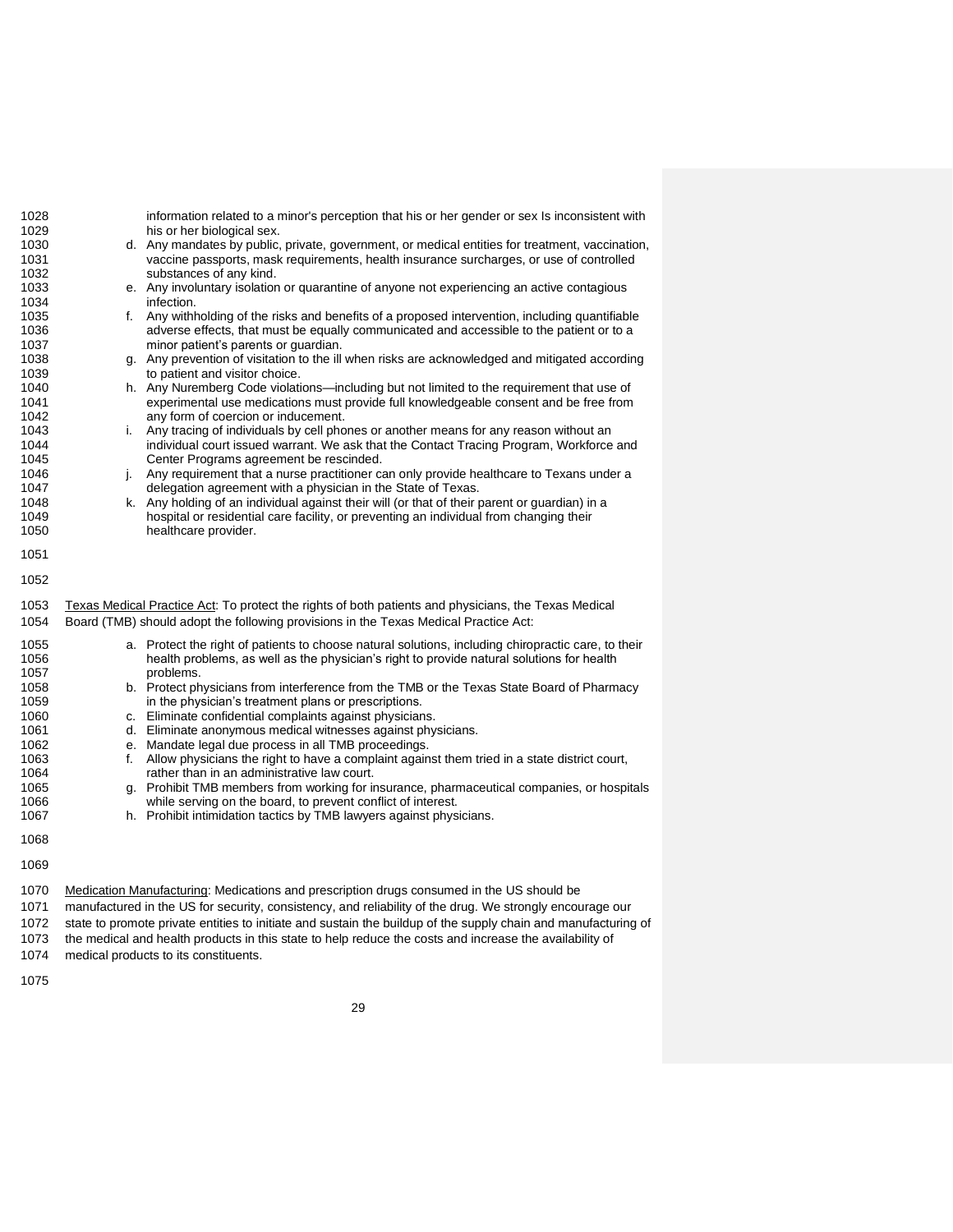Labels on Medications: The labels on all prescription and over-the-counter drugs, supplements, and medical supplies must be required to show the country where manufactured or produced. 1081 Medical Records and Informed Consent: We oppose any state or federal medical record computer database that stores personal identifiable records on citizens without their written consent. 1085 Right to Try: We urge the Texas State Legislature and Governor to enact laws that protect patient's and their doctor's rights to have access to experimental or off-label medications and procedures that can potentially be lifesaving or improve quality of life without the Medical Board, Pharmacy Board, or Hospital Boards Interfering. 1091 Healthcare Savings Accounts: All individuals should be allowed to establish health savings accounts. Individuals should be allowed higher annual contributions to health savings accounts. Texas HSA: We recommend the creation of the State of Texas Health Savings Account, with funds in excess of those needed in the Rainy Day Fund, with the purpose of enabling the state to develop reserves sufficient to exit the federal Medicaid program, which will not expire nor be utilized for any other purpose. (Environmental Health) 1101 Toxic Exposure: We support the immediate implementation of the Toxic Exposure Research Act of 2015, which will ensure that the federal government will establish a database on all exposed veterans and their 1103 families. (this entire subheading has only one plank) (Parental Rights) 1107 Parental Rights and Responsibilities: We support the fundamental constitutional rights of parents to raise and educate their children, including their rights to direct the care, custody, control, upbringing, moral and religious training, and medical care of their children. Local, state, or federal laws, regulations, or policies that limit parental rights in the rearing of both biological and adopted children shall not be enacted. Parents have the God-given right and responsibility to direct and guide their children's care and moral upbringing.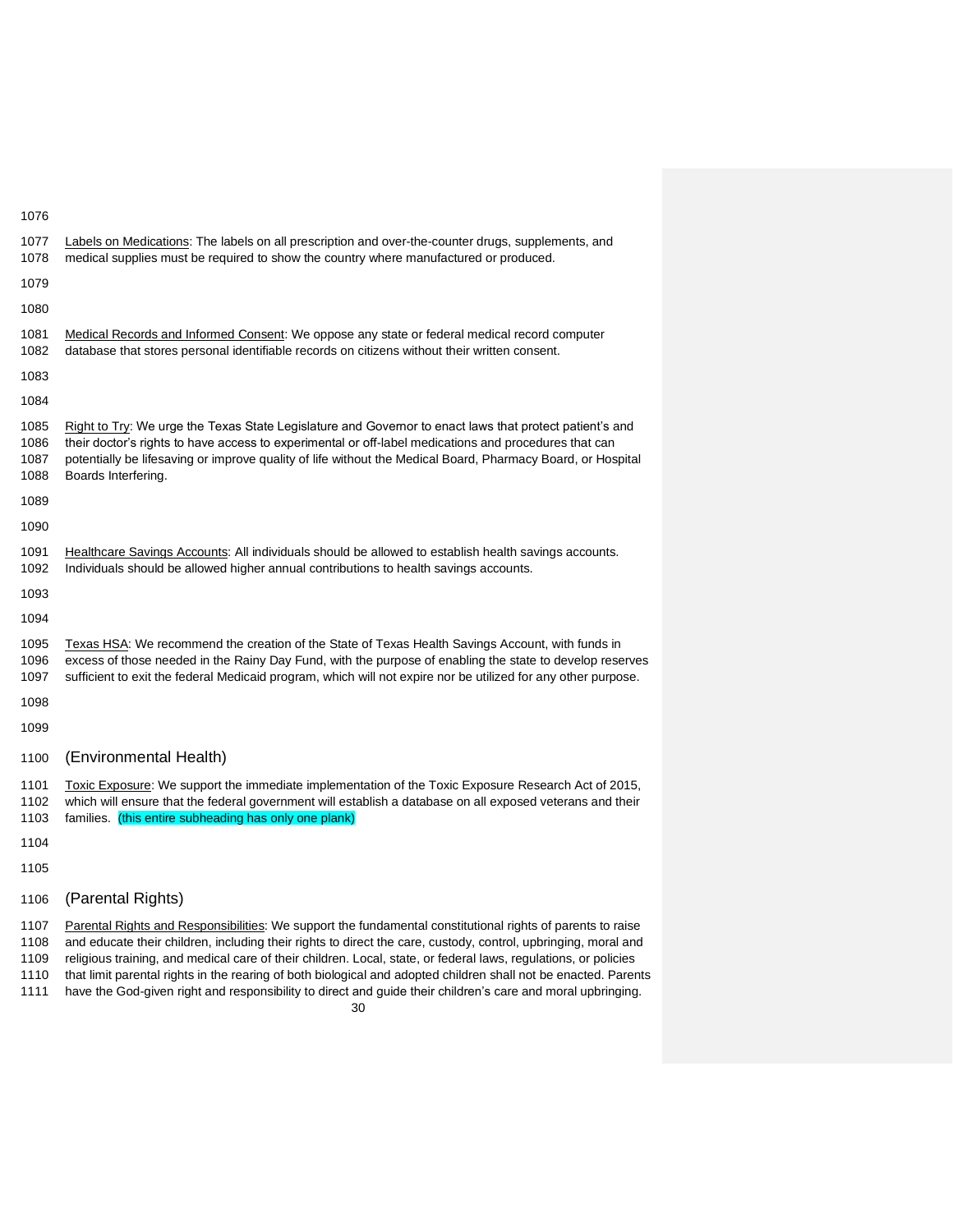- 
- 

| 1113                                                         |                                                                                                                                                                                                                                                                                                                                                                                                                                                                                                                                                                                                                                                                                                                                                                                                                                                                                     |
|--------------------------------------------------------------|-------------------------------------------------------------------------------------------------------------------------------------------------------------------------------------------------------------------------------------------------------------------------------------------------------------------------------------------------------------------------------------------------------------------------------------------------------------------------------------------------------------------------------------------------------------------------------------------------------------------------------------------------------------------------------------------------------------------------------------------------------------------------------------------------------------------------------------------------------------------------------------|
| 1114<br>1115<br>1116<br>1117                                 | Parental Rights of Dependent Adult Children: As long as parents are responsible for an adult child,<br>through college or the age of 26 when children are on the parents' insurance, the parents must have<br>access to medical information, grades, and other information normally afforded to parents of minor<br>children.                                                                                                                                                                                                                                                                                                                                                                                                                                                                                                                                                       |
| 1118                                                         |                                                                                                                                                                                                                                                                                                                                                                                                                                                                                                                                                                                                                                                                                                                                                                                                                                                                                     |
| 1119                                                         |                                                                                                                                                                                                                                                                                                                                                                                                                                                                                                                                                                                                                                                                                                                                                                                                                                                                                     |
| 1120<br>1121                                                 | Parental Consent: We insist on informed parental consent for all medical care, counseling, etc., for all<br>minors.                                                                                                                                                                                                                                                                                                                                                                                                                                                                                                                                                                                                                                                                                                                                                                 |
| 1122                                                         |                                                                                                                                                                                                                                                                                                                                                                                                                                                                                                                                                                                                                                                                                                                                                                                                                                                                                     |
| 1123                                                         |                                                                                                                                                                                                                                                                                                                                                                                                                                                                                                                                                                                                                                                                                                                                                                                                                                                                                     |
| 1124                                                         | (Life-Affirming Health Care Concepts)                                                                                                                                                                                                                                                                                                                                                                                                                                                                                                                                                                                                                                                                                                                                                                                                                                               |
| 1125<br>1126<br>1127<br>1128<br>1129<br>1130<br>1131<br>1132 | Conscience Clause: All persons and legal entities have the right of conscience and should be protected<br>under Texas law if they conscientiously object to participate in practices that conflict with their moral or<br>religious beliefs. This includes, but is not limited to, abortion, the prescription for and dispensing of drugs<br>with abortifacient potential, human cloning, embryonic stem cell research, eugenic screenings, genetic<br>engineering, euthanasia, assisted suicide, harmful futile procedures, vaccines, and the withdrawal of<br>nutrition and hydration. We call on the Texas Legislature to enact additional conscience protections for all<br>healthcare professionals, including medical students, that are all-encompassing, enforceable at the state<br>level, and protect against adverse action and retaliation taken against an individual. |
| 1133                                                         |                                                                                                                                                                                                                                                                                                                                                                                                                                                                                                                                                                                                                                                                                                                                                                                                                                                                                     |
| 1134<br>1135<br>1136<br>1137<br>1138<br>1139<br>1140<br>1141 | Fetal Tissue Harvesting and Stem Cell Research: We support legislation prohibiting and criminalizing the<br>harvesting, sale, and experimentation or commercial use of human fetal tissue, including for vaccines,<br>which requires or is dependent upon the destruction of human life. We encourage adult stem cell research<br>using cells from umbilical cords, from adults, and from any other means that does not kill human embryos.<br>We also support elimination of public funding for embryonic stem cell research, research on fetal tissue, or<br>human cloning. All products that use embryonic and fetal tissue in their production shall be labeled in the<br>State of Texas to inform consumers, promote alternatives, and affirm the value of human life.                                                                                                         |
| 1142                                                         |                                                                                                                                                                                                                                                                                                                                                                                                                                                                                                                                                                                                                                                                                                                                                                                                                                                                                     |
| 1143                                                         |                                                                                                                                                                                                                                                                                                                                                                                                                                                                                                                                                                                                                                                                                                                                                                                                                                                                                     |
| 1144<br>1145                                                 | Alternatives to Abortion: We urge the Republican Party of Texas to support programs that provide<br>assistance to pregnant women by:                                                                                                                                                                                                                                                                                                                                                                                                                                                                                                                                                                                                                                                                                                                                                |
| 1146<br>1147<br>1148<br>1149<br>1150                         | a. Protecting and increasing funding to Alternatives to Abortion Program.<br>b. Ensuring women have medical insurance coverage up to one year postpartum, making it<br>safer for pregnant women to give birth in Texas.<br>c. Safeguarding pregnant and parenting college students from discrimination, ensuring access<br>to educational opportunities, benefits, accommodations, and support services.                                                                                                                                                                                                                                                                                                                                                                                                                                                                            |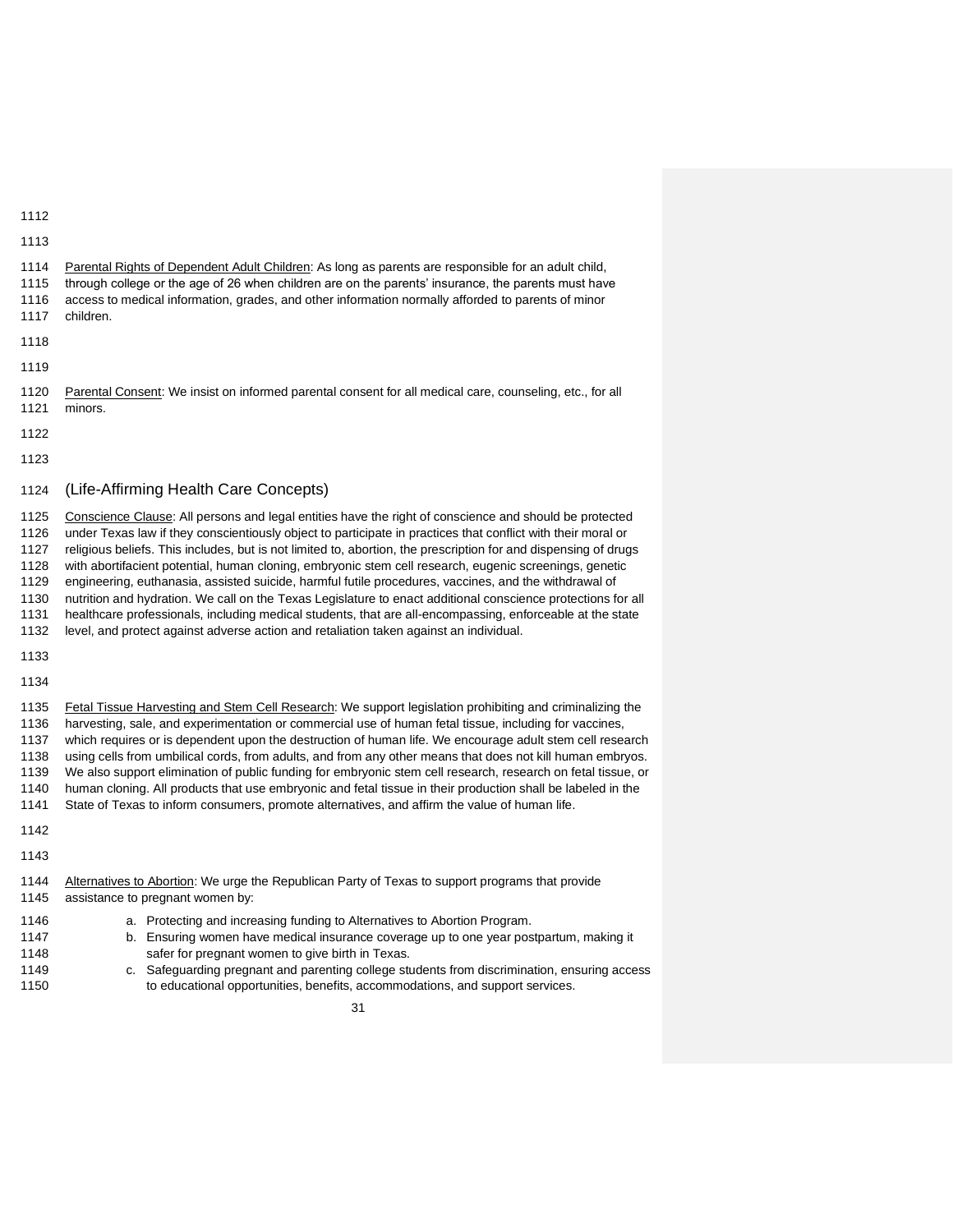| 1151                                                 | d. Utilizing a reformed adoption process.                                                                                                                                                                                                                                                                                                                                                                                                                                                                                                                                                                                                                                                |
|------------------------------------------------------|------------------------------------------------------------------------------------------------------------------------------------------------------------------------------------------------------------------------------------------------------------------------------------------------------------------------------------------------------------------------------------------------------------------------------------------------------------------------------------------------------------------------------------------------------------------------------------------------------------------------------------------------------------------------------------------|
| 1152                                                 |                                                                                                                                                                                                                                                                                                                                                                                                                                                                                                                                                                                                                                                                                          |
| 1153                                                 |                                                                                                                                                                                                                                                                                                                                                                                                                                                                                                                                                                                                                                                                                          |
| 1154<br>1155<br>1156<br>1157<br>1158<br>1159         | Discriminatory Abortion: We support legislation such as the Preborn Non-Discrimination Act (Pre-NDA) to<br>close existing discriminatory loopholes that fail to protect preborn children suspected of having a "fetal<br>anomaly" or disability, and we support legislation to enact anti-discriminatory language to apply additional<br>protections to preborn children at risk of being aborted because of their sex, race, disability, or age of<br>gestation, in addition to providing families with information about life-affirming social and medical services<br>available to them in Texas, such as perinatal palliative care.                                                  |
| 1160                                                 |                                                                                                                                                                                                                                                                                                                                                                                                                                                                                                                                                                                                                                                                                          |
| 1161                                                 |                                                                                                                                                                                                                                                                                                                                                                                                                                                                                                                                                                                                                                                                                          |
| 1162<br>1163<br>1164<br>1165<br>1166                 | Planned Parenthood: We support completely eliminating complete elimination of public funding for, or<br>contracts with, Planned Parenthood and any other abortion providers and all their affiliates. Fand wWe<br>oppose their digital or physical presence in our schools and other public institutions, as well as the<br>expansion of their facilities in our neighborhoods. We call for a state law prohibiting governmental<br>contracts with abortion providers and their affiliates.                                                                                                                                                                                              |
| 1167                                                 |                                                                                                                                                                                                                                                                                                                                                                                                                                                                                                                                                                                                                                                                                          |
| 1168                                                 |                                                                                                                                                                                                                                                                                                                                                                                                                                                                                                                                                                                                                                                                                          |
| 1169<br>1170                                         | Human Embryos: We support the adoption of human embryos and the banning of human embryo<br>trafficking.                                                                                                                                                                                                                                                                                                                                                                                                                                                                                                                                                                                  |
| 1171                                                 |                                                                                                                                                                                                                                                                                                                                                                                                                                                                                                                                                                                                                                                                                          |
| 1172                                                 |                                                                                                                                                                                                                                                                                                                                                                                                                                                                                                                                                                                                                                                                                          |
| 1173<br>1174                                         | End-of-Life Patient Protection: We support patients' rights, especially near the end of life, and call for<br>reform of existing legislation so that:                                                                                                                                                                                                                                                                                                                                                                                                                                                                                                                                    |
| 1175<br>1176<br>1177<br>1178<br>1179<br>1180<br>1181 | 1. Medical personnel may not deny care, change advanced directives, or originate directives<br>for any patient without the informed consent of the patient or the patient's designate.<br>2. The Advance Directives Act is strengthened by requiring hospitals intending or threatening<br>to withdraw life-sustaining treatment against the patient's wishes or their advance directive<br>to continue all treatment and care for such patients pending transfer to another facility.<br>3. The discriminatory rationing of healthcare services premised on any aspect of the patient,<br>including a patient's age, race, sex, disability, or perceived quality of life is prohibited. |
| 1182                                                 |                                                                                                                                                                                                                                                                                                                                                                                                                                                                                                                                                                                                                                                                                          |
| 1183                                                 |                                                                                                                                                                                                                                                                                                                                                                                                                                                                                                                                                                                                                                                                                          |
| 1184<br>1185<br>1186<br>1187<br>1188<br>1189         | Repeal the Anti-Life 10-Day Rule: We support the pro-life priority as a legislative priority, and include<br>therein a call for the Texas Legislature to repeal the unethical, unconstitutional, unprecedented, and anti-<br>life 10-Day Law in Section 166.046, Health and Safety Code (Texas Advance Directives Act) and replace<br>it with a truly life-affirming law that requires physicians to adhere to a patient's or surrogate's medical<br>decision about life-sustaining treatment and provides for physicians who disagree with the patient's<br>decision to transfer the patient to another physician or facility that will honor the decision to continue life-            |

100 sustaining treatment; such a law will<sub>7</sub> guaranteeing due process and the right to life for vulnerable Texas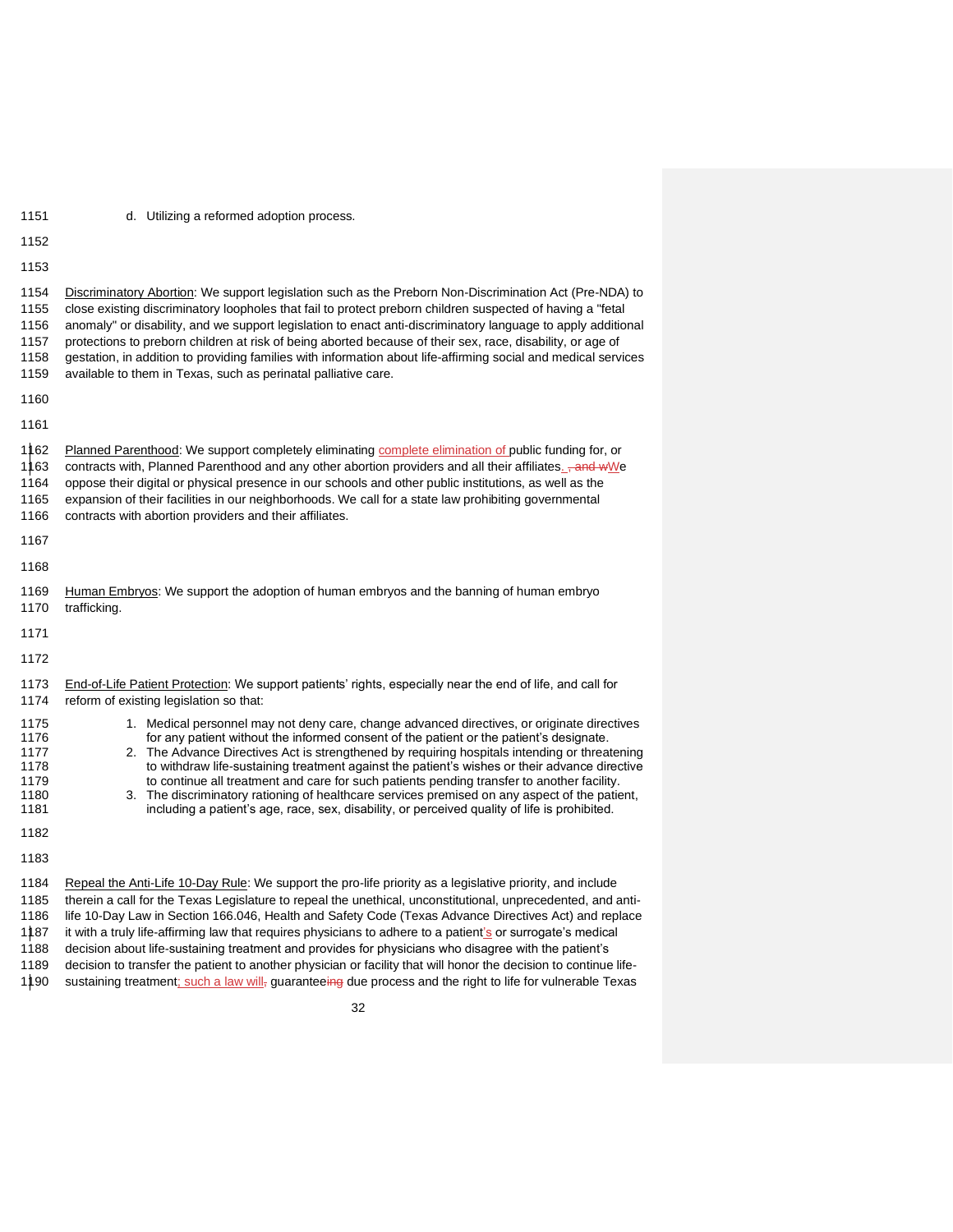| 1191                                 | patients.                                                                                                                                                                                                                                                                                                                                                                                                                                                                                                           |
|--------------------------------------|---------------------------------------------------------------------------------------------------------------------------------------------------------------------------------------------------------------------------------------------------------------------------------------------------------------------------------------------------------------------------------------------------------------------------------------------------------------------------------------------------------------------|
| 1192                                 |                                                                                                                                                                                                                                                                                                                                                                                                                                                                                                                     |
| 1193                                 |                                                                                                                                                                                                                                                                                                                                                                                                                                                                                                                     |
|                                      | <b>Criminal and Civil Justice</b>                                                                                                                                                                                                                                                                                                                                                                                                                                                                                   |
| 1194                                 |                                                                                                                                                                                                                                                                                                                                                                                                                                                                                                                     |
| 1195                                 | (Family Law)                                                                                                                                                                                                                                                                                                                                                                                                                                                                                                        |
| 1196<br>1197                         | <b>Equal Parenting:</b> We support legislation providing for equal and consistent parenting (possession and<br>access) for every child, when both parents are fit, willing, and able, as it is in the best interest of the child.                                                                                                                                                                                                                                                                                   |
| 1198                                 |                                                                                                                                                                                                                                                                                                                                                                                                                                                                                                                     |
| 1199                                 |                                                                                                                                                                                                                                                                                                                                                                                                                                                                                                                     |
| 1200<br>1201<br>1202<br>1203         | Child Protective Services: We support reforming or replacing Child Protective Services, and we ask for<br>any legislation that would support due process in family court proceedings, oversight of the system, and a<br>jury determining the outcome of any case, if requested by either party.                                                                                                                                                                                                                     |
| 1204                                 |                                                                                                                                                                                                                                                                                                                                                                                                                                                                                                                     |
| 1205                                 | (Law Enforcement)                                                                                                                                                                                                                                                                                                                                                                                                                                                                                                   |
| 1206<br>1207                         | Abortion Homicide Exemption: The physician homicide exemption of the Texas Penal Code Section 19.06<br>should be modified to apply only to nonelective abortions such as required to save the life of the mother.                                                                                                                                                                                                                                                                                                   |
| 1208                                 |                                                                                                                                                                                                                                                                                                                                                                                                                                                                                                                     |
| 1209                                 |                                                                                                                                                                                                                                                                                                                                                                                                                                                                                                                     |
| 1210<br>1211                         | Capital Punishment: Properly applied capital punishment is legitimate and should be reasonably swift,<br>while respecting all due process.                                                                                                                                                                                                                                                                                                                                                                          |
| 1212                                 |                                                                                                                                                                                                                                                                                                                                                                                                                                                                                                                     |
| 1213                                 |                                                                                                                                                                                                                                                                                                                                                                                                                                                                                                                     |
| 1214<br>1215<br>1216<br>1217<br>1218 | Police, Firefighters, and Other First Responders Appreciation: We express our gratitude and appreciation<br>for police officers, firefighters, and other first responders. We support them in the exercise of their duties.<br>To that end, we support proper funding for robust training programs that provide them with intensive and<br>comprehensive physical and academic training in the classroom and on the ground. We also support<br>funding of proper mental health care and encouragement for officers. |
| 1219                                 |                                                                                                                                                                                                                                                                                                                                                                                                                                                                                                                     |
| 1220                                 |                                                                                                                                                                                                                                                                                                                                                                                                                                                                                                                     |
| 1221<br>1222                         | Mental Health Support Backup: We support trained mental health personnel backup being provided to<br>peace officers at all hours, day and night, in order to serve the public.                                                                                                                                                                                                                                                                                                                                      |
| 1223                                 |                                                                                                                                                                                                                                                                                                                                                                                                                                                                                                                     |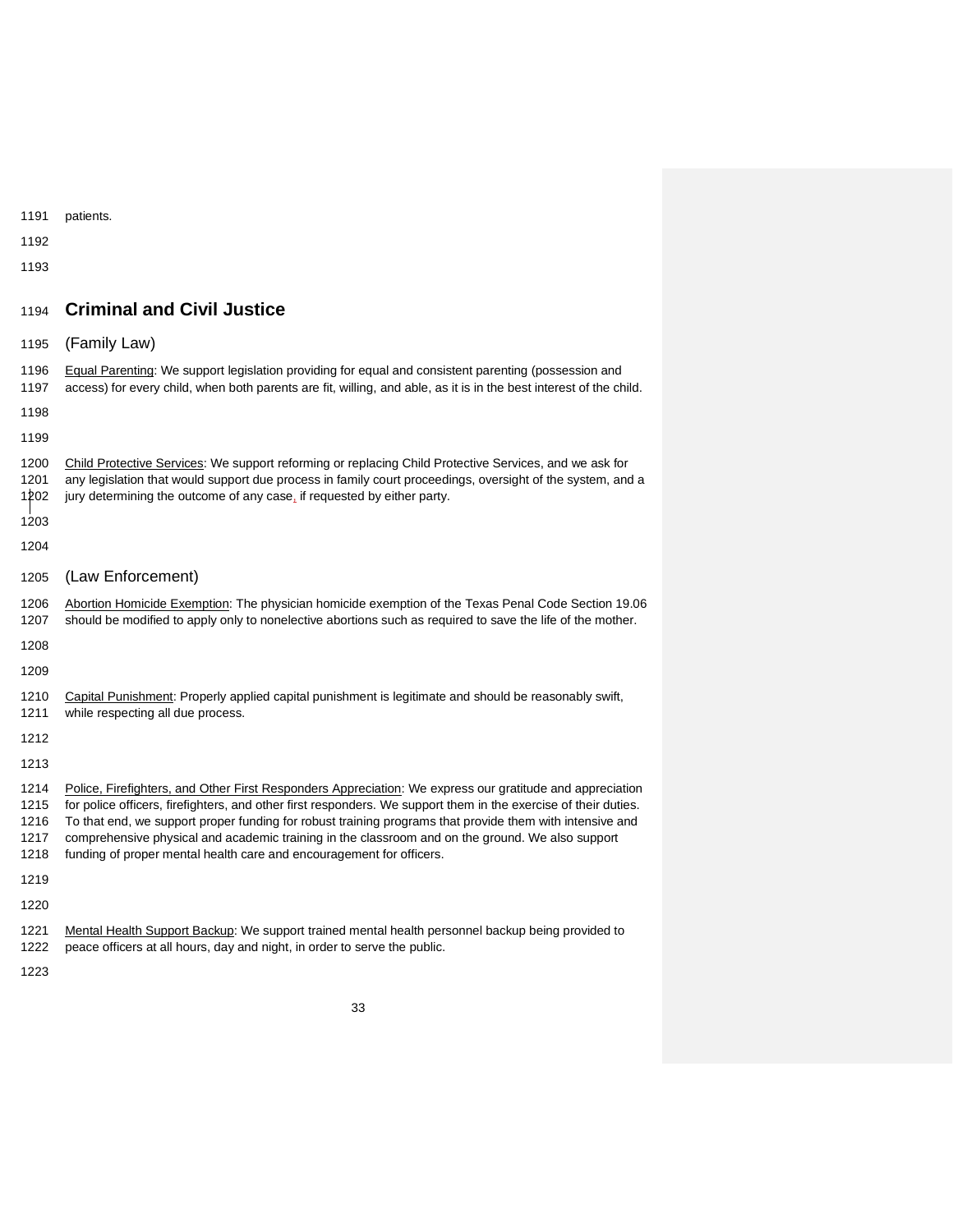Protection from Arbitrary Stops: The Texas Legislature is to enact legislation to protect Texans from arbitrary stops, detentions, or arrests for only openly carrying a firearm. 1229 No-Knock Raids: We call upon the Texas Legislature to improve no-knock warrant procedures to protect law enforcement and the community. 1233 Oppose Riots: We oppose riots, vandalism, and looting and condemn such conduct. We advocate that each and every said criminal act be dealt with immediate arrest, imprisonment, and prosecution, to the fullest extent of the law and that those who have been found guilty of causing injury or the destruction of property be held financially responsible for restitution including the withholding of any state provided benefits/entitlements if applicable. 1240 Political Policing: We believe that laws should be enforced uniformly, that punishment should meet the crime, and that law enforcement should never be used to target individuals for political purposes. We oppose the targeting of police officers by progressive district attorneys. We support automatic and prompt expunction of law enforcement officials' records who are found not guilty in a court of law regarding job-related actions.

- 
- 
- 

#### (Courts, Prosecutions, Restitution)

1248 Court Accountability: We support the right to inform the jurors of their common law power to judge law (jury nullification) as well as the evidence, and to vote on the verdict according to their conscience. Article 3, Section 2 of the Constitution defines the role of judges. We support Congress limiting the powers of the US Federal Court by invoking Article 3, Section 2, and Clause 2, by 'legislating Exceptions, and creating Regulations' to limit the cases for which the US Federal Court have jurisdiction. We believe district attorneys have a duty to seek justice for victims of all forms of crime and oppose policies that

- systematically decline to prosecute crimes.
- 
- 
- 1257 Frivolous Lawsuits: We support further reform to discourage frivolous lawsuits. We oppose the abusive
- use of class action lawsuits and any law which allows government agencies to collect lawyer fees from the
- plaintiff when they win but not have to pay the plaintiff fees when they lose.
-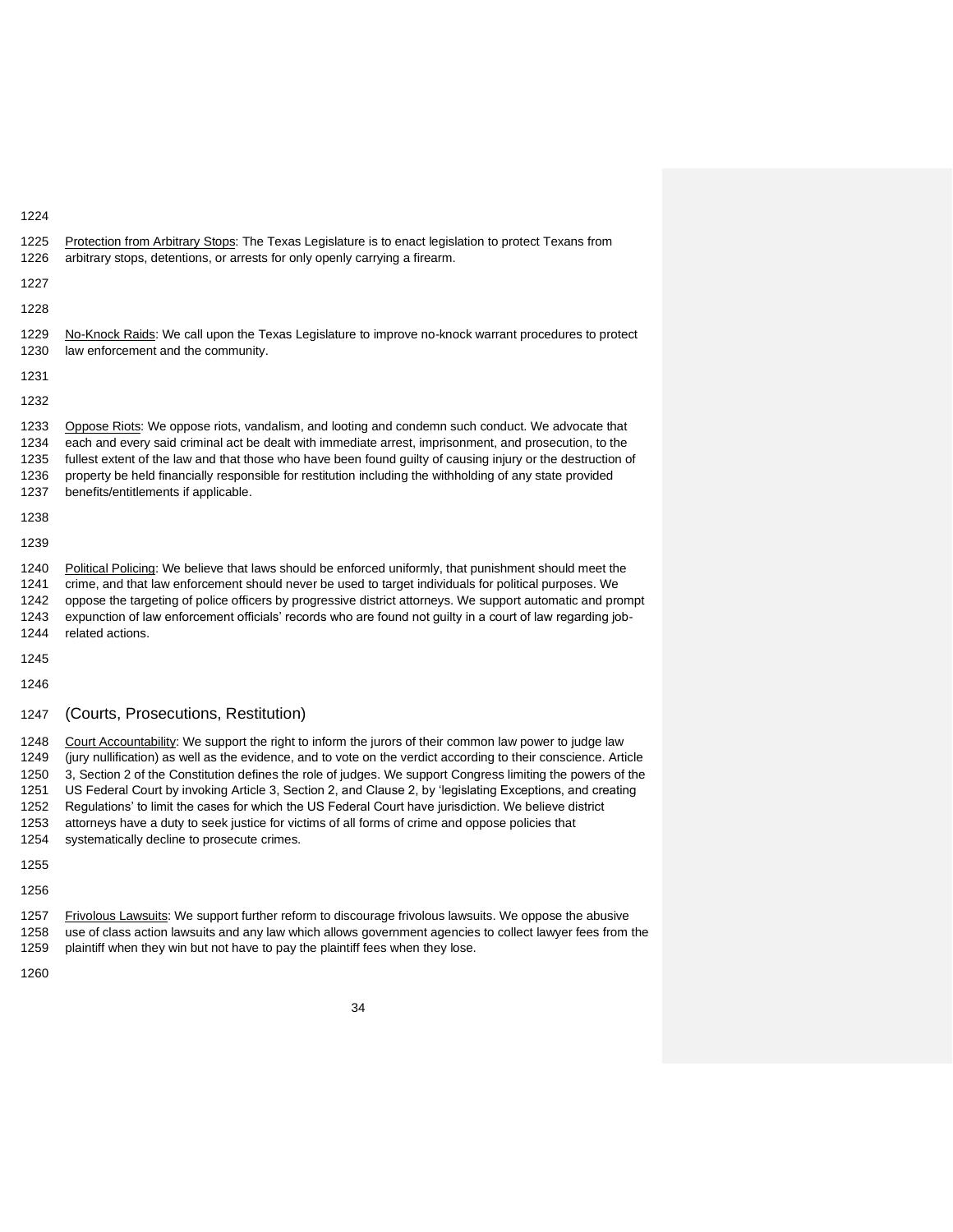Bail Reform: We call upon the Texas Legislature to ensure bail in Texas is based only on a person's danger to society, risk of flight, and criminal history. 1266 Victims of Human Trafficking: We call upon the Texas Legislature to amend the Code of Criminal Procedure to allow victims of human trafficking to have convictions within the previous five years for prostitution offenses set aside, if they received these convictions as a direct result of being trafficked. 1271 Human Trafficking Jurisdiction: The Texas Legislature should pass legislation granting the Texas Attorney General full concurrent jurisdiction over multi-jurisdictional cases, to be limited specifically to those cases involving human trafficking. 1276 Rule of Law Enforcement: We support rule of law and enforcement of laws which maintain an ordered republic. We call for independent prosecutorial authority to prosecute crimes that maintain order (such as sedition, riot, official oppression, election integrity, etc.) to be delegated to a statewide officer such as the Attorney General. We oppose the December 2021 opinion of the Court of Criminal Appeals in *State v. Stephens*, which was judicial activism, and encourage the Court to reconsider this ill-advised opinion. We call on the Legislature to ensure that election crimes will be promptly prosecuted, even in counties with progressive district attorneys. (Rights and Protections) Obscenity Exemption: We urge repeal of the Texas Penal Code "Obscenity Exemption" [43.24(c)], which allows children access to harmful, explicit, or pornographic materials under the guise of education materials. The State of Texas should repeal all Texas laws based on the fraudulent research by Dr. Alfred Kinsey. 1292 Civil Asset Forfeiture: We call upon the Texas Legislature to abolish civil asset forfeiture, independently or 1293 in partnership with federal authorities, and to ensure that private property only be forfeited upon a criminal conviction. 1297 Government Surveillance: We oppose all forms of warrantless government surveillance of United States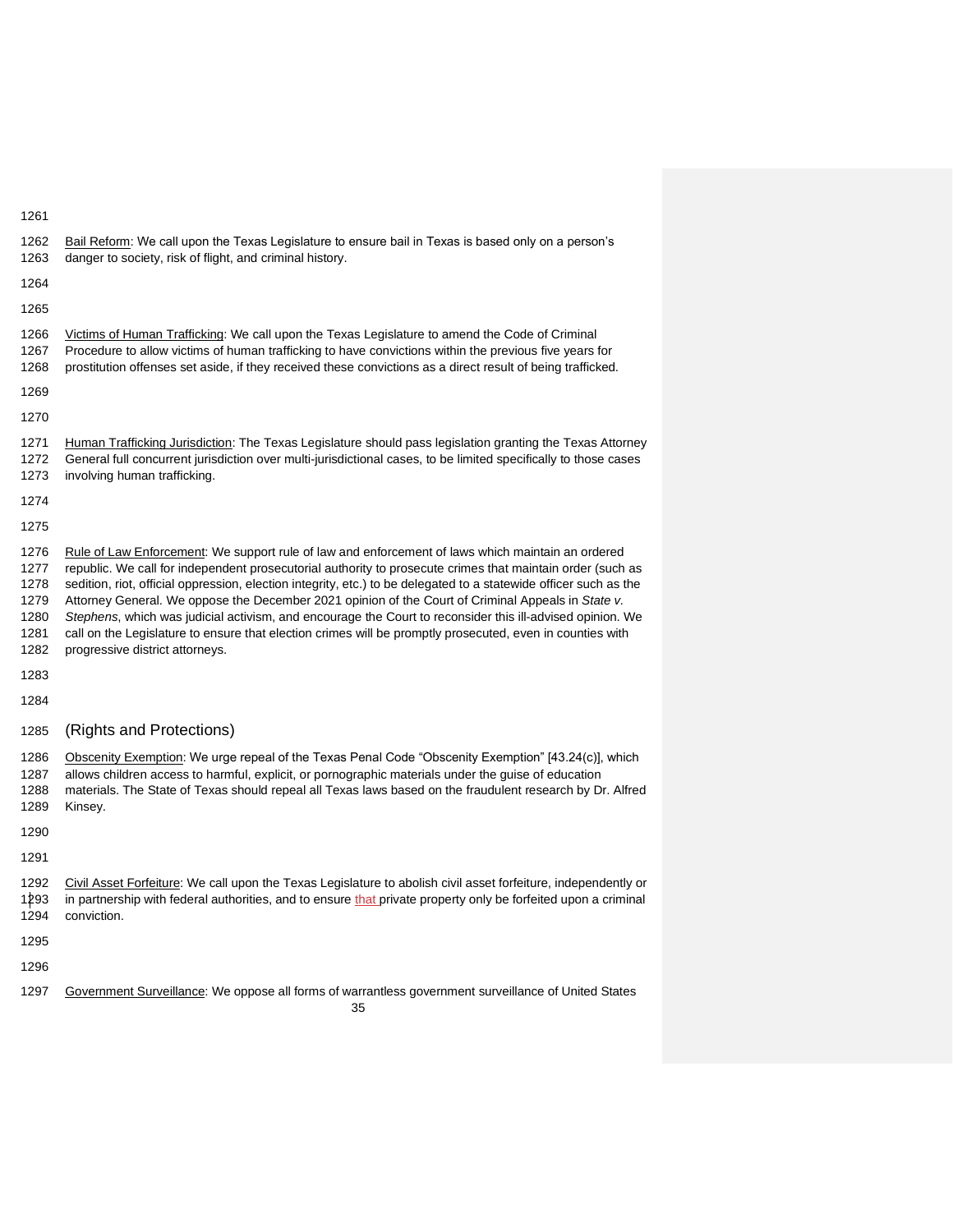| citizens and businesses.                                                                                                                                                                                                                                                                  |
|-------------------------------------------------------------------------------------------------------------------------------------------------------------------------------------------------------------------------------------------------------------------------------------------|
|                                                                                                                                                                                                                                                                                           |
|                                                                                                                                                                                                                                                                                           |
| <b>Location and Data Privacy:</b> We call upon the Texas Legislature to protect citizens' current and historic<br>technologically available location data by requiring a warrant based on probable cause or a legally<br>obtained subpoena. (Note this topic in two other locations)      |
|                                                                                                                                                                                                                                                                                           |
|                                                                                                                                                                                                                                                                                           |
| Hate Crimes: We urge the complete repeal of the hate crime laws, since ample laws are currently in effect<br>to punish criminal behavior towards other persons.                                                                                                                           |
|                                                                                                                                                                                                                                                                                           |
|                                                                                                                                                                                                                                                                                           |
| Marriage Officiation: We believe religious institutions have the freedom to recognize and perform only<br>those marriages that are consistent with their doctrine.                                                                                                                        |
|                                                                                                                                                                                                                                                                                           |
|                                                                                                                                                                                                                                                                                           |
| Raise the Age: We call upon the Legislature to raise the age of criminal responsibility from 17 to 18 years.<br>(Editor note: see Const. Section)                                                                                                                                         |
|                                                                                                                                                                                                                                                                                           |
|                                                                                                                                                                                                                                                                                           |
| Warrant Validity: The filers of search warrants should be held responsible for the validity of the information<br>used to obtain the warrants.                                                                                                                                            |
|                                                                                                                                                                                                                                                                                           |
|                                                                                                                                                                                                                                                                                           |
| Pandemic Business Fines: The Republican Party of TexasWe supports prohibiting fines or imprisonment<br>of business owners for operating their business during pandemics and calls for the legislature to pass<br>these protections into law.                                              |
|                                                                                                                                                                                                                                                                                           |
|                                                                                                                                                                                                                                                                                           |
| Fraudulent Lien Filings: We support legislation designed to reduce fraud by requiring that the identity of<br>the debtor on all liens be confirmed prior to filing by at least three methods, including but not necessarily<br>limited to state ID, county records, and personal contact. |
|                                                                                                                                                                                                                                                                                           |
|                                                                                                                                                                                                                                                                                           |
|                                                                                                                                                                                                                                                                                           |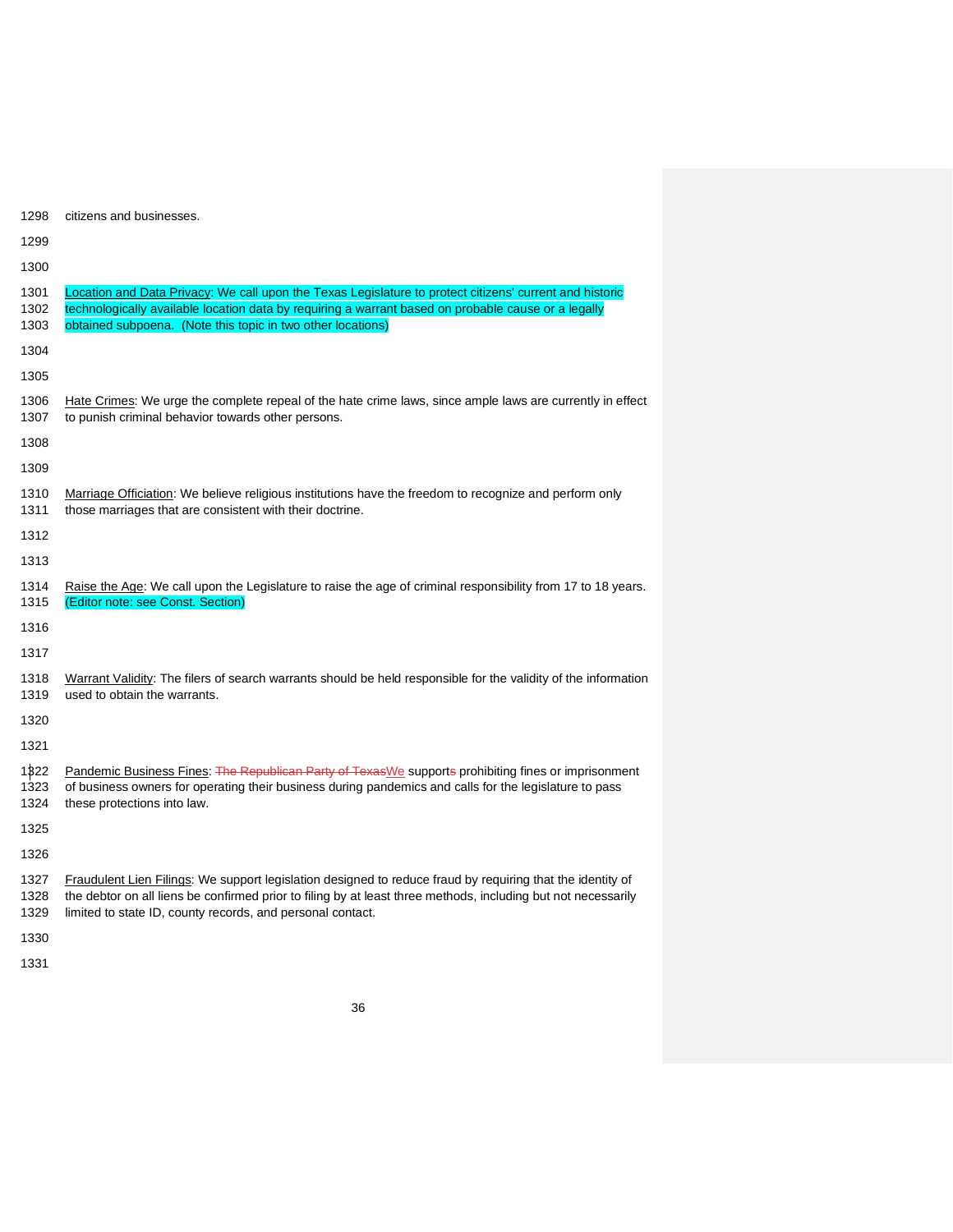### **State Affairs Section**

### (Heritage Preservation)

#### Alamo: The Alamo is a historical event to Texas and as such:

| 1335         |                | a. Should be remembered and not "reimagined."                                                                                                                              |
|--------------|----------------|----------------------------------------------------------------------------------------------------------------------------------------------------------------------------|
| 1336         |                | b. Texas's authority regarding the Alamo shall not be infringed upon by any organization or                                                                                |
| 1337         |                | authority, including but not limited to local governments, the federal government, the United                                                                              |
| 1338         |                | Nations, or UNESCO.                                                                                                                                                        |
| 1339         |                | c. Decision-making authority for the Alamo must never be removed from Texas.                                                                                               |
| 1340         |                | d. The custodians of the Alamo must be required to                                                                                                                         |
| 1341         |                | Affirm and emphasize the intrinsic significance of the 1836 battle in telling the story of<br>i.                                                                           |
| 1342         |                | the Alamo.                                                                                                                                                                 |
| 1343         |                | ii.<br>Maintain transparency in finances and operations of the Alamo.                                                                                                      |
| 1344         |                | e. Specific protection shall be afforded the site, including all land and existing monuments,                                                                              |
| 1345         |                | including the Cenotaph, which SHALL NOT be moved from its present site.                                                                                                    |
| 1346         | f.             | We oppose any official action from a state-funded institution of higher education that                                                                                     |
| 1347         |                | disrespects the heroic actions that occurred during the Texas Revolution. We call for swift                                                                                |
| 1348         |                | financial and personnel consequences for universities that cancel official Texas                                                                                           |
| 1349         |                | Independence Day celebrations or remove "Come and Take It" as an official slogan.                                                                                          |
| 1350         |                |                                                                                                                                                                            |
|              |                |                                                                                                                                                                            |
| 1351         |                |                                                                                                                                                                            |
| 1352         |                | Heritage: We call upon governmental entities to protect all symbols of our American and Texan heritage                                                                     |
| 1353         | and therefore: |                                                                                                                                                                            |
|              |                |                                                                                                                                                                            |
| 1354<br>1355 |                | a. We oppose governmental action to remove the public display of the Ten Commandments or                                                                                   |
| 1356         |                | other religious symbols.                                                                                                                                                   |
| 1357         |                | b. We support the Pledge Protection Act. We urge that the national motto, "In God We Trust,"<br>and the National Anthem be protected from legislative and judicial attack. |
| 1358         |                | c. Penalties should be established for any form of desecration of the American or Texas Flag.                                                                              |
| 1359         |                | d. We support preservation of Texas history and historical sites.                                                                                                          |
| 1360         |                | e. Visitors to the Alamo should conduct themselves with decorum and reverence inside the                                                                                   |
| 1361         |                | shrine, out of respect for the sacrifice of the heroes who are honored there.                                                                                              |
| 1362         | f.             | We call for restoration of plaques honoring the Confederate widows' pension fund                                                                                           |
| 1363         |                | contribution, which were illegally removed from the Texas Supreme Court building.                                                                                          |
| 1364         |                | g. We support March 2nd Texas Independence Day being an official state holiday.                                                                                            |
| 1365         |                | h. We support all schools, state agencies, and public offices to celebrate and honor                                                                                       |
| 1366         |                | Constitution Day on September 17th of each year or the preceding Friday or following                                                                                       |
| 1367         |                | Monday closest thereto.                                                                                                                                                    |
|              |                |                                                                                                                                                                            |
| 1368         |                |                                                                                                                                                                            |

- 
- 1870 Historical Monuments: We believe that all historical war memorials, including Confederate monuments, in
- Texas shall be protected from future removal or defacement, and we believe that those monuments that
- have been removed should be restored to their historical locations. We support the continuing allocation of
- funds that are necessary to preserve the USS Texas as a permanent monument to the ship, her crew of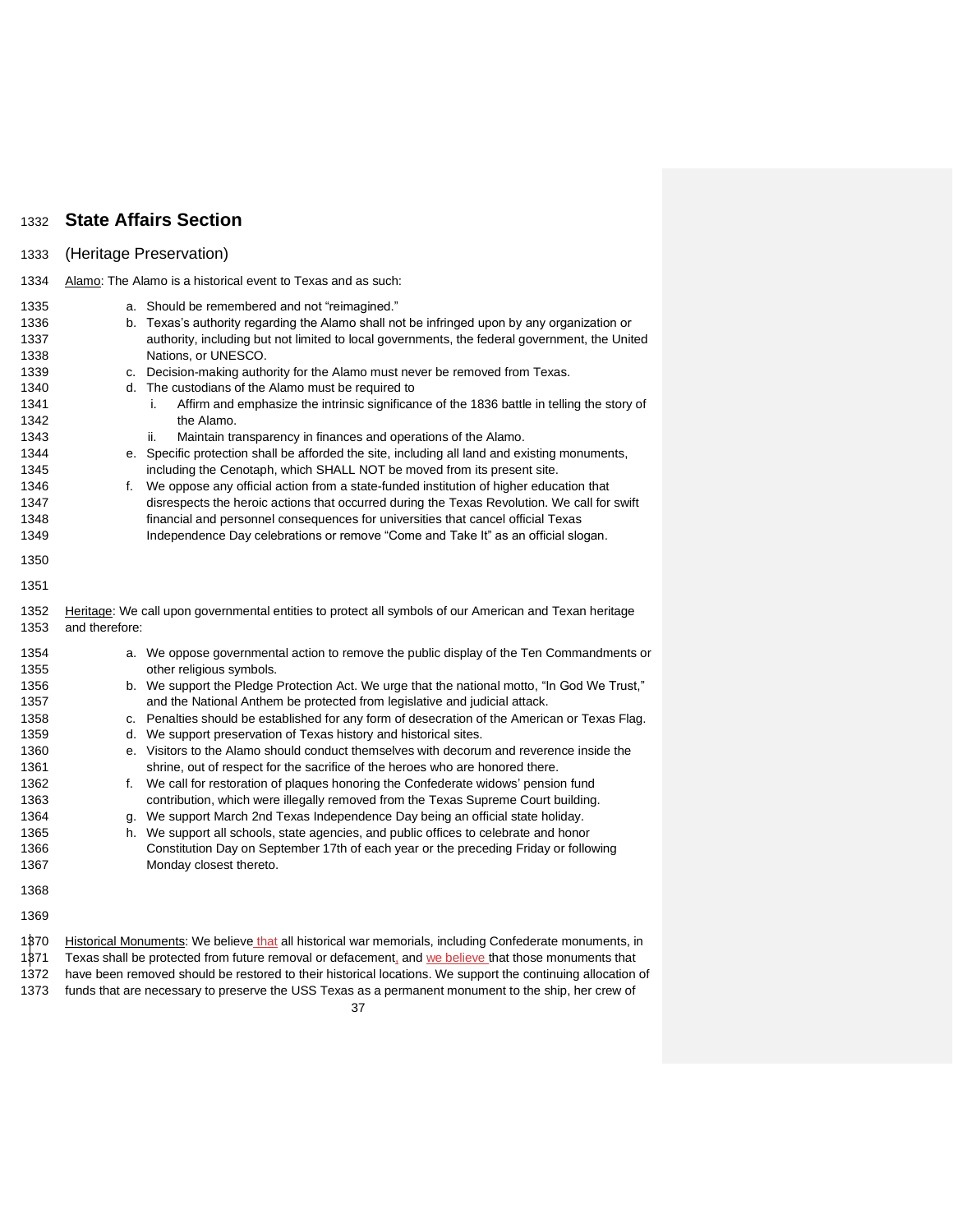| 1374                                 | two world wars, and the history of the State of Texas.                                                                                                                                                                                                                                                                                                                                                                                                                             |                                                                                                                                                                                                         |
|--------------------------------------|------------------------------------------------------------------------------------------------------------------------------------------------------------------------------------------------------------------------------------------------------------------------------------------------------------------------------------------------------------------------------------------------------------------------------------------------------------------------------------|---------------------------------------------------------------------------------------------------------------------------------------------------------------------------------------------------------|
| 1375                                 |                                                                                                                                                                                                                                                                                                                                                                                                                                                                                    |                                                                                                                                                                                                         |
| 1376                                 |                                                                                                                                                                                                                                                                                                                                                                                                                                                                                    |                                                                                                                                                                                                         |
| 1377<br>1378<br>1379                 | Honor Our Flags: We appreciate and honor our flags and what they represent, and we strongly advocate<br>for all public schools to display the US and Texas flags in every classroom and to begin each school day<br>with the pledges to both.                                                                                                                                                                                                                                      |                                                                                                                                                                                                         |
| 1380                                 |                                                                                                                                                                                                                                                                                                                                                                                                                                                                                    |                                                                                                                                                                                                         |
| 1381                                 |                                                                                                                                                                                                                                                                                                                                                                                                                                                                                    |                                                                                                                                                                                                         |
| 1382                                 | (Individual Rights and Freedoms)                                                                                                                                                                                                                                                                                                                                                                                                                                                   |                                                                                                                                                                                                         |
| 1383<br>1384<br>1385<br>1386<br>1387 | Data Privacy: We demand that the Texas legislature protect data privacy by prohibiting the collection and<br>selling of data and the enforcement of data privacy through private right of action. Schools should not<br>consent to data collection of minors on behalf of parents. Schools should protect the confidentiality of<br>students' identifiable information and codify federal privacy law. (compare with Criminal & Civil Justice—to<br>include language about minors) |                                                                                                                                                                                                         |
| 1388                                 |                                                                                                                                                                                                                                                                                                                                                                                                                                                                                    |                                                                                                                                                                                                         |
| 1389                                 |                                                                                                                                                                                                                                                                                                                                                                                                                                                                                    |                                                                                                                                                                                                         |
| 1390<br>1391<br>1392<br>1393         | Location and Data Privacy: The Texas Legislature should be called upon to expand existing privacy laws<br>and laws protecting identity theft by limiting the ways in which internet providers, schools, government<br>entities both state and federal, and others may access, collect, store, and use the electronic<br>communications, documents, META data and protected information of all Texans.                                                                              | <b>Commented [LN2]:</b> This plank didn't have a name, but<br>referred to the 2020-108 plank, which has this title. It is,<br>however, very similar to the above plank. Did you<br>intend to keep both? |
| 1394                                 |                                                                                                                                                                                                                                                                                                                                                                                                                                                                                    |                                                                                                                                                                                                         |
| 1395                                 |                                                                                                                                                                                                                                                                                                                                                                                                                                                                                    |                                                                                                                                                                                                         |
| 1396<br>1397<br>1398                 | Religious Freedom for Business: We support the removal of laws and regulations that are used to force<br>business owners and employees to violate their conscience, sincerely held beliefs, or core values.<br>Property defining public accommodation as understood in the Civil Rights Act of 1964:                                                                                                                                                                               |                                                                                                                                                                                                         |
| 1399<br>1400<br>1401<br>1402<br>1403 | a. Prohibit any change to that legal definition by any federal, state, or local law to expand<br>government control to restrict any First Amendment rights.<br>b. Proscribe any law that requires any private business or individual to create or provide a<br>custom product or service, or any kind of expressive work, or enter into a contract, or be<br>coerced into any speech that is not their own.                                                                        |                                                                                                                                                                                                         |
| 1404                                 |                                                                                                                                                                                                                                                                                                                                                                                                                                                                                    |                                                                                                                                                                                                         |
| 1405                                 |                                                                                                                                                                                                                                                                                                                                                                                                                                                                                    |                                                                                                                                                                                                         |
| 1406<br>1407<br>1408                 | Religious Freedom of Speech and Practice: As America is "one nation under God," founded on Judeo-<br>Christian principles, we affirm the constitutional right of all individuals to worship as they choose. We<br>strongly believe in Religious Freedom and Freedom of Speech. Therefore, we demand:                                                                                                                                                                               |                                                                                                                                                                                                         |
| 1409<br>1410<br>1411                 | a. The repeal of the Johnson Amendment, which assaults the free speech of pastors and<br>religious organizations.<br>b. Protection of the First Amendment rights of any citizen to practice their religion and exercise                                                                                                                                                                                                                                                            |                                                                                                                                                                                                         |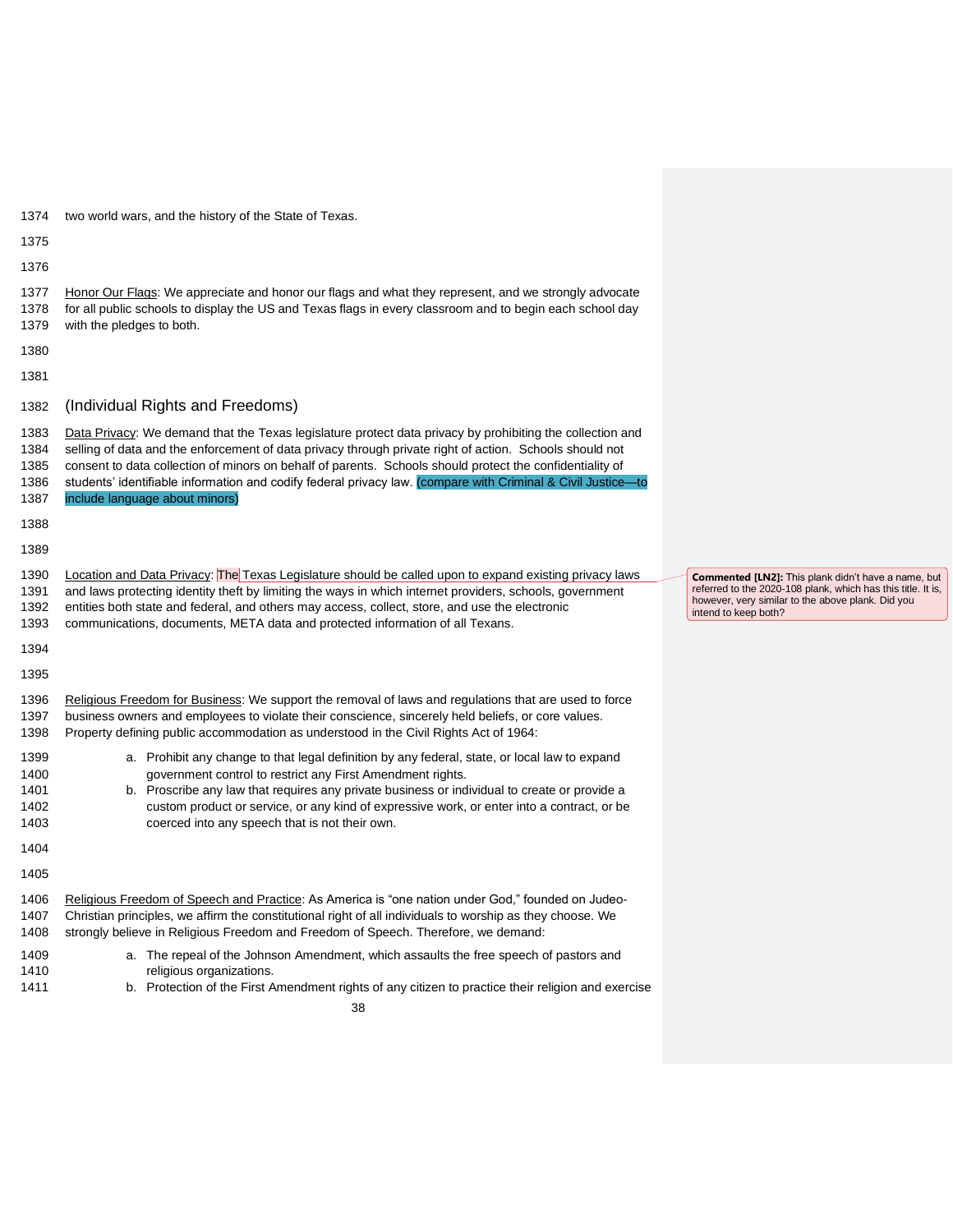| 1412<br>1413<br>1414<br>1415<br>1416<br>1417<br>1418<br>1419<br>1420<br>1421                                                 | their right to free speech in the public square, as well as in religious organization affiliations.<br>c. That Texas judges and legislators uphold and defend our God-given unalienable rights of<br>religious liberty and freedom of speech, and we oppose any effort to intimidate and prevent<br>Christians and other people of faith from exercising these rights which the civil government<br>is required, by the First Amendment, to protect.<br>d. Acknowledgement that the Church is a God-ordained institution with a sphere of authority<br>separate from that of civil government, and thus the Church is not to be regulated,<br>controlled, or taxed by any level of civil government. Nor shall services or other church<br>functions ever again be shut down or suspended by over-reaching civil authorities under<br>any pretext whatever.                                                                                                                                                                                                                                                                                                                                                                                                                                                                                                                                          |
|------------------------------------------------------------------------------------------------------------------------------|------------------------------------------------------------------------------------------------------------------------------------------------------------------------------------------------------------------------------------------------------------------------------------------------------------------------------------------------------------------------------------------------------------------------------------------------------------------------------------------------------------------------------------------------------------------------------------------------------------------------------------------------------------------------------------------------------------------------------------------------------------------------------------------------------------------------------------------------------------------------------------------------------------------------------------------------------------------------------------------------------------------------------------------------------------------------------------------------------------------------------------------------------------------------------------------------------------------------------------------------------------------------------------------------------------------------------------------------------------------------------------------------------|
| 1422                                                                                                                         |                                                                                                                                                                                                                                                                                                                                                                                                                                                                                                                                                                                                                                                                                                                                                                                                                                                                                                                                                                                                                                                                                                                                                                                                                                                                                                                                                                                                      |
| 1423                                                                                                                         |                                                                                                                                                                                                                                                                                                                                                                                                                                                                                                                                                                                                                                                                                                                                                                                                                                                                                                                                                                                                                                                                                                                                                                                                                                                                                                                                                                                                      |
| 1424                                                                                                                         | Gender Identity: We support enacting legislation in the State of Texas ensuring that:                                                                                                                                                                                                                                                                                                                                                                                                                                                                                                                                                                                                                                                                                                                                                                                                                                                                                                                                                                                                                                                                                                                                                                                                                                                                                                                |
| 1425<br>1426<br>1427<br>1428<br>1429<br>1430<br>1431<br>1432<br>1433<br>1434<br>1435<br>1436<br>1437<br>1438<br>1439<br>1440 | a. No government entity in the state shall be allowed to take it upon itself to define for any<br>private business or private entity how it must segregate its restrooms, changing facilities, or<br>showers.<br>b. Nor may any government agency be allowed to require businesses to profess, espouse, or<br>adopt specific views on sex, sexuality, gender, or gender identity. We oppose any attempt<br>to criminalize and/or penalize anyone for the wrong use of pronouns.<br>c. Government agencies must guarantee that views and positions on these matters are not<br>used as a basis to deny access to public accommodations, as defined by the Civil Rights<br>Act of 1964, nor to deny employment, or discriminate in employment decisions, solely on<br>the basis of a person's views on these matters.<br>d. We recognize that gender identity disorder is a genuine and extremely rare mental health<br>condition and that denial of an immutable gender binary not only denies those with the<br>condition proper mental healthcare but also leads to physically and psychologically abusive<br>"social transitioning" as well as irreversible physical mutilation. We urge the State<br>Legislature to pass legislation that requires adherence to sex identifications on all official<br>documents that will be based upon biological gender, as well as legislation enacting civil |
| 1441<br>1442                                                                                                                 | penalties and fiscal compensation awarded to de-transitioners who have received "gender<br>affirming surgery" as compensation for malpractice.                                                                                                                                                                                                                                                                                                                                                                                                                                                                                                                                                                                                                                                                                                                                                                                                                                                                                                                                                                                                                                                                                                                                                                                                                                                       |
| 1443                                                                                                                         |                                                                                                                                                                                                                                                                                                                                                                                                                                                                                                                                                                                                                                                                                                                                                                                                                                                                                                                                                                                                                                                                                                                                                                                                                                                                                                                                                                                                      |
| 1444                                                                                                                         |                                                                                                                                                                                                                                                                                                                                                                                                                                                                                                                                                                                                                                                                                                                                                                                                                                                                                                                                                                                                                                                                                                                                                                                                                                                                                                                                                                                                      |

### (Family and Gender Issues)

1446 Human Sexuality: We affirm God's biblical design for marriage and sexual behavior between one<br>1447 biological man and one biological woman, which has proven to be the foundation for all great nation 1447 biological man and one biological woman, which has proven to be the foundation for all great nations in<br>1448 Vestern civilization. We oppose homosexual marriage, regardless of state of origin. We urge the Texas Western civilization. We oppose homosexual marriage, regardless of state of origin. We urge the Texas Legislature to pass religious liberty protections for individuals, businesses, and government officials 1450 who believe marriage is between one man and one woman. We oppose the granting of special legal<br>1451 entitlements or creation of special status for sexual behavior or identity, regardless of state of origin. 1451 entitlements or creation of special status for sexual behavior or identity, regardless of state of origin. We<br>1452 oppose any criminal or civil penalties against those who oppose non-traditional sexual behavior out of 1452 oppose any criminal or civil penalties against those who oppose non-traditional sexual behavior out of 1453 faith, conviction, or belief in traditional values. faith, conviction, or belief in traditional values.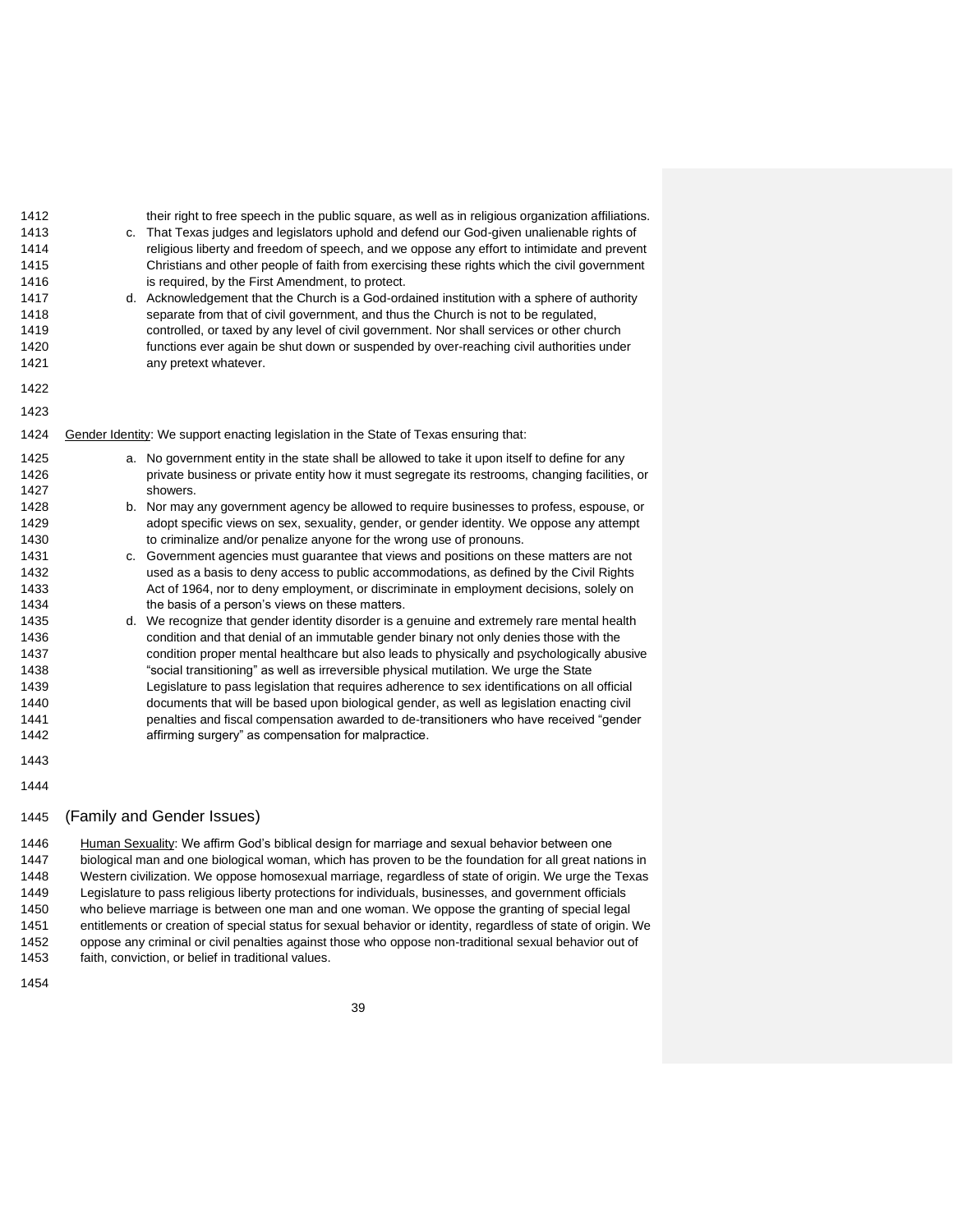| 1456<br>1457                                         | Protect Minors Until Age of Consent: A law should be enacted to protect the rights of the individual until<br>the age of consent is reached.                                                                                                                                                                                                                                                                                    |
|------------------------------------------------------|---------------------------------------------------------------------------------------------------------------------------------------------------------------------------------------------------------------------------------------------------------------------------------------------------------------------------------------------------------------------------------------------------------------------------------|
| 1458<br>1459<br>1460<br>1461<br>1462<br>1463<br>1464 | a. Prohibit sexual transition surgeries, hormonal blockers, social transitioning, or other<br>treatments<br>b. Protect against predatory sexual behaviors, including but not limited to "Drag Queen Story"<br>Hour"<br>c. Remove immunities or protections from school districts and personnel which participate in<br>the sexualization of our children<br>d. Require disclosure of the above offenses to parents or guardians |
| 1465                                                 |                                                                                                                                                                                                                                                                                                                                                                                                                                 |
| 1466                                                 |                                                                                                                                                                                                                                                                                                                                                                                                                                 |
| 1467<br>1468                                         | Definition of Marriage: We support the definition of marriage as a God-ordained, legal, and moral<br>covenant only between one biological man and one biological woman.                                                                                                                                                                                                                                                         |
| 1469                                                 |                                                                                                                                                                                                                                                                                                                                                                                                                                 |
| 1470                                                 |                                                                                                                                                                                                                                                                                                                                                                                                                                 |
| 1471<br>1472                                         | State Authority over Marriage: We support withholding jurisdiction from the federal courts in cases<br>involving family law, especially any changes in the definition of marriage.                                                                                                                                                                                                                                              |
| 1473                                                 |                                                                                                                                                                                                                                                                                                                                                                                                                                 |
| 1474                                                 |                                                                                                                                                                                                                                                                                                                                                                                                                                 |
| 1475<br>1476                                         | Spousal Benefits: We shall not recognize or grant to any unmarried person the legal rights or status of a<br>spouse, as defined in Principle #6 of the Platform, including granting benefits by political subdivisions.                                                                                                                                                                                                         |
| 1477                                                 |                                                                                                                                                                                                                                                                                                                                                                                                                                 |
| 1478                                                 |                                                                                                                                                                                                                                                                                                                                                                                                                                 |
| 1479<br>1480<br>1481                                 | No-Fault Divorce: We urge the Legislature to rescind unilateral no-fault divorce laws and support<br>covenant marriage and to pass legislation extending the period of time in which a divorce may occur to<br>six months after the date of filing for divorce.                                                                                                                                                                 |
| 1482                                                 |                                                                                                                                                                                                                                                                                                                                                                                                                                 |
| 1483                                                 |                                                                                                                                                                                                                                                                                                                                                                                                                                 |
| 1484<br>1485                                         | Nullify Unconstitutional Ruling: We believe the Obergefell v. Hodges decision, overturning the Texas<br>law prohibiting same-sex marriage in Texas, has no basis in the Constitution and should be nullified.                                                                                                                                                                                                                   |
| 1486                                                 |                                                                                                                                                                                                                                                                                                                                                                                                                                 |
| 1487                                                 |                                                                                                                                                                                                                                                                                                                                                                                                                                 |
| 1488<br>1489<br>1490                                 | Adoption: We encourage the Texas Legislature to remove as many barriers to adoption as possible and<br>make the process less intrusive while protecting children's safety and best interests. We urge the Texas<br>Legislature to adopt the following steps to promote adoption:                                                                                                                                                |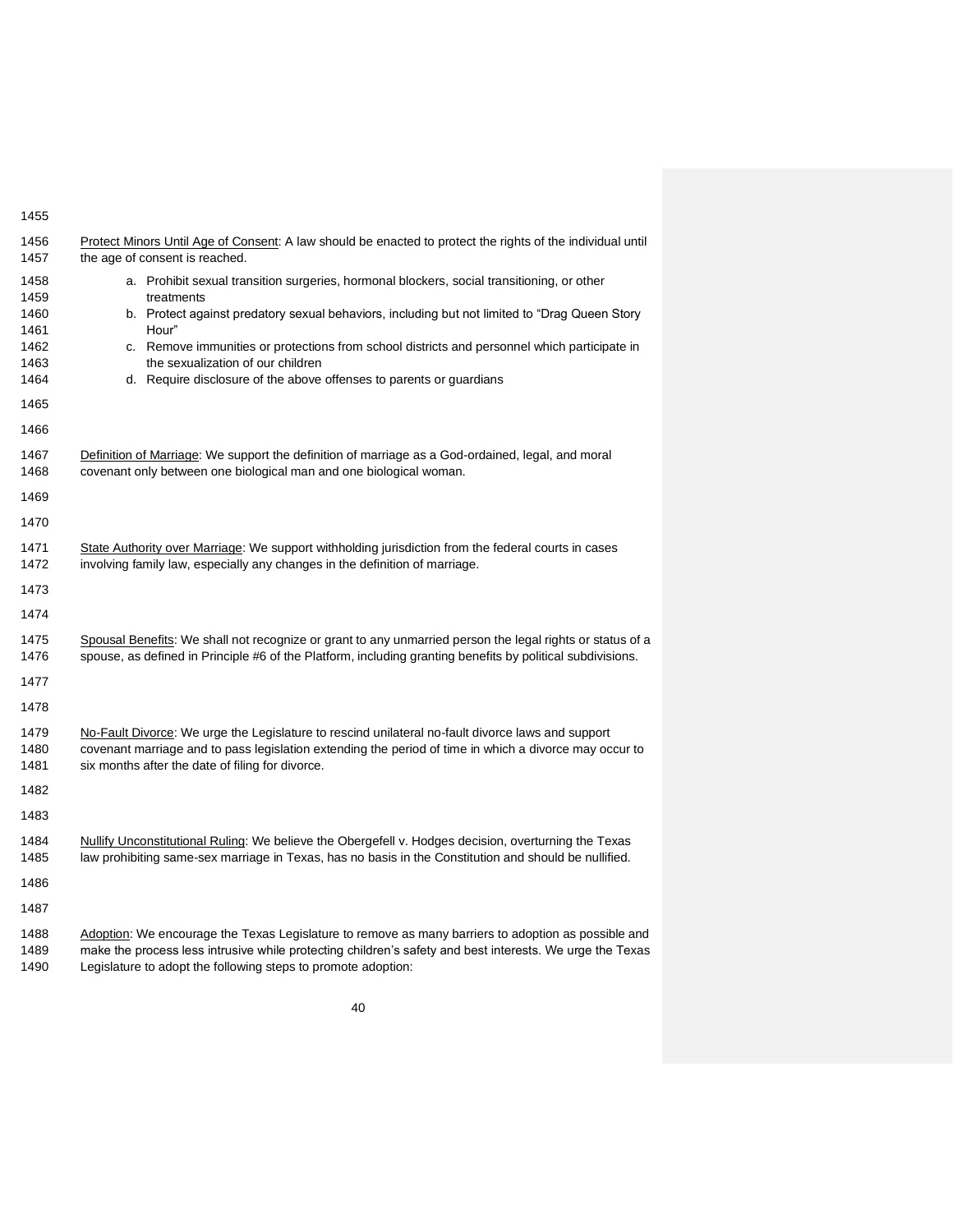| 1491<br>1492<br>1493<br>1494<br>1495<br>1496<br>1497<br>1498<br>1499<br>1500<br>1501<br>1502<br>1503<br>1504<br>1505<br>1506<br>1507<br>1508<br>1509<br>1510 | a. Expand Community Based Care—increase partnerships with local private and nonprofit<br>charitable organizations to create a safer and more responsive system.<br>b. Require a Guilty Verdict Before Placing Individuals in the Central Registry—currently an<br>unsubstantiated accusation of abuse or neglect can lead to Texans being listed in a<br>government database and cause them to lose jobs and other penalties without ever being<br>found guilty by a court. In some cases, even those found innocent remain listed on the<br>database. No Texan should be deprived of liberty or their right to earn a living without a fair<br>hearing.<br>c. Expand Service Options—improve care for families of children at risk of entering foster care<br>by providing more choice and flexibility for family preservation services outside of the<br>current state contracted services.<br>d. End hidden Foster Care—many families are threatened and coerced into giving up custody<br>of their child without ever going to court. Texas should protect parents' rights and end<br>coercive agreements by limiting CPS's ability to separate families without court oversight.<br>e. Repeal anonymous reporting—False reporting of families to CPS can lead to great harm<br>and a large waste of resources. False reporting can be prevented while increasing the<br>accuracy of reports to CPS by eliminating the option of anonymous reporting in favor of<br>confidentiality. Professionals who must report suspicious activity should be trained on<br>alternatives to filing a CPS report and permitted to refer struggling families to community<br>service providers. |
|--------------------------------------------------------------------------------------------------------------------------------------------------------------|--------------------------------------------------------------------------------------------------------------------------------------------------------------------------------------------------------------------------------------------------------------------------------------------------------------------------------------------------------------------------------------------------------------------------------------------------------------------------------------------------------------------------------------------------------------------------------------------------------------------------------------------------------------------------------------------------------------------------------------------------------------------------------------------------------------------------------------------------------------------------------------------------------------------------------------------------------------------------------------------------------------------------------------------------------------------------------------------------------------------------------------------------------------------------------------------------------------------------------------------------------------------------------------------------------------------------------------------------------------------------------------------------------------------------------------------------------------------------------------------------------------------------------------------------------------------------------------------------------------------------------------------------------------------------------------|
| 1511<br>1512<br>1513<br>1514                                                                                                                                 | We urge communities and people of faith to promote adoption and for those not called to adopt<br>themselves to offer assistance to families that can. We believe that, in the best interests of the family<br>and child, the State of Texas should allow children to be adopted only by married or single<br>heterosexuals.                                                                                                                                                                                                                                                                                                                                                                                                                                                                                                                                                                                                                                                                                                                                                                                                                                                                                                                                                                                                                                                                                                                                                                                                                                                                                                                                                          |
| 1515                                                                                                                                                         |                                                                                                                                                                                                                                                                                                                                                                                                                                                                                                                                                                                                                                                                                                                                                                                                                                                                                                                                                                                                                                                                                                                                                                                                                                                                                                                                                                                                                                                                                                                                                                                                                                                                                      |
| 1516                                                                                                                                                         |                                                                                                                                                                                                                                                                                                                                                                                                                                                                                                                                                                                                                                                                                                                                                                                                                                                                                                                                                                                                                                                                                                                                                                                                                                                                                                                                                                                                                                                                                                                                                                                                                                                                                      |
| 1517<br>1518<br>1519<br>1520                                                                                                                                 | Child Rights: We call on the Texas Legislature to pass legislation to protect privacy in public schools<br>and government buildings as allowed by Title IX of the Education Amendments of 1972, by ensuring<br>that multi-use facilities, including showers, changing rooms, and bathrooms, are designated for and<br>used only by persons based on the person's biological sex.                                                                                                                                                                                                                                                                                                                                                                                                                                                                                                                                                                                                                                                                                                                                                                                                                                                                                                                                                                                                                                                                                                                                                                                                                                                                                                     |
| 1521                                                                                                                                                         |                                                                                                                                                                                                                                                                                                                                                                                                                                                                                                                                                                                                                                                                                                                                                                                                                                                                                                                                                                                                                                                                                                                                                                                                                                                                                                                                                                                                                                                                                                                                                                                                                                                                                      |
| 1522                                                                                                                                                         |                                                                                                                                                                                                                                                                                                                                                                                                                                                                                                                                                                                                                                                                                                                                                                                                                                                                                                                                                                                                                                                                                                                                                                                                                                                                                                                                                                                                                                                                                                                                                                                                                                                                                      |
| 1523                                                                                                                                                         | (Pro-Life Issues)                                                                                                                                                                                                                                                                                                                                                                                                                                                                                                                                                                                                                                                                                                                                                                                                                                                                                                                                                                                                                                                                                                                                                                                                                                                                                                                                                                                                                                                                                                                                                                                                                                                                    |
| 1524<br>1525                                                                                                                                                 | Pro-Life: Until the abolition of abortion is achieved, we support laws that restrict and regulate abortion<br>including, but not limited to:                                                                                                                                                                                                                                                                                                                                                                                                                                                                                                                                                                                                                                                                                                                                                                                                                                                                                                                                                                                                                                                                                                                                                                                                                                                                                                                                                                                                                                                                                                                                         |
| 1526<br>1527<br>1528<br>1529<br>1530<br>1531<br>1532<br>1533<br>1534<br>1535<br>1536<br>1537                                                                 | a. Parental and informed consent, including the elimination of judicial bypass.<br>b. Prohibition of licensing, liability, and malpractice insurance for abortionists and abortion<br>facilities.<br>c. Prohibition of financial kickbacks for abortion referrals.<br>d. Prohibition of late-term abortions.<br>e. Prohibition of abortions after the time an unborn child's heartbeat is detected.<br>Prohibition of the manufacturing and sale of abortifacients.<br>f.<br>g. Elimination of causes of action for "wrongful birth."<br>h. Health insurance coverage for abortion services and abortifacients, which under Texas law<br>should be considered supplemental coverage and billed to the beneficiary.<br>Criminal penalties be attached to any entity, excluding the mother, convicted of conducting<br>i.<br>an illegal abortion or selling body parts of aborted children.                                                                                                                                                                                                                                                                                                                                                                                                                                                                                                                                                                                                                                                                                                                                                                                            |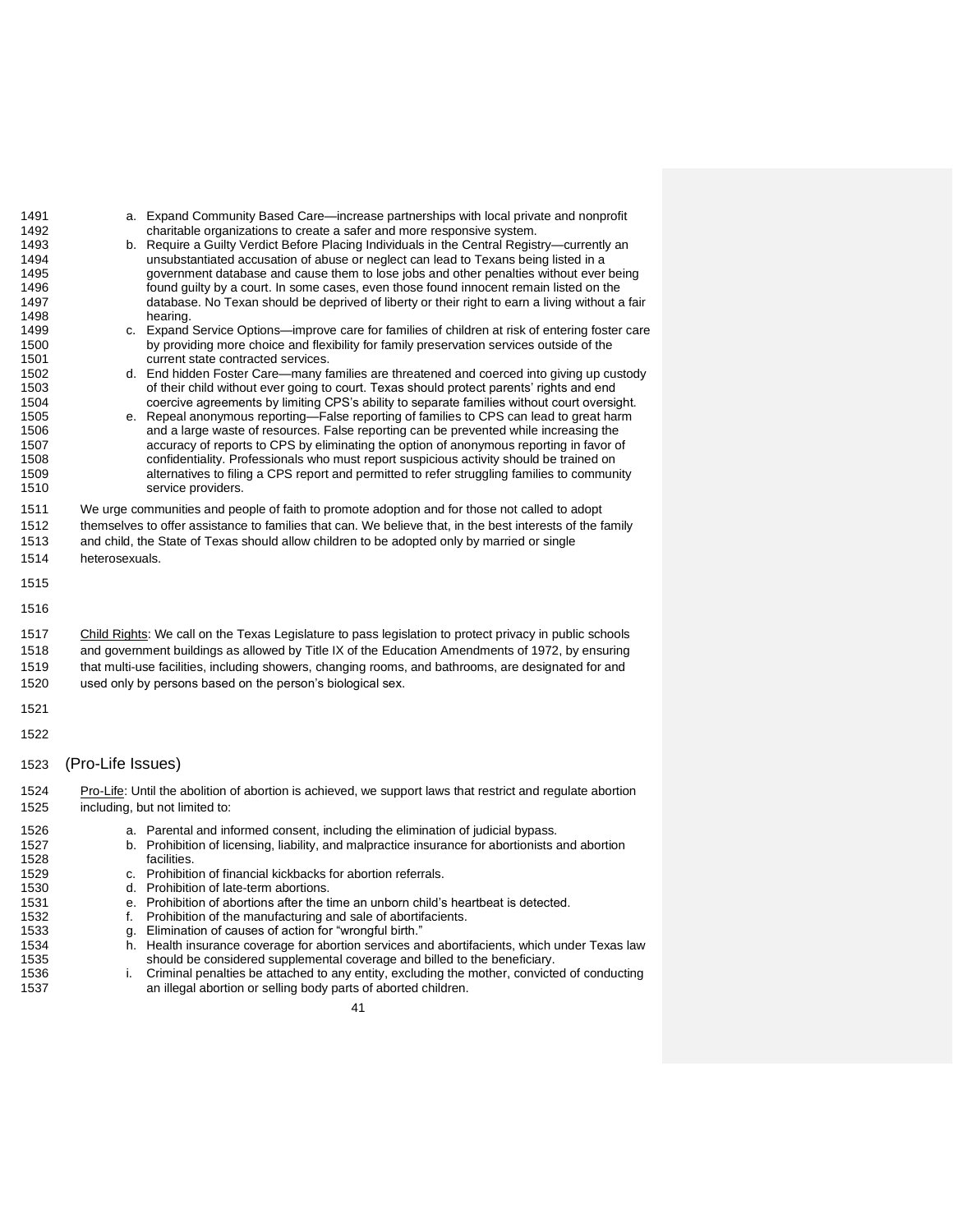| 1538<br>1539                                                         | Extend the private cause of action used in the Texas Heartbeat Act to all pro-life laws and<br>j.<br>policies in Texas.                                                                                                                                                                                                                                                                                                                                                                                                                                                                                                                                                                                                                                                                                                                                                                                                                         |
|----------------------------------------------------------------------|-------------------------------------------------------------------------------------------------------------------------------------------------------------------------------------------------------------------------------------------------------------------------------------------------------------------------------------------------------------------------------------------------------------------------------------------------------------------------------------------------------------------------------------------------------------------------------------------------------------------------------------------------------------------------------------------------------------------------------------------------------------------------------------------------------------------------------------------------------------------------------------------------------------------------------------------------|
| 1540                                                                 |                                                                                                                                                                                                                                                                                                                                                                                                                                                                                                                                                                                                                                                                                                                                                                                                                                                                                                                                                 |
| 1541                                                                 |                                                                                                                                                                                                                                                                                                                                                                                                                                                                                                                                                                                                                                                                                                                                                                                                                                                                                                                                                 |
| 1542<br>1543<br>1544                                                 | Abolish Abortion: Since life begins at fertilization, we urge the Texas Legislature to abolish abortion<br>through enacting legislation that would immediately secure the rights to life and would nullify any and all<br>federal statutes, regulations, orders, and court rulings that would deny these rights.                                                                                                                                                                                                                                                                                                                                                                                                                                                                                                                                                                                                                                |
| 1545                                                                 |                                                                                                                                                                                                                                                                                                                                                                                                                                                                                                                                                                                                                                                                                                                                                                                                                                                                                                                                                 |
| 1546                                                                 |                                                                                                                                                                                                                                                                                                                                                                                                                                                                                                                                                                                                                                                                                                                                                                                                                                                                                                                                                 |
| 1547<br>1548<br>1549<br>1550<br>1551<br>1552<br>1553                 | Inviolability of Life and Fundamental Right to Life: All innocent human life must be respected and<br>safeguarded from fertilization to natural death; therefore, the unborn, the aged, and the physically or<br>mentally challenged have a fundamental individual right to life, which cannot be infringed. We respect<br>the uniqueness of human life and oppose practices which corrupt human DNA, mix human and animal<br>DNA, or other trans-humanist initiatives that do not respect the sanctity and uniqueness of human life.<br>All humans are endowed by their creator with sovereign rights of ownership of their person and DNA,<br>regardless of any DNA modification, and claims to the contrary are invalid.                                                                                                                                                                                                                     |
| 1554                                                                 |                                                                                                                                                                                                                                                                                                                                                                                                                                                                                                                                                                                                                                                                                                                                                                                                                                                                                                                                                 |
| 1555                                                                 |                                                                                                                                                                                                                                                                                                                                                                                                                                                                                                                                                                                                                                                                                                                                                                                                                                                                                                                                                 |
| 1556                                                                 | (Land Use)                                                                                                                                                                                                                                                                                                                                                                                                                                                                                                                                                                                                                                                                                                                                                                                                                                                                                                                                      |
| 1557<br>1558<br>1559                                                 | Property Annexation: Homeowners and landowners in an area proposed for annexation should have the<br>right to vote to approve or reject the annexation, regardless of the population of the county. No annexation<br>can occur within 45 days of any election.                                                                                                                                                                                                                                                                                                                                                                                                                                                                                                                                                                                                                                                                                  |
| 1560                                                                 |                                                                                                                                                                                                                                                                                                                                                                                                                                                                                                                                                                                                                                                                                                                                                                                                                                                                                                                                                 |
| 1561                                                                 |                                                                                                                                                                                                                                                                                                                                                                                                                                                                                                                                                                                                                                                                                                                                                                                                                                                                                                                                                 |
| 1562<br>1563<br>1564<br>1565<br>1566<br>1567<br>1568<br>1569<br>1570 | HOA Governance: We support legislation prohibiting HOAs from using "policies" to bypass the process of<br>residents' voting on changes in deed restrictions. We urge the Texas Legislature to enact legislation<br>allowing a simple majority of property owners within and subject to a homeowners' association to dissolve<br>the association. The Texas Legislature should enact legislation to restrict developers from controlling the<br>Homeowners Association more than 5 years and expanding the properties included beyond contiguous<br>property. We also call upon the Texas Legislature to amend the language of that section of the Open<br>Meetings Act that applies to HOAs to clearly require that every HOA that charges fees to residents be<br>required to comply with every aspect the Texas Open Meetings Act. We oppose HOAs' limiting freedom of<br>speech and assembly imposed on master-planned community homeowners. |
| 1571                                                                 |                                                                                                                                                                                                                                                                                                                                                                                                                                                                                                                                                                                                                                                                                                                                                                                                                                                                                                                                                 |
| 1572                                                                 |                                                                                                                                                                                                                                                                                                                                                                                                                                                                                                                                                                                                                                                                                                                                                                                                                                                                                                                                                 |
| 1573<br>1574<br>1575                                                 | Property Rights: Property ownership and free enterprise, the foundation of our collective wealth, must not<br>be abridged nor denied by government. We support legislation to protect these bedrock rights. Areas of<br>concern are: annexation, eminent domain (including foreign entities), property forfeiture, extraterritorial                                                                                                                                                                                                                                                                                                                                                                                                                                                                                                                                                                                                             |

1575 concern are: annexation, eminent domain (including foreign entities), property forfeiture, extraterritorial<br>1576 jurisdiction, seizure for public or private development, natural resources and conservation easements,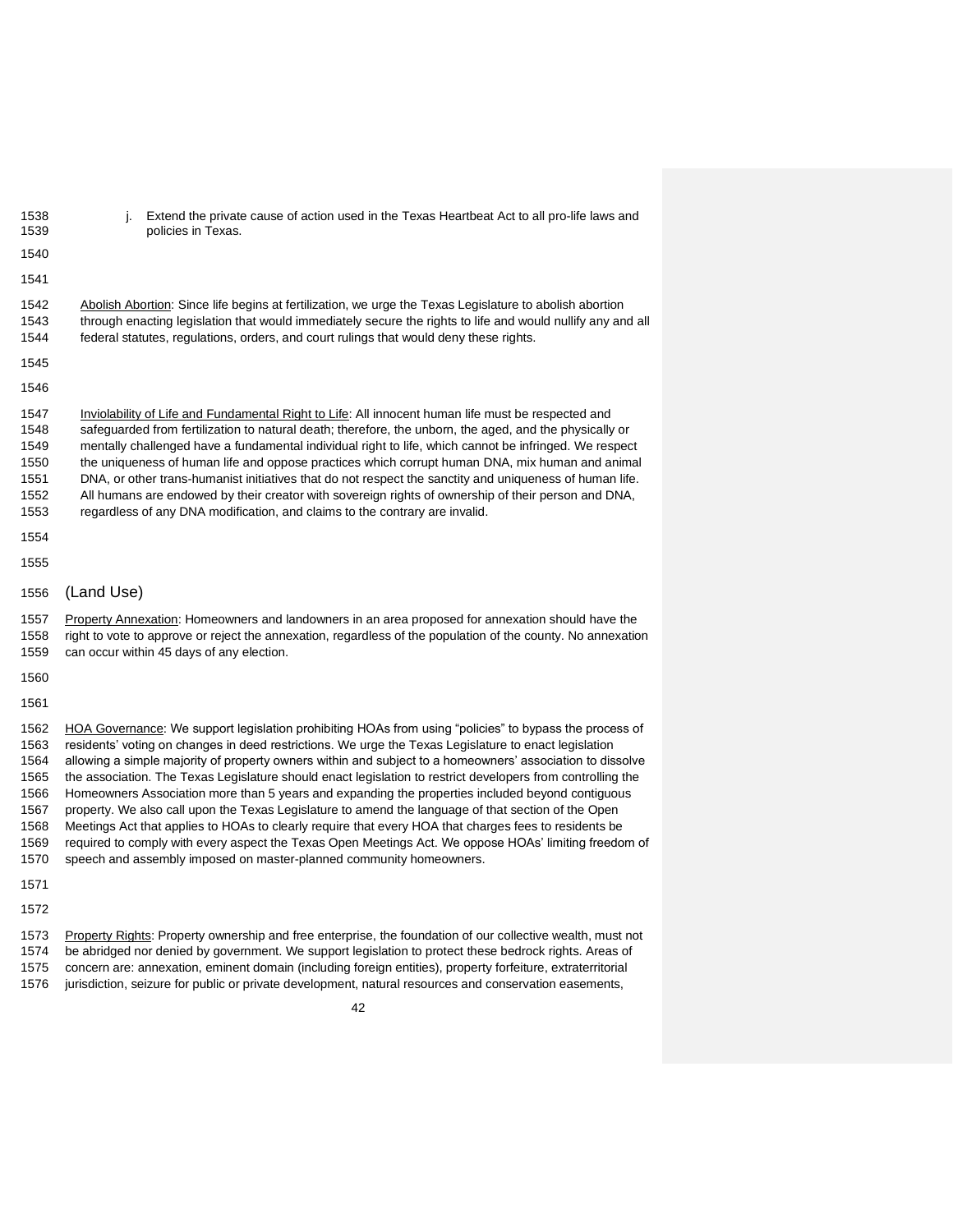| 1577<br>1578<br>1579<br>1580<br>1581 | groundwater and/or mineral rights, nationalization of lands, and the preservation of our Fourth Amendment<br>right to privacy. Property owners should be notified of their rights with regard to condemnation,<br>annexation, or easement, and the condemner should be required to petition a court of jurisdiction to show<br>public necessity. Taking of property should result in immediate compensation of fair market value to the<br>owner. These issues should be administered by elected officials accountable to voters. |
|--------------------------------------|-----------------------------------------------------------------------------------------------------------------------------------------------------------------------------------------------------------------------------------------------------------------------------------------------------------------------------------------------------------------------------------------------------------------------------------------------------------------------------------------------------------------------------------|
| 1582                                 |                                                                                                                                                                                                                                                                                                                                                                                                                                                                                                                                   |
| 1583                                 |                                                                                                                                                                                                                                                                                                                                                                                                                                                                                                                                   |
| 1584<br>1585                         | Eminent Domain: The use of eminent domain must exclude the seizure of private property for private<br>economic development or increased tax revenue.                                                                                                                                                                                                                                                                                                                                                                              |
| 1586                                 |                                                                                                                                                                                                                                                                                                                                                                                                                                                                                                                                   |
| 1587                                 |                                                                                                                                                                                                                                                                                                                                                                                                                                                                                                                                   |
| 1588                                 | (State Governance)                                                                                                                                                                                                                                                                                                                                                                                                                                                                                                                |
| 1589<br>1590                         | Campaign Contribution Limits: We urge immediate repeal of all limits on campaign contributions by<br>American citizens to the candidates or causes of their choice.                                                                                                                                                                                                                                                                                                                                                               |
| 1591                                 |                                                                                                                                                                                                                                                                                                                                                                                                                                                                                                                                   |
| 1592                                 |                                                                                                                                                                                                                                                                                                                                                                                                                                                                                                                                   |
| 1593<br>1594<br>1595                 | Texas Independence: We urge the Texas Legislature to pass bill in its next session requiring a referendum<br>in the 2023 general election for the people of Texas to determine whether or not the State of Texas should<br>reassert its status as an independent nation.                                                                                                                                                                                                                                                          |
| 1596                                 |                                                                                                                                                                                                                                                                                                                                                                                                                                                                                                                                   |
| 1597                                 |                                                                                                                                                                                                                                                                                                                                                                                                                                                                                                                                   |
| 1598<br>1599<br>1600                 | Prosecution of Election Fraud: We urge the passage of a constitutional amendment that gives the Texas<br>Attorney General concurrent jurisdiction to prosecute election fraud along with the county District<br>Attorneys.                                                                                                                                                                                                                                                                                                        |
| 1601                                 |                                                                                                                                                                                                                                                                                                                                                                                                                                                                                                                                   |
| 1602                                 |                                                                                                                                                                                                                                                                                                                                                                                                                                                                                                                                   |
| 1603<br>1604                         | Marijuana Remains Illegal: Oppose the legalization of recreational marijuana and offer opportunities for<br>drug treatment before penalties for its illegal possession, use, or distribution.                                                                                                                                                                                                                                                                                                                                     |
| 1605                                 |                                                                                                                                                                                                                                                                                                                                                                                                                                                                                                                                   |
| 1606                                 |                                                                                                                                                                                                                                                                                                                                                                                                                                                                                                                                   |
| 1607                                 | Gun Free Zone in Texas: There shall be no gun free zones in Texas.                                                                                                                                                                                                                                                                                                                                                                                                                                                                |
| 1608                                 |                                                                                                                                                                                                                                                                                                                                                                                                                                                                                                                                   |
| 1609                                 |                                                                                                                                                                                                                                                                                                                                                                                                                                                                                                                                   |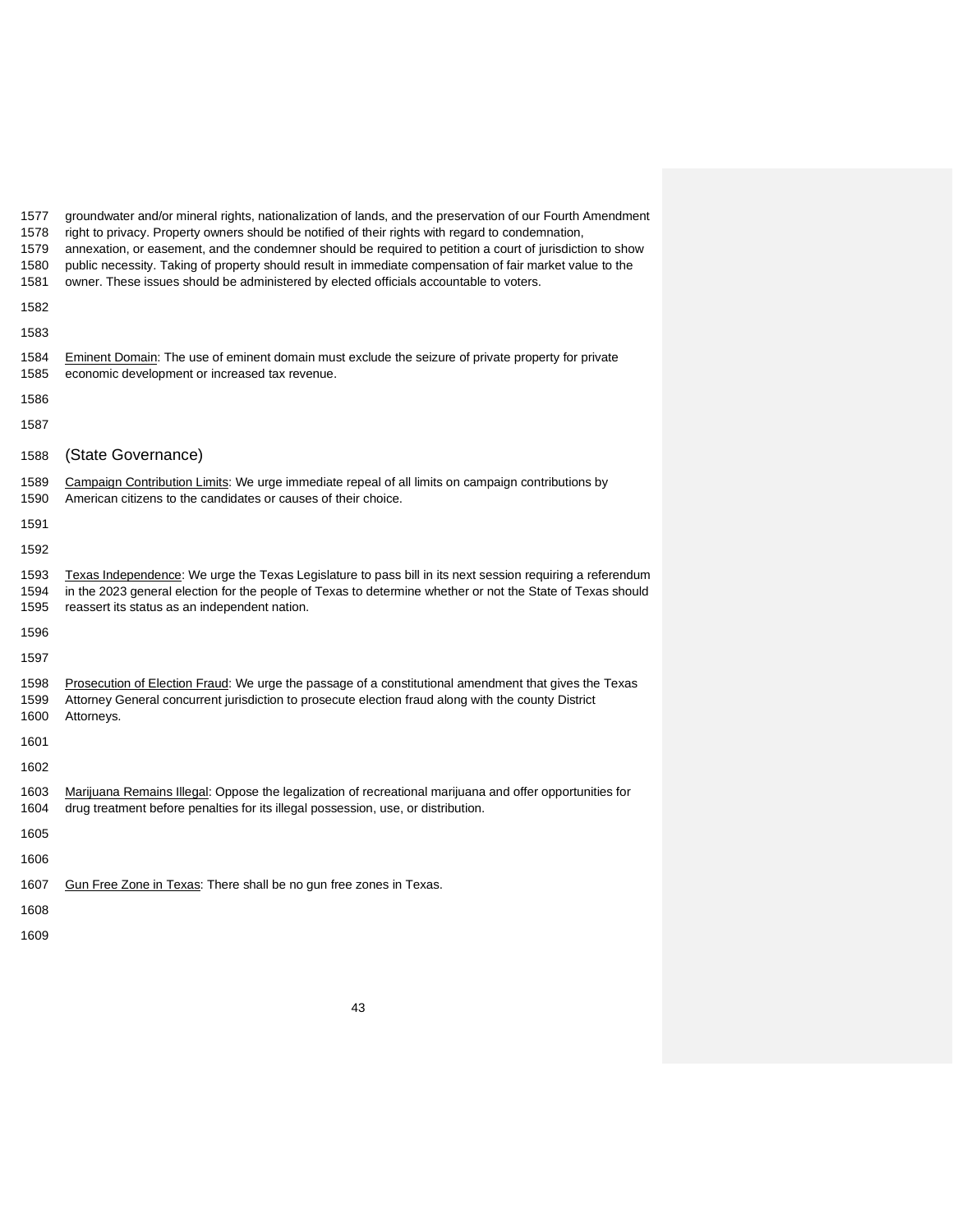| 1610                                                                                                                         | <b>Government and Election Integrity</b>                                                                                                                                                                                                                                                                                                                                                                                                                                                                                                                                                                                                                                                                                                                                                                                                                                                                                                                                                                                                                                                                                                                            |  |
|------------------------------------------------------------------------------------------------------------------------------|---------------------------------------------------------------------------------------------------------------------------------------------------------------------------------------------------------------------------------------------------------------------------------------------------------------------------------------------------------------------------------------------------------------------------------------------------------------------------------------------------------------------------------------------------------------------------------------------------------------------------------------------------------------------------------------------------------------------------------------------------------------------------------------------------------------------------------------------------------------------------------------------------------------------------------------------------------------------------------------------------------------------------------------------------------------------------------------------------------------------------------------------------------------------|--|
| 1611                                                                                                                         | (Government Operations)                                                                                                                                                                                                                                                                                                                                                                                                                                                                                                                                                                                                                                                                                                                                                                                                                                                                                                                                                                                                                                                                                                                                             |  |
| 1612<br>1613                                                                                                                 | Sexual Harassment: We believe sexual harassment should not be tolerated. Elected and appointed<br>officials should be held to a higher standard.                                                                                                                                                                                                                                                                                                                                                                                                                                                                                                                                                                                                                                                                                                                                                                                                                                                                                                                                                                                                                    |  |
| 1614                                                                                                                         |                                                                                                                                                                                                                                                                                                                                                                                                                                                                                                                                                                                                                                                                                                                                                                                                                                                                                                                                                                                                                                                                                                                                                                     |  |
| 1615                                                                                                                         |                                                                                                                                                                                                                                                                                                                                                                                                                                                                                                                                                                                                                                                                                                                                                                                                                                                                                                                                                                                                                                                                                                                                                                     |  |
| 1616<br>1617<br>1618                                                                                                         | Government Authority: We believe any government authority that has the ability to levy a tax, fee, or<br>appraise property on the people should be accountable to those who pay the taxes via the electoral<br>process, from the local level to the federal level.                                                                                                                                                                                                                                                                                                                                                                                                                                                                                                                                                                                                                                                                                                                                                                                                                                                                                                  |  |
| 1619                                                                                                                         |                                                                                                                                                                                                                                                                                                                                                                                                                                                                                                                                                                                                                                                                                                                                                                                                                                                                                                                                                                                                                                                                                                                                                                     |  |
| 1620                                                                                                                         |                                                                                                                                                                                                                                                                                                                                                                                                                                                                                                                                                                                                                                                                                                                                                                                                                                                                                                                                                                                                                                                                                                                                                                     |  |
| 1621<br>1622                                                                                                                 | Federal Land in Texas: All federal land should be turned over to its respective state, except for land<br>specifically authorized in the Constitution (military bases, federal buildings, post offices).                                                                                                                                                                                                                                                                                                                                                                                                                                                                                                                                                                                                                                                                                                                                                                                                                                                                                                                                                            |  |
| 1623                                                                                                                         |                                                                                                                                                                                                                                                                                                                                                                                                                                                                                                                                                                                                                                                                                                                                                                                                                                                                                                                                                                                                                                                                                                                                                                     |  |
| 1624                                                                                                                         |                                                                                                                                                                                                                                                                                                                                                                                                                                                                                                                                                                                                                                                                                                                                                                                                                                                                                                                                                                                                                                                                                                                                                                     |  |
| 1625<br>1626                                                                                                                 | Tax-Funded Lobbying: We oppose using tax dollars to hire lobbyists or paying tax dollars to associations<br>that lobby the Legislature.                                                                                                                                                                                                                                                                                                                                                                                                                                                                                                                                                                                                                                                                                                                                                                                                                                                                                                                                                                                                                             |  |
| 1627                                                                                                                         |                                                                                                                                                                                                                                                                                                                                                                                                                                                                                                                                                                                                                                                                                                                                                                                                                                                                                                                                                                                                                                                                                                                                                                     |  |
| 1628                                                                                                                         |                                                                                                                                                                                                                                                                                                                                                                                                                                                                                                                                                                                                                                                                                                                                                                                                                                                                                                                                                                                                                                                                                                                                                                     |  |
| 1629                                                                                                                         | Texas Speaker of the House, House Committees and Legislative Quorum:                                                                                                                                                                                                                                                                                                                                                                                                                                                                                                                                                                                                                                                                                                                                                                                                                                                                                                                                                                                                                                                                                                |  |
| 1630<br>1631<br>1632<br>1633<br>1634<br>1635<br>1636<br>1637<br>1638<br>1639<br>1640<br>1641<br>1642<br>1643<br>1644<br>1645 | a. We oppose the use of pledge cards and call for the Republican members to caucus after<br>each November general election to determine, by secure secret ballot, their candidate for<br>Speaker and Speaker Pro-Tempore. We also call for the Republican members to vote as a<br>unified body for their selected Speaker candidate when the Legislature convenes in regular<br>session.<br>b. Texas House standing committees should advance the conservative grassroots agenda,<br>not that of special interests and lobbyists. The chairman and a majority of members of key<br>committees should support the conservative agenda. Standing Committees should be<br>chaired by the political party in majority.<br>c. Any legislator who purposely refuses to attend a legally scheduled session for the purpose<br>of denying a quorum shall LOSE any chairmanship, vice-chairmanship, and committee<br>membership to which he/she may have been appointed. Additionally, the individual shall<br>lose any salary for that absence period. Additionally, the individual shall pay back any<br>earnings and cost of living allowances earned during that period. |  |
| 1646<br>1647                                                                                                                 | Caucus Priorities: We urge the Texas Senate Republican Caucus and the Texas House Republican<br>Caucus to adopt and publish a list of legislative priorities before convening each regular session of the                                                                                                                                                                                                                                                                                                                                                                                                                                                                                                                                                                                                                                                                                                                                                                                                                                                                                                                                                           |  |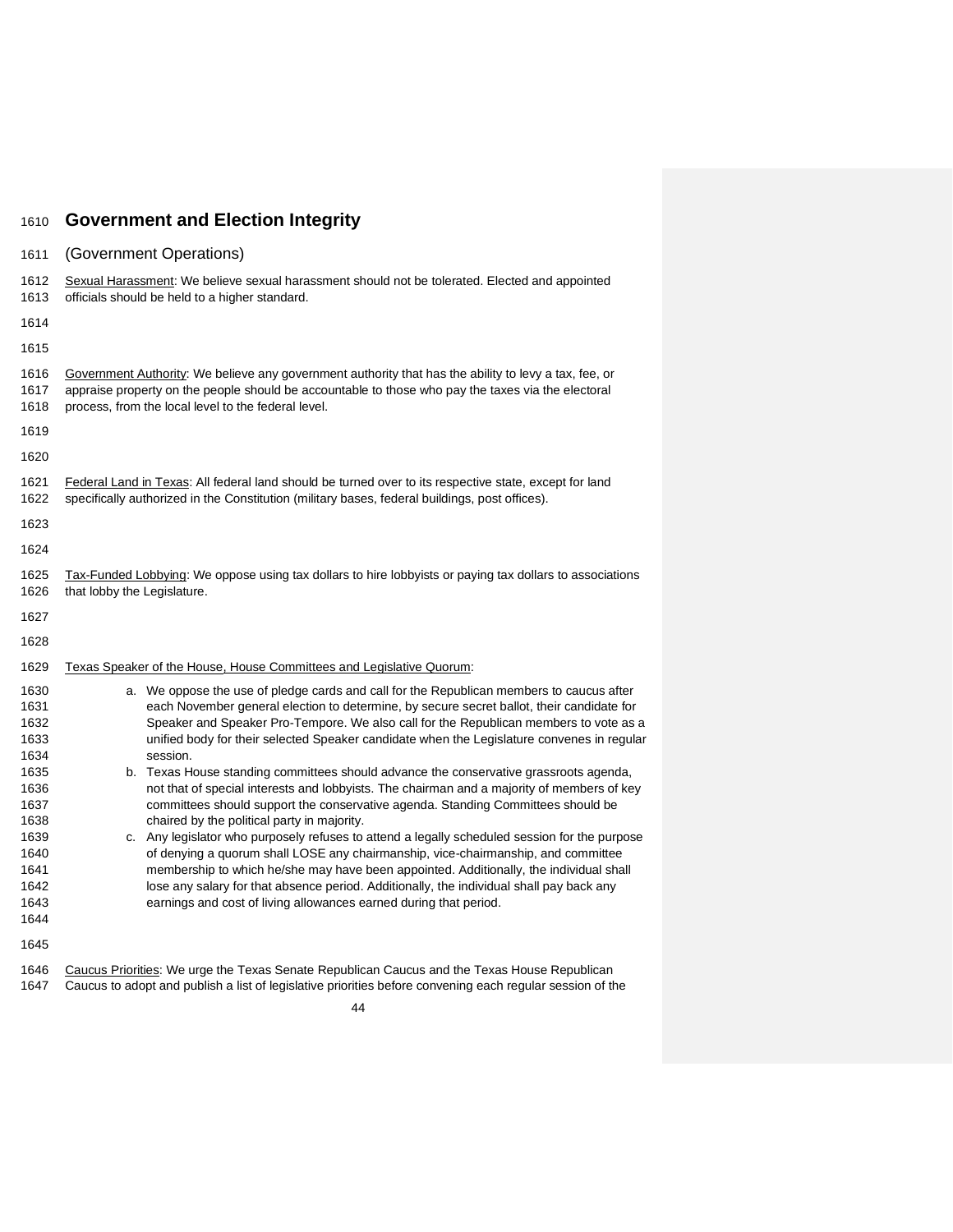legislature. 1651 Sixty-day Rule: We recommend that the Legislature pass legislation to remove the constitutional provision that the House cannot take action until 60 days after convening. 1655 House Calendars Committee: We call for changes to the House Rules that require the House Calendars Committee to vote on a bill within 14 days of receipt, or it is automatically put on the calendar. We also support automatic setting of a bill on the calendar within seven days if it is cosponsored by three-fifths of House members. We call for votes on each bill individually that is not set on the calendar, rather than killing a slate of bills at once. Unelected Bureaucrats: We oppose the appointment of unelected bureaucrats, and we support defunding and abolishing the departments or agencies of the Internal Revenue Service (IRS); Education; Energy; Housing and Urban Development (HUD); Commerce; Health and Human Services (HHS); Labor; Interior (specifically, the Bureau of Land Management); Transportation Security Administration (TSA); Alcohol, Tobacco, Firearms and Explosives (ATF); National Labor Relations Board; Food and Drug Administration (FDA); Centers for Disease Control (CDC); Federal Deposit Insurance Corporation (FDIC); Occupational Safety and Health Administration (OSHA); and any other federal agency or department that is not authorized by the Constitution. In the interim, executive decisions by departments or agencies must be reviewed and approved by Congress before taking effect. 1673 Sunset Commission: We support a majority citizen-led Sunset Commission. (Elections) Bond Elections: State and local bond election ballots should be required to include the amount of debt currently outstanding, current debt service payments, current per capita debt obligations, the amount of new debt being proposed, estimated debt service for the new debt, and estimated per capita burden being proposed. The bond issue must obtain a 2/3 affirmative vote of at least 20 percent of registered voters in the voting jurisdiction. No public funds are to be spent influencing a bond election. We oppose bundling of items on bond election ballots and "rolling polling" for bond and tax rate increase elections.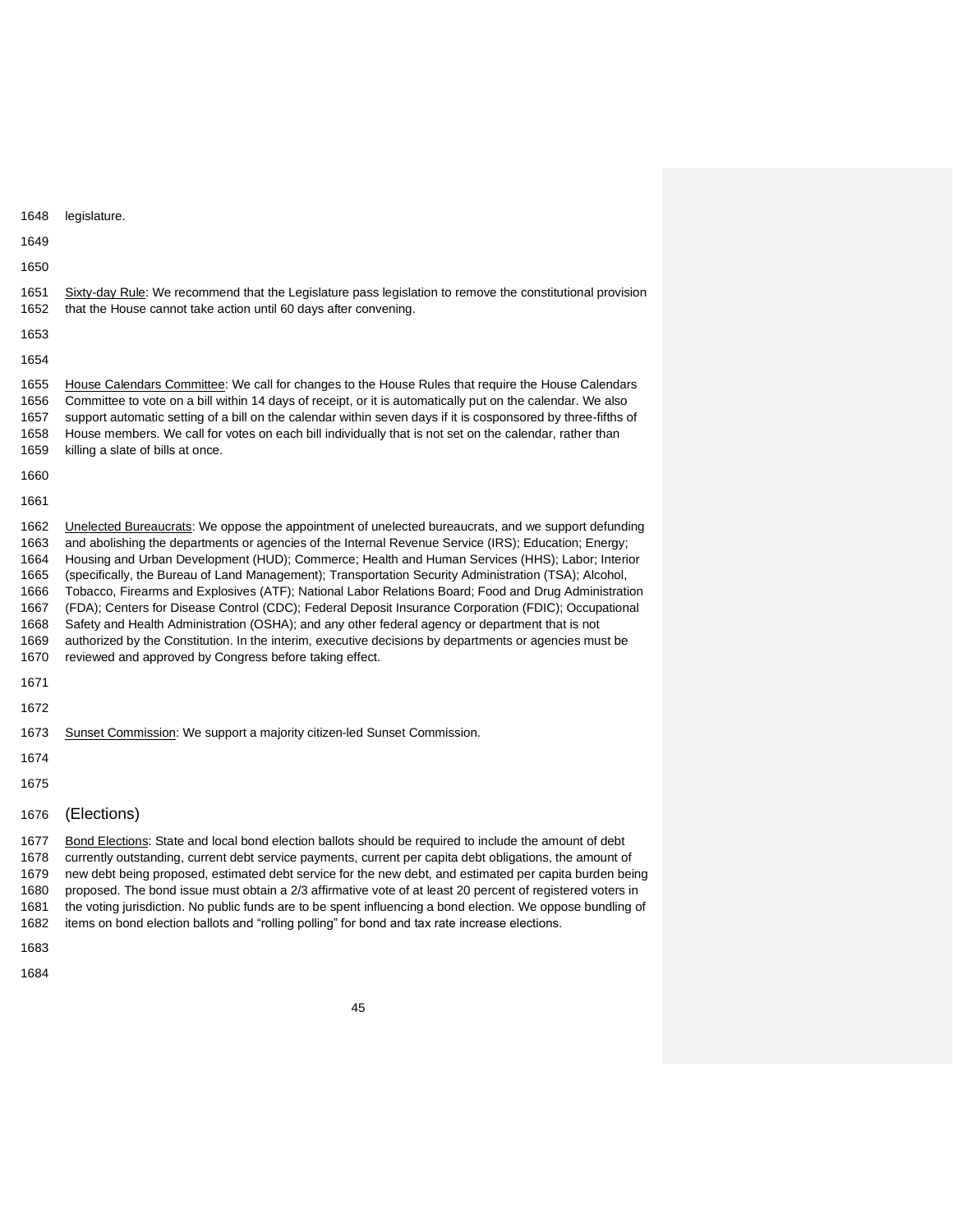| 1685<br>1686<br>1687<br>1688 | Pay-to-Play Endorsement Slates: We oppose "pay-to-play" endorsement slates and urge Republican<br>primary voters to exercise extreme caution regarding any endorsement or statement made in these slates.<br>Slates shall include notice of the amount that was paid for advertising by the individual candidates so that<br>voters can see that endorsements might be contingent on purchase of advertisement. |
|------------------------------|-----------------------------------------------------------------------------------------------------------------------------------------------------------------------------------------------------------------------------------------------------------------------------------------------------------------------------------------------------------------------------------------------------------------|
| 1689                         |                                                                                                                                                                                                                                                                                                                                                                                                                 |
| 1690                         |                                                                                                                                                                                                                                                                                                                                                                                                                 |
| 1691<br>1692                 | In-Person Election Voting: In-person voting should be conducted as a single period of time of no more<br>than three days with no time gap between the first day of Early Voting and Election Day.                                                                                                                                                                                                               |
| 1693                         |                                                                                                                                                                                                                                                                                                                                                                                                                 |
| 1694                         |                                                                                                                                                                                                                                                                                                                                                                                                                 |
| 1695<br>1696                 | Fair Elections Procedures: We support the right of eligible voters to cast a ballot in each election once, but<br>we oppose illegal voting, illegal assistance, or ineligible persons. We support:                                                                                                                                                                                                              |
| 1697<br>1698<br>1699         | a. Vigorous enforcement of all our election laws as written and oppose any laws, lawsuits, and<br>judicial decisions that make voter fraud very difficult to deter, detect, or prosecute.<br>b. Voter Photo ID.                                                                                                                                                                                                 |
| 1700                         | c. Prohibition of internet voting for public office and any ballot measure.                                                                                                                                                                                                                                                                                                                                     |
| 1701                         | d. That mail-in ballots must be requested and only granted to those that cannot physically                                                                                                                                                                                                                                                                                                                      |
| 1702                         | appear in-person.                                                                                                                                                                                                                                                                                                                                                                                               |
| 1703                         | e. Increased scrutiny and security in balloting by mail to including removal of Section 87.014                                                                                                                                                                                                                                                                                                                  |
| 1704                         | (d-1) of the Texas Election code to require once again full signature verification with the                                                                                                                                                                                                                                                                                                                     |
| 1705                         | need to rebut regardless of whether paper identification numbers are on the application and                                                                                                                                                                                                                                                                                                                     |
| 1706<br>1707                 | ballot carrier envelope.<br>f. Felony status for willful violations of the election code and increasing penalty for voter fraud                                                                                                                                                                                                                                                                                 |
| 1708                         | from a misdemeanor back to a felony.                                                                                                                                                                                                                                                                                                                                                                            |
| 1709                         | g. The constitutional authority of state legislatures to regulate voting, including                                                                                                                                                                                                                                                                                                                             |
| 1710                         | disenfranchisement of convicted felons.                                                                                                                                                                                                                                                                                                                                                                         |
| 1711                         | h. Changes to the appropriate sections of Texas law that would deny or cancel homestead                                                                                                                                                                                                                                                                                                                         |
| 1712                         | exemptions, driver licenses, and License to Carry, if the addresses on those documents DO                                                                                                                                                                                                                                                                                                                       |
| 1713                         | NOT match the address on the voter's registration                                                                                                                                                                                                                                                                                                                                                               |
| 1714                         | Consolidating elections to primary, run-off, special called, and General Election days and<br>i.                                                                                                                                                                                                                                                                                                                |
| 1715                         | locations                                                                                                                                                                                                                                                                                                                                                                                                       |
| 1716                         | Sequentially numbered and signed ballots to deter counterfeiting.<br>j.                                                                                                                                                                                                                                                                                                                                         |
| 1717                         | k. Expanding the Attorney General's staff for investigating election crimes and restoring the                                                                                                                                                                                                                                                                                                                   |
| 1718                         | ability of the Attorney General to prosecute any election crimes.                                                                                                                                                                                                                                                                                                                                               |
| 1719<br>1720                 | The ability for civil lawsuits to be filed for election fraud or failure of officials to follow the<br>I.<br>election code.                                                                                                                                                                                                                                                                                     |
| 1721                         |                                                                                                                                                                                                                                                                                                                                                                                                                 |
| 1722                         | m. Allowing trained Poll Watchers from anywhere in Texas with local Party or Candidate<br>approval.                                                                                                                                                                                                                                                                                                             |
| 1723                         | n. Creating processes that will allow rapid adjudication of election law violation disputes as                                                                                                                                                                                                                                                                                                                  |
| 1724                         | they occur and before violations can be successfully perpetrated.                                                                                                                                                                                                                                                                                                                                               |
| 1725                         | o. Withdrawing from Electronic Registration Information Center (ERIC).                                                                                                                                                                                                                                                                                                                                          |
| 1726                         |                                                                                                                                                                                                                                                                                                                                                                                                                 |
|                              |                                                                                                                                                                                                                                                                                                                                                                                                                 |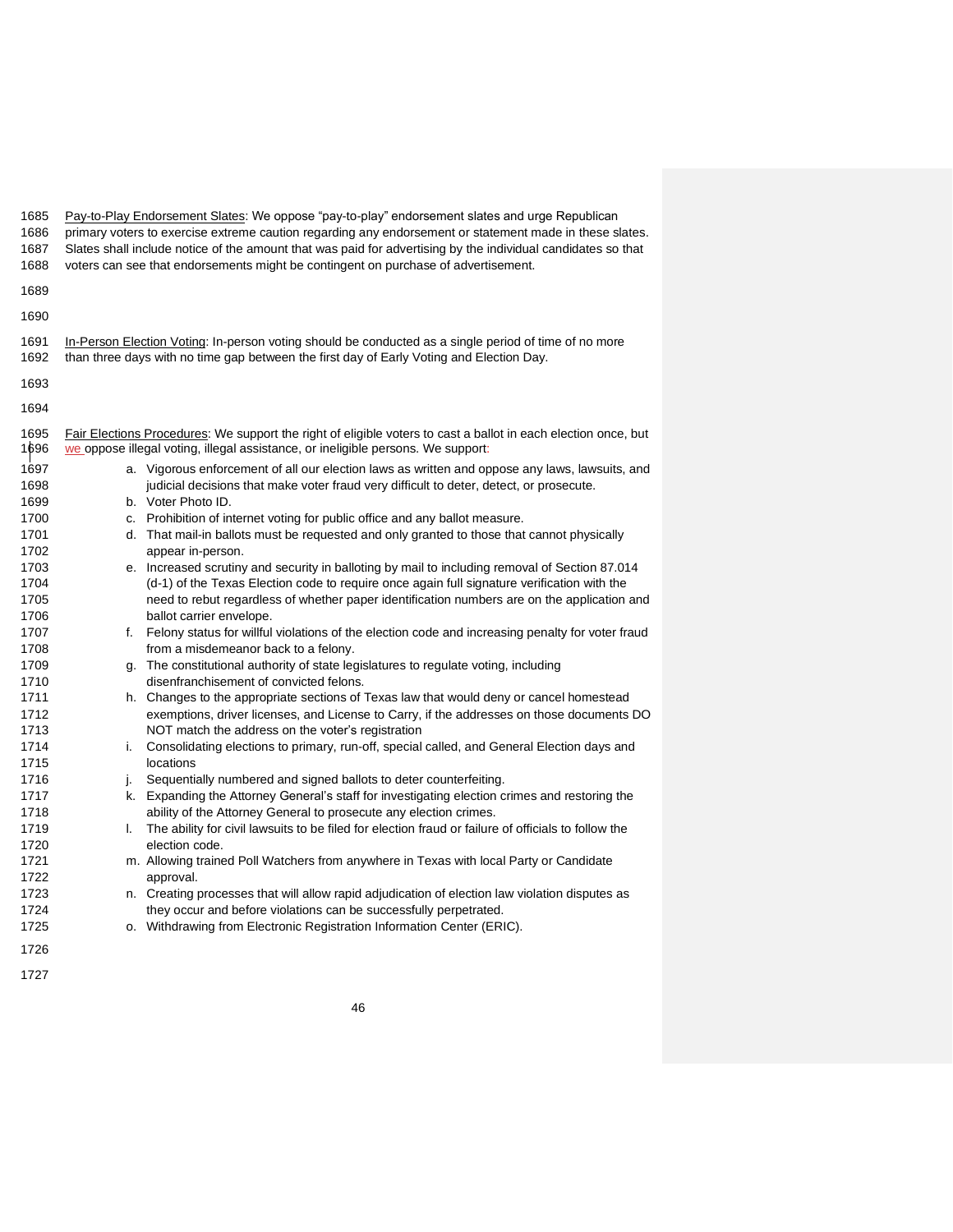| 1728                                                                                                 | Voter Registration: We support restoring integrity to the voter registration rolls and reducing voter fraud by:                                                                                                                                                                                                                                                                                                                                                                                                                                                                                                                                                                                                                                                                                                                                                                                                                                                            |  |
|------------------------------------------------------------------------------------------------------|----------------------------------------------------------------------------------------------------------------------------------------------------------------------------------------------------------------------------------------------------------------------------------------------------------------------------------------------------------------------------------------------------------------------------------------------------------------------------------------------------------------------------------------------------------------------------------------------------------------------------------------------------------------------------------------------------------------------------------------------------------------------------------------------------------------------------------------------------------------------------------------------------------------------------------------------------------------------------|--|
| 1729<br>1730<br>1731<br>1732<br>1733<br>1734<br>1735<br>1736<br>1737<br>1738<br>1739<br>1740<br>1741 | a. repealing all motor voter laws.<br>b. requiring voters to re-register, if they have not voted in a five-year period.<br>c. requiring photo ID of all registrants.<br>d. requiring proof of residency and citizenship along with the voter registration application.<br>e. retaining the 30-day registration deadline.<br>f. requiring that a list of certified deaths be provided to the Secretary of State in order that for<br>the names of deceased voters be removed from the list of registered voters. periodic<br>checks on the voter rolls to ensure all currently registered voters are eligible.<br>g. giving the Secretary of State enforcement authority to ensure county registrar compliance<br>with Secretary of State directives.<br>h. revising Title 19 funding to avoid incentivizing retention of ineligible voters.<br>use any undedicated federal election funds received to improve the security of our online<br>i.<br>voter registration data. |  |
| 1742                                                                                                 |                                                                                                                                                                                                                                                                                                                                                                                                                                                                                                                                                                                                                                                                                                                                                                                                                                                                                                                                                                            |  |
| 1743<br>1744<br>1745<br>1746                                                                         | Campaigning at Poll Sites: We encourage free speech at polling sites outside of the existing boundaries.<br>The right to campaign, including the display of signage, with respect to current state law, at an appropriate<br>distance (100 feet) from the polling place, shall not be infringed.                                                                                                                                                                                                                                                                                                                                                                                                                                                                                                                                                                                                                                                                           |  |
| 1747                                                                                                 |                                                                                                                                                                                                                                                                                                                                                                                                                                                                                                                                                                                                                                                                                                                                                                                                                                                                                                                                                                            |  |
| 1748                                                                                                 |                                                                                                                                                                                                                                                                                                                                                                                                                                                                                                                                                                                                                                                                                                                                                                                                                                                                                                                                                                            |  |
| 1749<br>1750<br>1751<br>1752                                                                         | Voting Rights: We support equal suffrage for all United States citizens of voting age. We oppose any<br>identification of citizens by race, origin, creed, sexuality, or lifestyle choices, and oppose use of any such<br>identification for purposes of creating voting districts. We urge that the Voting Rights Act of 1965, codified<br>and updated in 1973, be repealed and not reauthorized.                                                                                                                                                                                                                                                                                                                                                                                                                                                                                                                                                                         |  |
| 1753                                                                                                 |                                                                                                                                                                                                                                                                                                                                                                                                                                                                                                                                                                                                                                                                                                                                                                                                                                                                                                                                                                            |  |
| 1754                                                                                                 |                                                                                                                                                                                                                                                                                                                                                                                                                                                                                                                                                                                                                                                                                                                                                                                                                                                                                                                                                                            |  |
| 1755<br>1756<br>1757<br>1758                                                                         | Closed Primary: We support protecting the integrity of the Republican Primary Election by requiring a<br>closed primary system in Texas. While we welcome people to join the Republican Party who support<br>limited government and traditional values, we oppose campaigns to get liberal Democrats to cross over<br>and move the Republican Party to the left in the primary.                                                                                                                                                                                                                                                                                                                                                                                                                                                                                                                                                                                            |  |
| 1759                                                                                                 |                                                                                                                                                                                                                                                                                                                                                                                                                                                                                                                                                                                                                                                                                                                                                                                                                                                                                                                                                                            |  |
| 1760                                                                                                 |                                                                                                                                                                                                                                                                                                                                                                                                                                                                                                                                                                                                                                                                                                                                                                                                                                                                                                                                                                            |  |
| 1761<br>1762<br>1763                                                                                 | Redistricting: We support drawing districts based on eligible voters, not pure population. We believe<br>districts should be geographically compact when possible. We oppose any redistricting map that is unfair<br>to conservative candidates in the primary or the general election.                                                                                                                                                                                                                                                                                                                                                                                                                                                                                                                                                                                                                                                                                    |  |
| 1764                                                                                                 |                                                                                                                                                                                                                                                                                                                                                                                                                                                                                                                                                                                                                                                                                                                                                                                                                                                                                                                                                                            |  |
| 1765                                                                                                 |                                                                                                                                                                                                                                                                                                                                                                                                                                                                                                                                                                                                                                                                                                                                                                                                                                                                                                                                                                            |  |
| 1766                                                                                                 | Republican Party Operations: We support the election of Republican County Chairs by their respective                                                                                                                                                                                                                                                                                                                                                                                                                                                                                                                                                                                                                                                                                                                                                                                                                                                                       |  |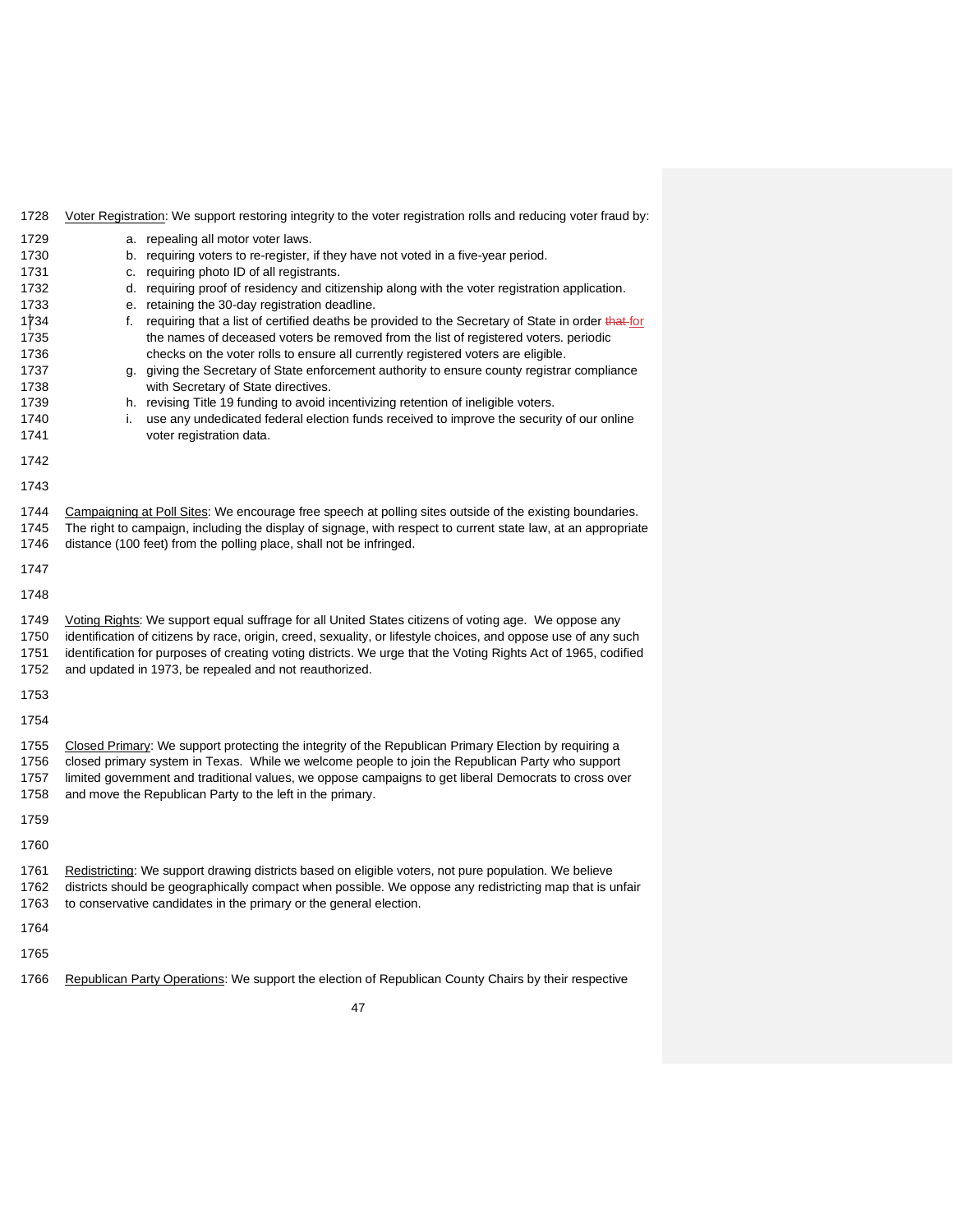County Executive Committees where they exist. We support removing the Republican Party of Texas from the Election Code.

#### **National Defense and Foreign Affairs**

1772 (these first several planks are not within a subheading of National Defense. Do you want to create one? Support of Our Armed Forces: The men and women who wear our country's uniform, whether on active duty or in the Reserves or National Guard or Texas State Military are the most important assets in our military arsenal. All current and prior military personnel and their families must have the benefits, healthcare, housing, education, and overall support they need. Injured military personnel deserve the best medical, mental health, and rehabilitative care our country has to offer. Veterans Administration monetary benefits shall match present national price index value in all programs. 1781 Eliminate Illegal Immigration Magnets: Texas shall require proof of legal residency for obtaining a Texas driver's license and enrolling in public school and shall require proof of citizenship for obtaining voter registration and public benefits. Texas should require all employers to screen new hires through the free E-Verify system to prevent the hiring of illegal aliens and of anyone not legally authorized to work in the US, and to protect jobs for American workers. No tax dollars should be provided for social or educational programs for illegal aliens. All existing laws providing for in-state tuition and nonemergency medical care shall be rescinded. All not verifiable foreign-issued identification cards shall be legally invalid in the United States. 1791 Military Readiness: We support a military force of sufficient strength and readiness to deter any threat to our national sovereignty or to the safety and freedom of our citizens. We oppose gender norming in the military. Transgendered persons should not serve in the military as a special class; no special considerations or medical treatment shall be required or offered. We are opposed to expanding Selective Service to include women. 1798 Cybersecurity: As foreign and domestic threats to cybersecurity evolve, the State of Texas must upgrade systems and system security to meet these threats and share threat intelligence data among levels of government. The integrity of our state and local network infrastructure must be maintained. 1803 Defeat Terrorism: We support an aggressive war on terrorism, including radical Islamic terrorists, which consists of cooperating with our allies and sanctioning nations that sponsor terrorists. We support the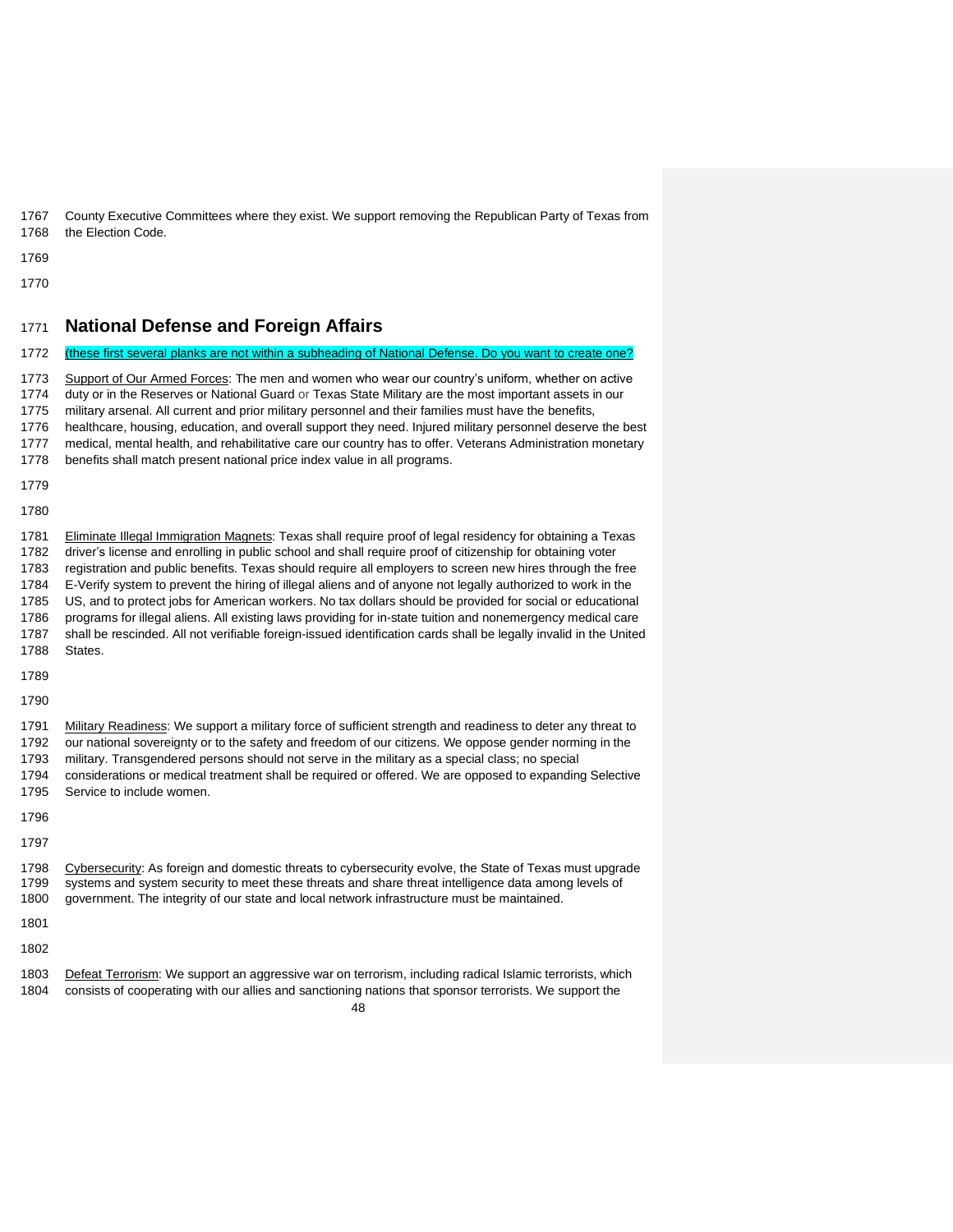reasonable use of profiling, the prosecution of national security breaches, and the revision of laws or executive orders that erode our liberties. We call on the federal government to designate the Muslim Brotherhood a foreign terrorist organization, and we call on governmental agencies to avoid and suspend all activities with all radical Islamic organizations, such as the Council on American-Islamic Relations (CAIR).

### 

 Designate Drug Cartels as Terrorist Organizations: We strongly support H.R.1700—Drug Cartel Terrorist Designation Act—116th Congress (2019-2020), introduced by Rep Chip Roy, that which would designate Trans-criminal Crime Organizations (TCO) identified as Drug Cartels as Foreign Terrorist Organizations (FTO) with the intention of enhancing the policing policy related to Drug Cartels. Furthermore, we request that the State of Texas establish a Counter Terrorism Division that could enforce Anti-Terrorist laws to

deter the trafficking of drugs, people, and any other illegal activity across our southern border.

### 

 Immigration: We demand that state and federal law enforcement officers enforce our immigration laws, implement an entry/exit tracking system for visa holders, and expedite hearings on deporting both violent and non-violent illegal immigrants and visa overstays. Chain migration and the diversity visa lottery should be eliminated. We call for the abolition of the refugee resettlement program. Any form of amnesty with regard to immigration policy should not be granted, including the granting of legal status to persons in the country illegally. Our legal immigration system should be strictly merit based, and the total number of new immigrants should be limited to a level that facilitates assimilation.

#### (Border Security and Immigration)

 Border Security Funding: We expect both the Texas Legislature and the United States Congress to make a priority of allocating funds to effectively secure the border through whatever means necessary, including but not limited to barriers, a border wall, and/or fence everywhere along the border where it is feasible and useful, as well as personnel and technology over land, sea, and air. Texas shall seek repayment from the Federal Government for expenses incurred in securing the border.

1837 State Self-Defense: We urge the Texas Legislature to invoke Art I, § 10, cl. 3 of the US Constitution, also

known as the state self-defense clause, which asserts that under an active invasion (as defined or

declared by the Governor of the State or Texas Legislature), the sovereign state of Texas has the

authority and duty to defend Texas citizens against "imminent Danger," not admitting delay, by any and all

appropriate measures the sovereign state defines as necessary to defend from such assaults.

 Immediately equip the Texas Military with the necessary tools and authority to serve and protect Texas State territories and citizens.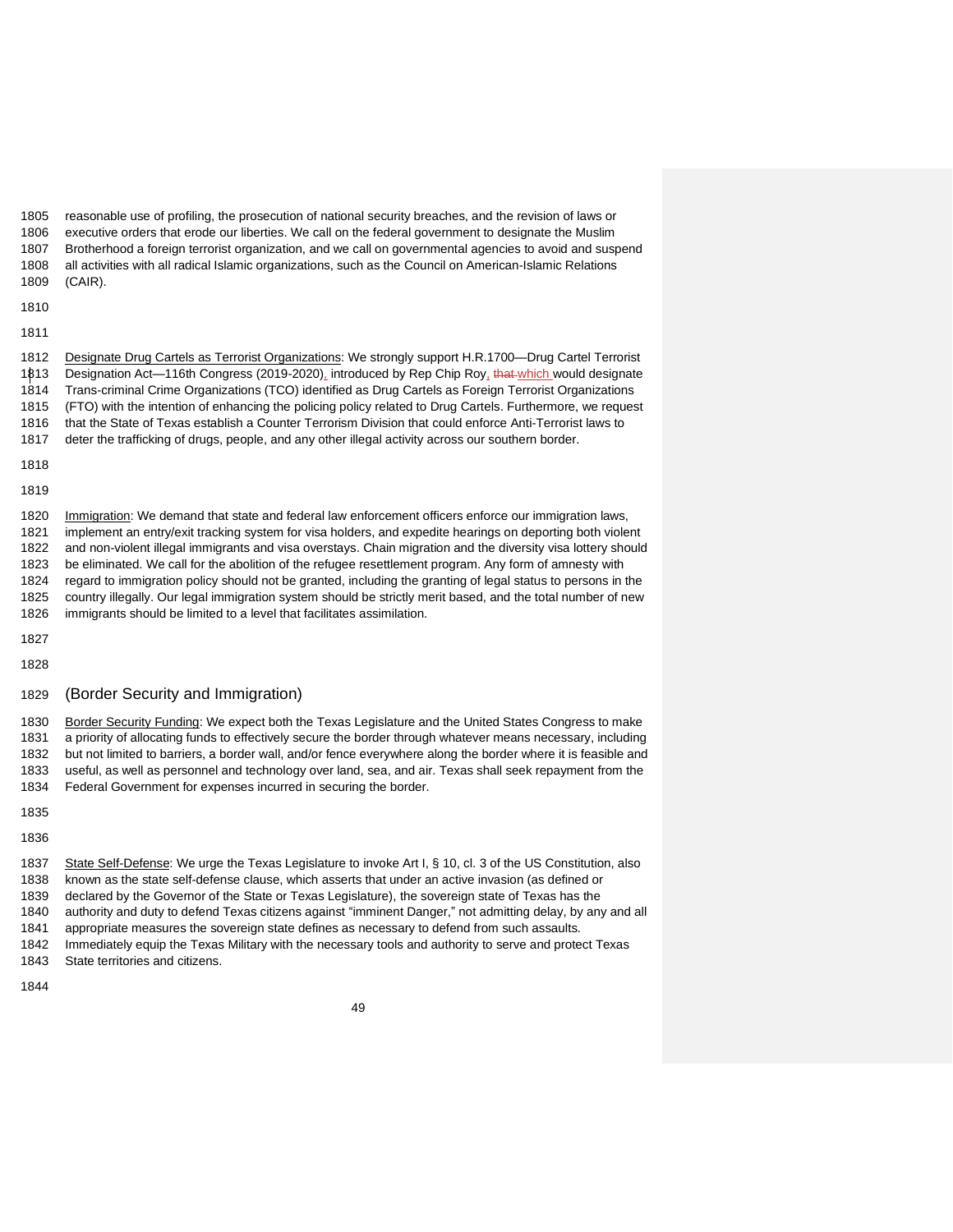| 1846<br>1847                                                                                                                                         | Interstate Border Compact: We urge the Texas Legislature to establish effective interstate compact(s) with<br>other States for the purpose of securing the US border and enforcing immigration laws.                                                                                                                                                                                                                                                                                                                                                                                                                                                                                                                                                                                                                                                                                                                                                                                                                                                                                                                                                                                                                                                  |
|------------------------------------------------------------------------------------------------------------------------------------------------------|-------------------------------------------------------------------------------------------------------------------------------------------------------------------------------------------------------------------------------------------------------------------------------------------------------------------------------------------------------------------------------------------------------------------------------------------------------------------------------------------------------------------------------------------------------------------------------------------------------------------------------------------------------------------------------------------------------------------------------------------------------------------------------------------------------------------------------------------------------------------------------------------------------------------------------------------------------------------------------------------------------------------------------------------------------------------------------------------------------------------------------------------------------------------------------------------------------------------------------------------------------|
| 1848                                                                                                                                                 |                                                                                                                                                                                                                                                                                                                                                                                                                                                                                                                                                                                                                                                                                                                                                                                                                                                                                                                                                                                                                                                                                                                                                                                                                                                       |
| 1849                                                                                                                                                 |                                                                                                                                                                                                                                                                                                                                                                                                                                                                                                                                                                                                                                                                                                                                                                                                                                                                                                                                                                                                                                                                                                                                                                                                                                                       |
| 1850<br>1851<br>1852                                                                                                                                 | Sanctuary Cities: State and federal funds shall be denied to any public or private entity, including but not<br>limited to sanctuary cities, that are not $\frac{1}{10}$ compliantee with immigration laws. Prosecute the responsible<br>elected officials of sanctuary cities/counties/states for obstruction of immigration laws.                                                                                                                                                                                                                                                                                                                                                                                                                                                                                                                                                                                                                                                                                                                                                                                                                                                                                                                   |
| 1853<br>1854                                                                                                                                         |                                                                                                                                                                                                                                                                                                                                                                                                                                                                                                                                                                                                                                                                                                                                                                                                                                                                                                                                                                                                                                                                                                                                                                                                                                                       |
| 1855                                                                                                                                                 | Border Security and Immigration: We urge the implementation of state and federal laws to require that:                                                                                                                                                                                                                                                                                                                                                                                                                                                                                                                                                                                                                                                                                                                                                                                                                                                                                                                                                                                                                                                                                                                                                |
| 1856<br>1857<br>1858<br>1859<br>1860<br>1861<br>1862<br>1863<br>1864<br>1865<br>1866<br>1867<br>1868<br>1869<br>1870<br>1871<br>1872<br>1873<br>1874 | a. Biometric identity of suspected illegal aliens be compared with a database of biometric<br>identites of current and past suspected illegal aliens before further processing.<br>b. A suspected illegal alien whose biometric identity matches biometric identity captured for a<br>prior attempt at illegal entry shall remain in custody and the case expedited as a probable<br>attempt at second or subsequent illegal reentry.<br>c. No suspected illegal aliens can be transported across state lines until final determination of<br>immigration status.<br>d. Additional court resources shall be made available to expedite final determination of<br>immigration status.<br>e. Suspected illegal aliens of any age must remain in custody until final determination of their<br>immigration status.<br>f. Suspected illegal aliens whose final immigration status does not make them known legal<br>residents to the US shall immediately be deported and shall remain in custody until<br>physically removed from the US.<br>g. There shall be no suspected illegal aliens released into the general US public either directly<br>or indirectly.<br>h. Only persons known to be legal entrants shall be released into the US population. |
| 1875<br>1876                                                                                                                                         | Implement 287(g) Program: The Texas Legislature should prioritize legislation to incentivize and<br>encourage the expansion of the $287(g)$ program throughout the state.                                                                                                                                                                                                                                                                                                                                                                                                                                                                                                                                                                                                                                                                                                                                                                                                                                                                                                                                                                                                                                                                             |
| 1877                                                                                                                                                 |                                                                                                                                                                                                                                                                                                                                                                                                                                                                                                                                                                                                                                                                                                                                                                                                                                                                                                                                                                                                                                                                                                                                                                                                                                                       |
| 1878                                                                                                                                                 |                                                                                                                                                                                                                                                                                                                                                                                                                                                                                                                                                                                                                                                                                                                                                                                                                                                                                                                                                                                                                                                                                                                                                                                                                                                       |
| 1879<br>1880                                                                                                                                         | H-1B Visas: The Republican Party of TexasWe calls for the permanent end of the H-1B Foreign Worker<br>Visa program in the interest of protecting American jobs, classified technology, and national security.                                                                                                                                                                                                                                                                                                                                                                                                                                                                                                                                                                                                                                                                                                                                                                                                                                                                                                                                                                                                                                         |
| 1881                                                                                                                                                 |                                                                                                                                                                                                                                                                                                                                                                                                                                                                                                                                                                                                                                                                                                                                                                                                                                                                                                                                                                                                                                                                                                                                                                                                                                                       |
| 1882                                                                                                                                                 |                                                                                                                                                                                                                                                                                                                                                                                                                                                                                                                                                                                                                                                                                                                                                                                                                                                                                                                                                                                                                                                                                                                                                                                                                                                       |
| 1883                                                                                                                                                 | Aiding and Abetting Illegal Immigrants: We support revoking the 501(c)3 tax exempt status of any                                                                                                                                                                                                                                                                                                                                                                                                                                                                                                                                                                                                                                                                                                                                                                                                                                                                                                                                                                                                                                                                                                                                                      |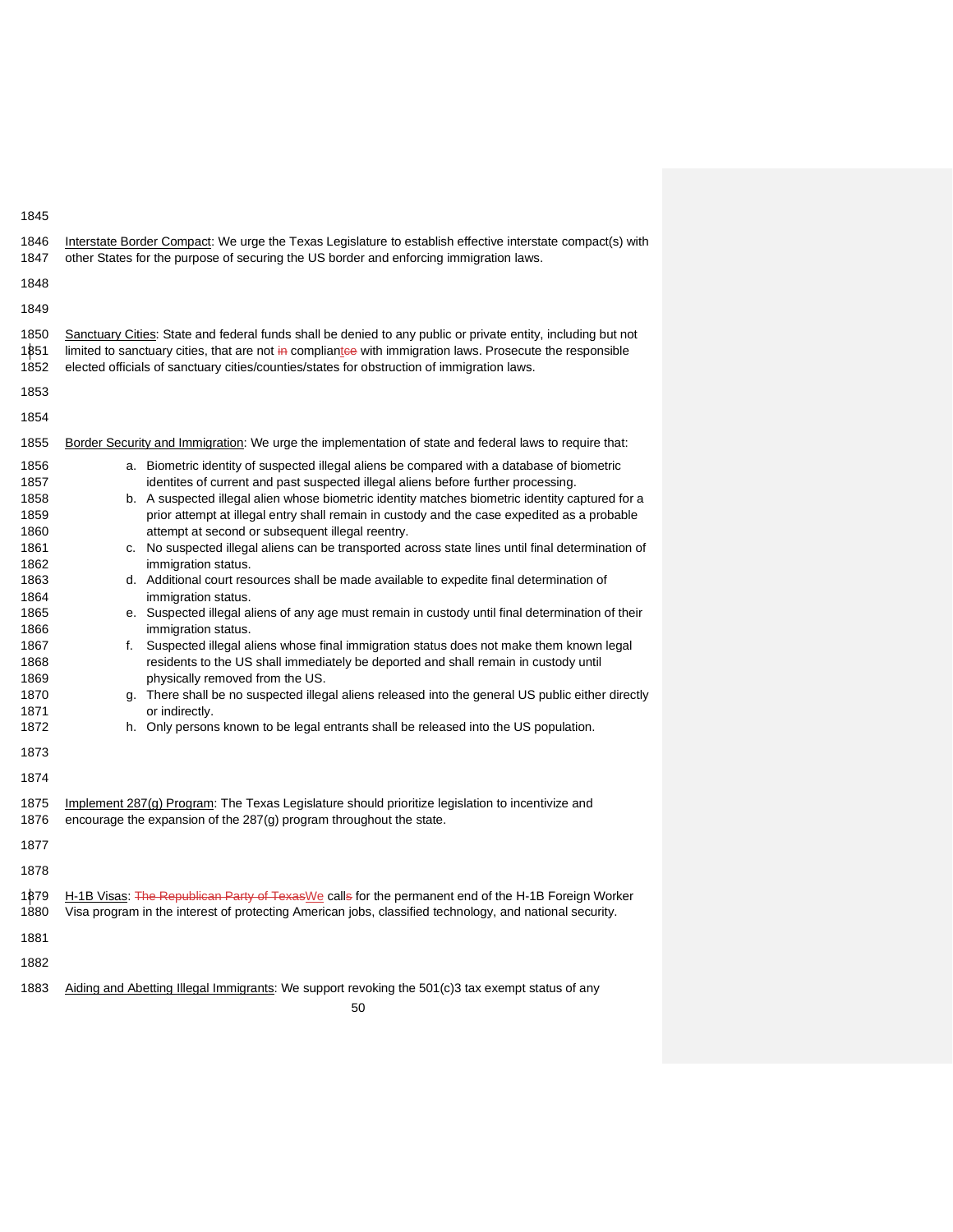organization that breaks state or federal law by knowingly aiding and abetting illegal immigrants. We support disbarring attorneys who knowingly aid and abet illegal immigrants.

1888 Texas National Guard Deployment and Benefits: Congress shall not abdicate the war powers to the executive branch except when under imminent threat and not to be used as a preemptive strike unless approved by Congress. The Texas National Guard should only be deployed to overseas combat zones under authorization of Congress through a declaration of war. The legislature shall provide parity of benefits to the Texas National Guard regardless of whether they are activated under state or federal orders. Parity would include but not be limited to the same benefits provided by the Hazelwood Act and also the same benefits as, or equal benefits to, those from the VA that would be provided by federal deployment orders.

| 1898 | (Foreign Affairs) |  |
|------|-------------------|--|
|      |                   |  |

1899 No RFIs from Bad Actors: The Office of Economic Development and Tourism does not accept requests for information (RFIs) from companies from those countries that have a poor human rights record and proven corruption, from communist countries or from those countries sanctioned by the US Government.

1904 Trade with China: We support a re-examination of our trading relationship with China based on America's economic and foreign policy interests. America should not be dependent on a communist country for critical medical or technological resources, including prescription drugs like penicillin. Critical infrastructure 1907 such as internet or cabling, electrical or power, or water facilities, should not be owned by Chinese or communist companies.

1911 People's Republic of China Aggression: China's aggression in the South China Sea endangers international trade routes and infringes on allied nations' sovereignty. The cybersecurity threat posed by China continues to grow. We support the people of Hong Kong in their quest for freedom and democracy and call for China to honor its agreements with the United Kingdom.

1917 Foreign Policy: We support a foreign policy that relies on peace through strength; putting America first, providing for our national defense, and avoiding foreign deployments or entanglements. We support foreign aid only to America's allies who share our values. We support a free-market economy, private humanitarian aid to developing countries, continued favorable treatment of proven allies, censure of adversarial entities that seek destruction of other countries, and strong policy on confronting terrorists. We

strongly oppose religious or ethnic cleansing. We oppose US aid to any foreign entity that consistently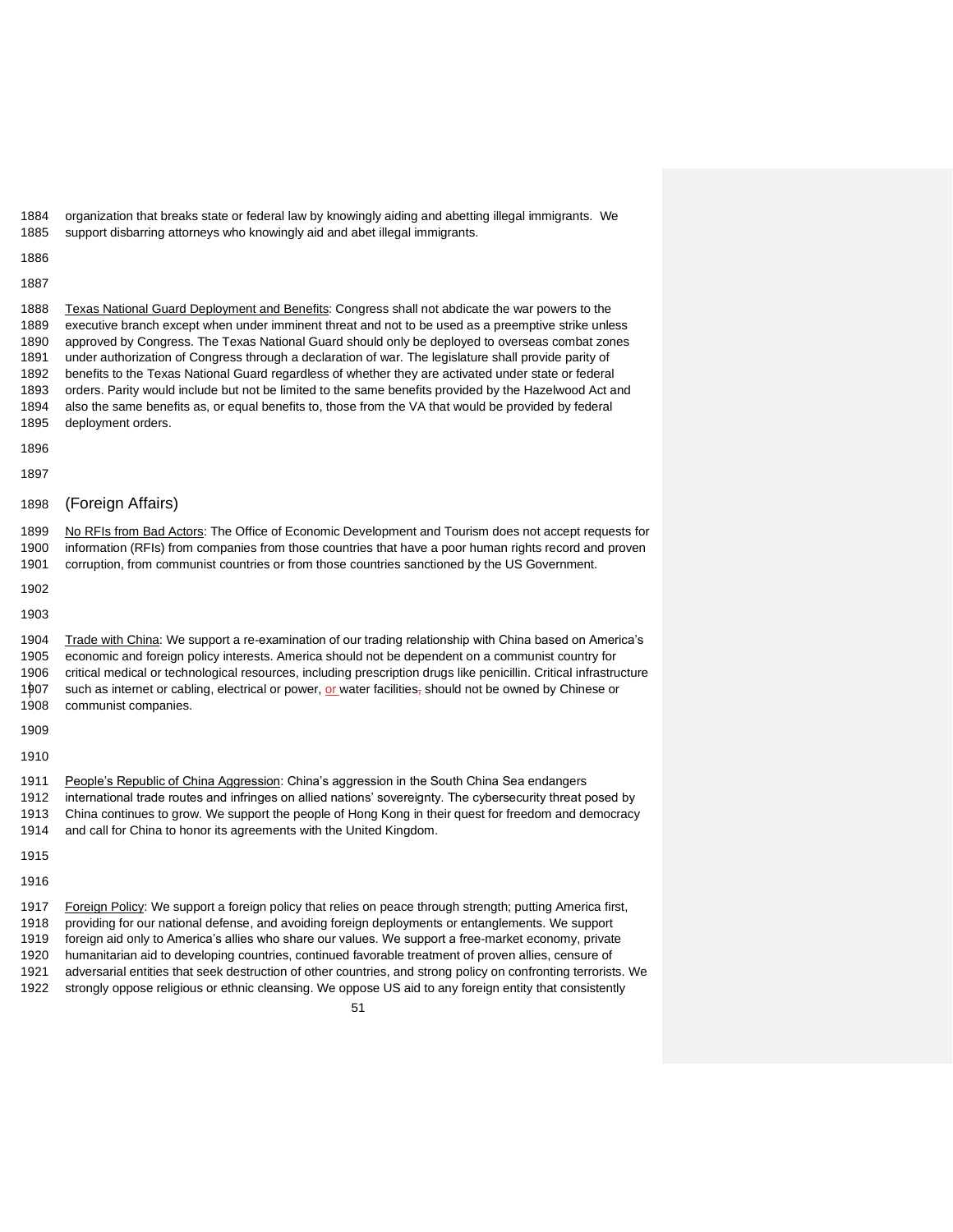| 1923                                                                                                         | votes against our interests or is openly hostile to our nation.                                                                                                                                                                                                                                                                                                                                                                                                                                                                                                                                                                                                                                                                                                                                                                                                                                                                                                                          |  |
|--------------------------------------------------------------------------------------------------------------|------------------------------------------------------------------------------------------------------------------------------------------------------------------------------------------------------------------------------------------------------------------------------------------------------------------------------------------------------------------------------------------------------------------------------------------------------------------------------------------------------------------------------------------------------------------------------------------------------------------------------------------------------------------------------------------------------------------------------------------------------------------------------------------------------------------------------------------------------------------------------------------------------------------------------------------------------------------------------------------|--|
| 1924                                                                                                         |                                                                                                                                                                                                                                                                                                                                                                                                                                                                                                                                                                                                                                                                                                                                                                                                                                                                                                                                                                                          |  |
| 1925                                                                                                         |                                                                                                                                                                                                                                                                                                                                                                                                                                                                                                                                                                                                                                                                                                                                                                                                                                                                                                                                                                                          |  |
| 1926<br>1927                                                                                                 | Foreign Defense: The Republican PartyWe should oppose any action, military or otherwise, or any other<br>involvement in an undeclared war by the US Congress. (Needs clarification)                                                                                                                                                                                                                                                                                                                                                                                                                                                                                                                                                                                                                                                                                                                                                                                                      |  |
| 1928<br>1929                                                                                                 | We oppose any military action or other military involvement that is not a war declared by the US Congress.<br><b>SUGGESTED REWORDING</b>                                                                                                                                                                                                                                                                                                                                                                                                                                                                                                                                                                                                                                                                                                                                                                                                                                                 |  |
| 1930                                                                                                         |                                                                                                                                                                                                                                                                                                                                                                                                                                                                                                                                                                                                                                                                                                                                                                                                                                                                                                                                                                                          |  |
| 1931                                                                                                         |                                                                                                                                                                                                                                                                                                                                                                                                                                                                                                                                                                                                                                                                                                                                                                                                                                                                                                                                                                                          |  |
| 1932<br>1933                                                                                                 | Iran and North Korea: We oppose development of nuclear weapons by Iran and North Korea, and we<br>oppose easing sanctions on either country until their hostile behavior and nuclear proliferation cease.                                                                                                                                                                                                                                                                                                                                                                                                                                                                                                                                                                                                                                                                                                                                                                                |  |
| 1934                                                                                                         |                                                                                                                                                                                                                                                                                                                                                                                                                                                                                                                                                                                                                                                                                                                                                                                                                                                                                                                                                                                          |  |
| 1935                                                                                                         |                                                                                                                                                                                                                                                                                                                                                                                                                                                                                                                                                                                                                                                                                                                                                                                                                                                                                                                                                                                          |  |
| 1936                                                                                                         |                                                                                                                                                                                                                                                                                                                                                                                                                                                                                                                                                                                                                                                                                                                                                                                                                                                                                                                                                                                          |  |
| 1937<br>1938                                                                                                 | Israel: We respect Israel's rights of sovereignty, self-determination, and self-defense and therefore<br>support:                                                                                                                                                                                                                                                                                                                                                                                                                                                                                                                                                                                                                                                                                                                                                                                                                                                                        |  |
| 1939<br>1940<br>1941<br>1942<br>1943<br>1944<br>1945<br>1946<br>1947<br>1948<br>1949<br>1950<br>1951<br>1952 | a. The US Embassy in Israel relocation to Jerusalem, Israel's eternal and indivisible capital.<br>b. Israel's sovereignty over the Golan Heights.<br>c. Israel's right to exist, right to secure borders, and right to the land secured by practicing<br>self-defense from aggressive enemies.<br>d. Prohibition of a Palestinian state within the historical borders of Israel, as it would<br>jeopardize Israel's security and it would force Israel to give up land that God gave to the<br>Jewish people as referenced in Genesis.<br>e. Israel's maintaining a qualitative military edge over any and all adversaries through<br>continued support militarily, financially, and technologically.<br>f. Prohibition of the anti-Semitic Boycott, Divestment, and Sanctions (BDS) movement as a<br>form of warfare being waged upon Israel, on all levels, including and especially on college<br>campuses, at the United Nations, and by anti-Western nongovernmental organizations. |  |
| 1953<br>1954<br>1955<br>1956                                                                                 | Taiwan: We call upon the United States to move toward full diplomatic recognition of Taiwan as an<br>independent and sovereign nation and to renew our commitment to defend our security and vital economic<br>interests in the Western Pacific region in the face of China's military provocations, which threaten its<br>neighbors and critical maritime trade routes.                                                                                                                                                                                                                                                                                                                                                                                                                                                                                                                                                                                                                 |  |
| 1957                                                                                                         |                                                                                                                                                                                                                                                                                                                                                                                                                                                                                                                                                                                                                                                                                                                                                                                                                                                                                                                                                                                          |  |
| 1958                                                                                                         |                                                                                                                                                                                                                                                                                                                                                                                                                                                                                                                                                                                                                                                                                                                                                                                                                                                                                                                                                                                          |  |
| 1959<br>1960                                                                                                 | One World: The United States is a sovereign nation founded on the principles of freedom. We reject any<br>assertion of authority over our nation or its citizens from foreign individuals or entities, such as the World                                                                                                                                                                                                                                                                                                                                                                                                                                                                                                                                                                                                                                                                                                                                                                 |  |